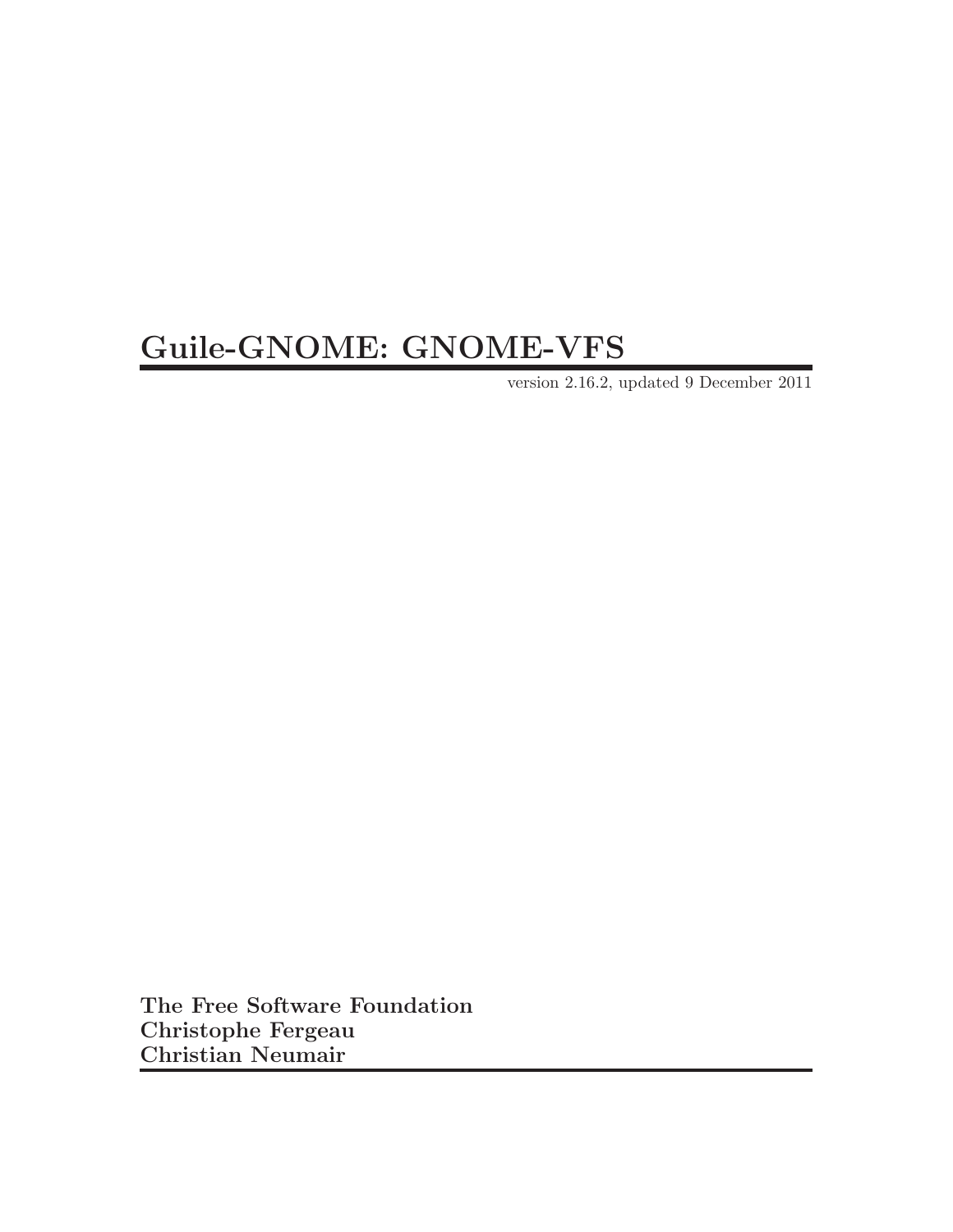This manual is for (gnome vfs) (version 2.16.2, updated 9 December 2011) Copyright 2001-2007 The Free Software Foundation, Christophe Fergeau, Christian Neumair Permission is granted to copy, distribute and/or modify this document under the terms of the GNU Free Documentation License, Version 1.1 or any later version published by the Free Software Foundation.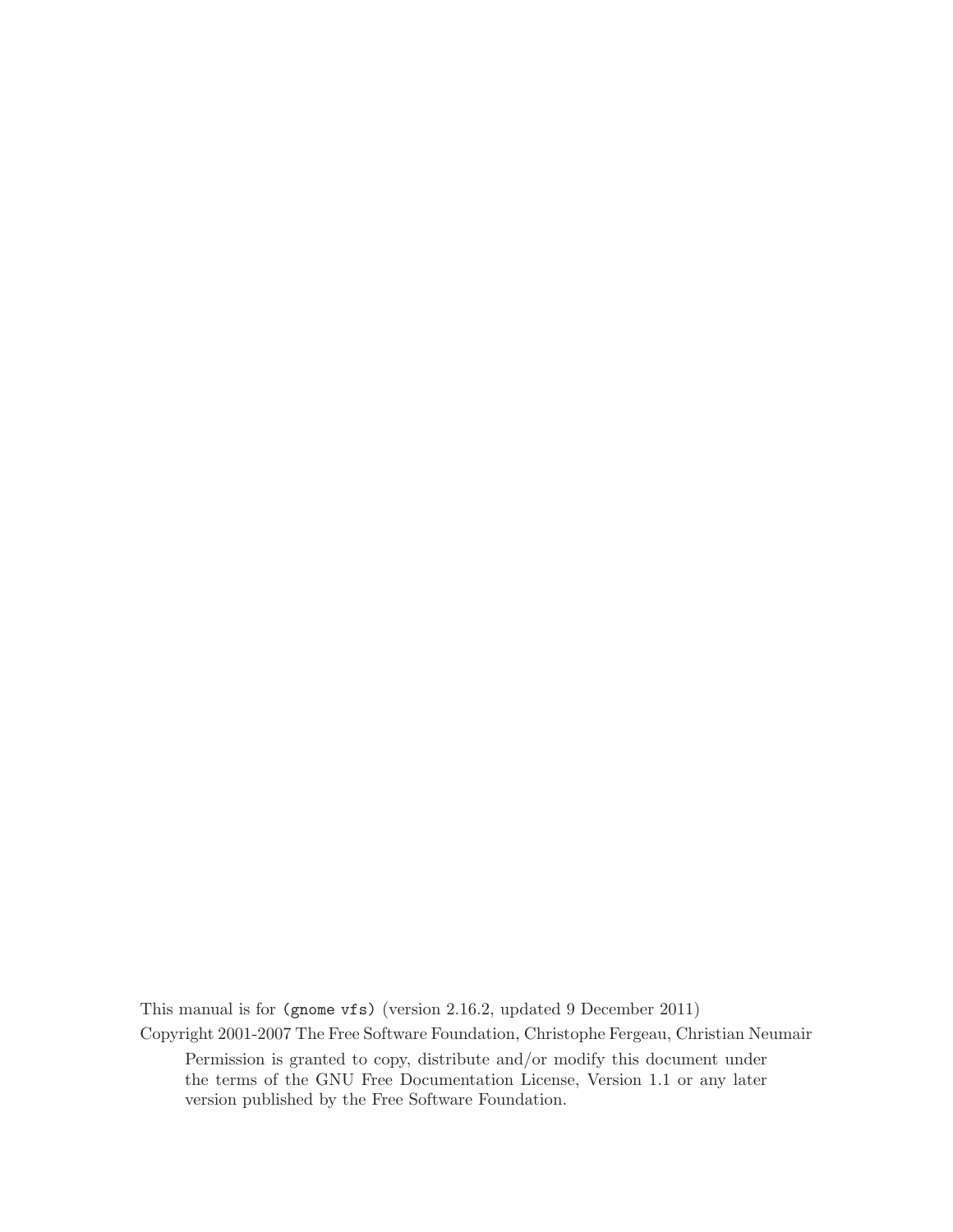# Short Contents

| $\mathbf{1}$   |                                                                                                              |
|----------------|--------------------------------------------------------------------------------------------------------------|
| $\overline{2}$ |                                                                                                              |
| 3              |                                                                                                              |
| $\overline{4}$ |                                                                                                              |
| $\overline{5}$ |                                                                                                              |
| 6              |                                                                                                              |
| $\overline{7}$ |                                                                                                              |
| 8              |                                                                                                              |
| 9              |                                                                                                              |
| 10             |                                                                                                              |
| 11             |                                                                                                              |
| 12             |                                                                                                              |
| 13             | MIME typing $\ldots \ldots \ldots \ldots \ldots \ldots \ldots \ldots \ldots \ldots \ldots \ldots \ldots 32$  |
| 14             |                                                                                                              |
| 15             |                                                                                                              |
| 16             | Undocumented $\ldots \ldots \ldots \ldots \ldots \ldots \ldots \ldots \ldots \ldots \ldots \ldots \ldots$ 38 |
|                |                                                                                                              |
|                |                                                                                                              |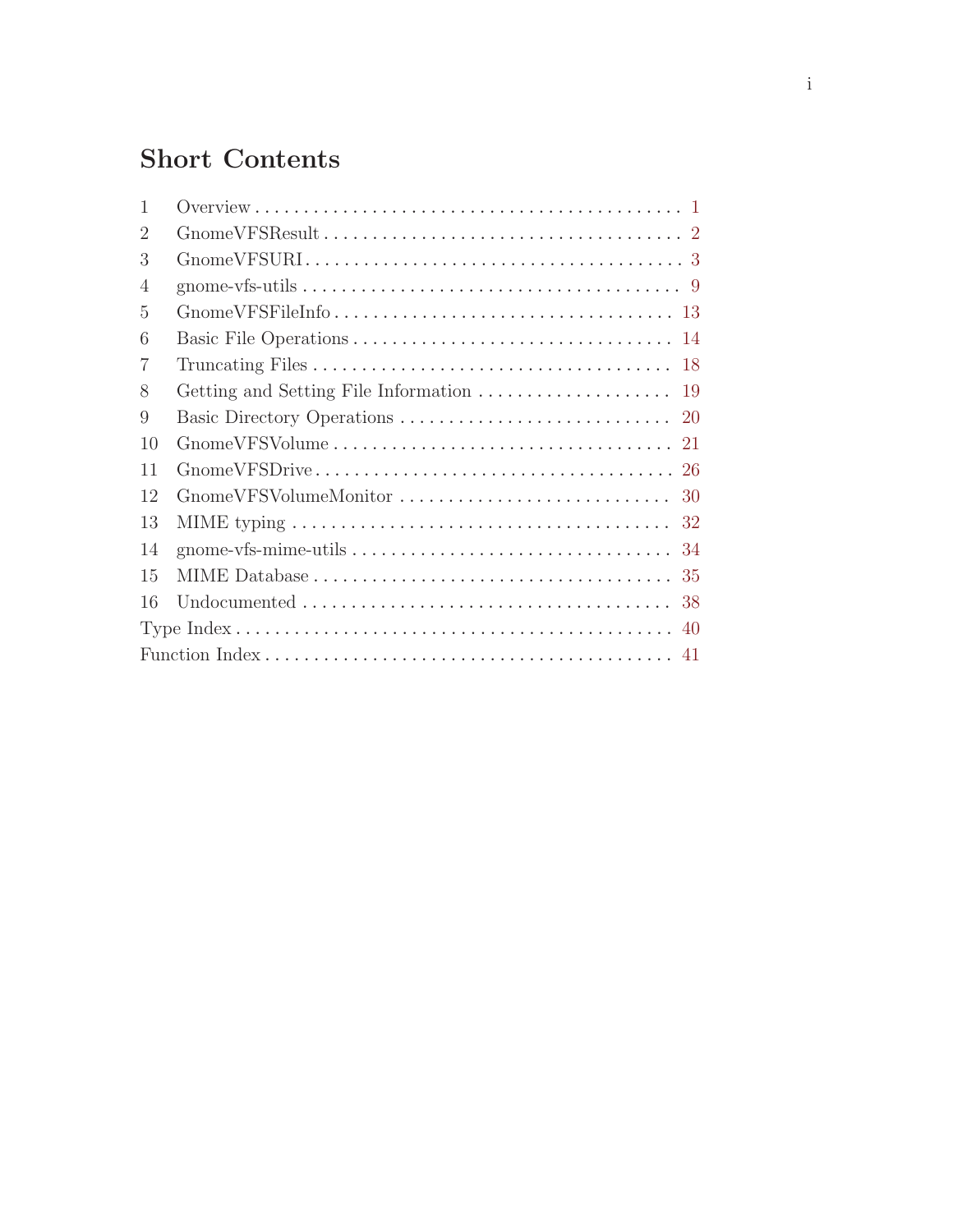## <span id="page-3-0"></span>1 Overview

(gnome vfs) wraps the GNOME Virtual Filesystem library for Guile. It is a part of Guile-GNOME.

The basic idea in this module is to map, as transparently as possible, GNOME-VFS files onto Scheme ports. Once you have a Scheme port, the native Scheme API is the preferred API. Other GNOME-VFS library procedures are defined that have no counterpart on the Scheme level, such as the MIME database procedures.

So, for example, to write to a file over SCP, you might do this:

```
(define (with-output-to-port/dynamic make-port thunk)
  (let ((port #f))
    (dynamic-wind (lambda () (set! port (make-port)))
                  (lambda () (with-output-to-port port thunk))
                  (lambda () (close-port port) (set! port #f)))))
(define (make-output-port uri-string exclusive?)
  (gnome-vfs-create
  (gnome-vfs-make-uri-from-input uri-string)
  'write exclusive? #o644))
(with-output-to-port/dynamic
    (lambda ()
     (make-output-port "sftp://me@example.com/tmp/foo.txt" #t))
  (lambda ()
    (write "Hello world!")))
```
The dynamic-wind trickery is to ensure that the port is closed after execution leaves the thunk, and not left for GC to close in the future.

Exceptions raised during I/O are thrown to the gnome-vfs-error key, with the second argument being a symbol corresponding to a particular <gnome-vfs-result> value, such as error-file-exists.

To enable integration with the GNOME keyring, for SSH keys and the like, you will need to call (gnome-authentication-manager-init), which is a procedure defined in the (gnome gnome-ui) library.

This manual is admittedly a bit incomplete. Patches are accepted, of course, but the best thing to do would be eventually to wrap GIO, the new VFS layer that was pushed down into GLib.

See the documentation for (gnome gobject) for more information on Guile-GNOME.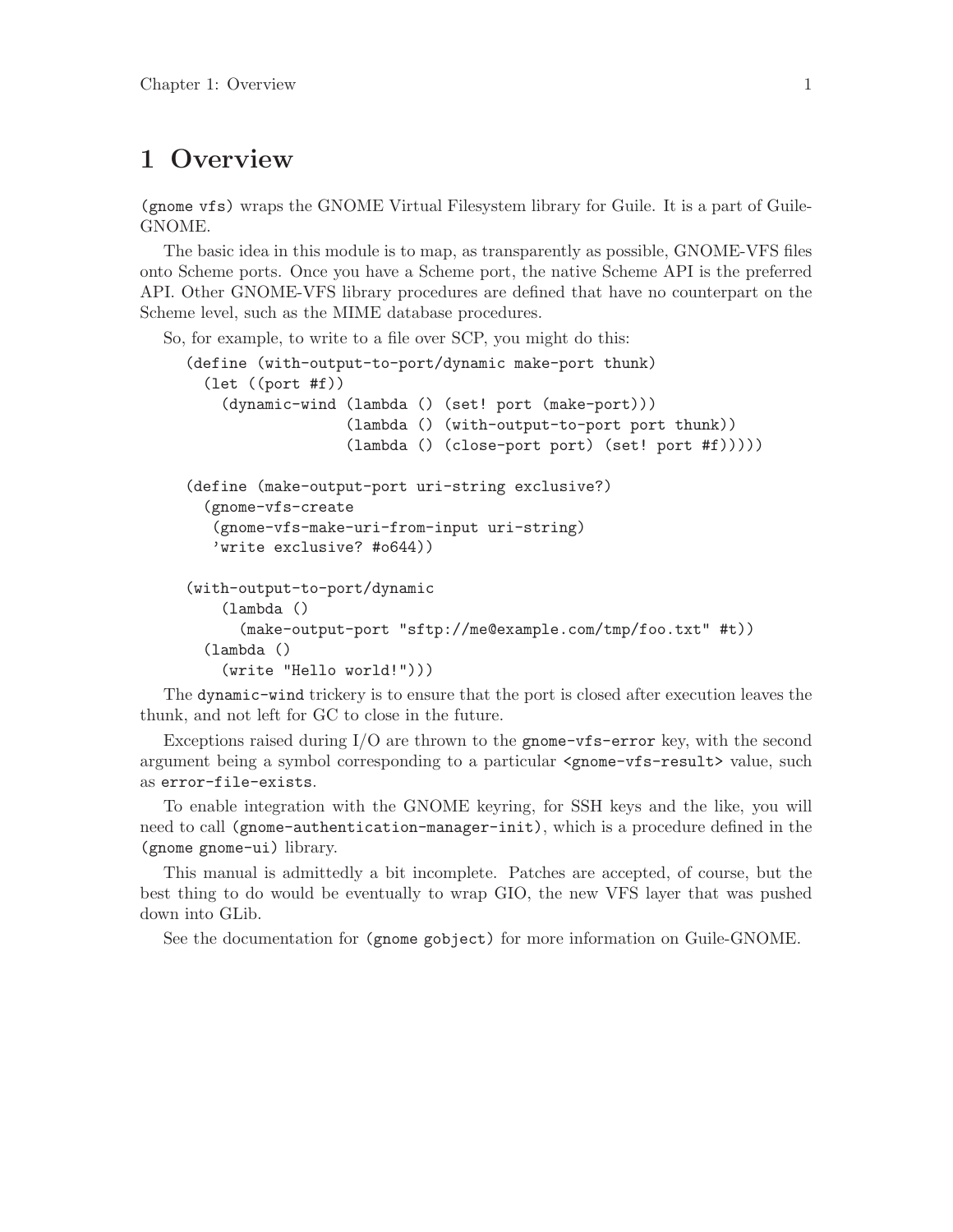# <span id="page-4-0"></span>2 GnomeVFSResult

Result of I/O operations, the equivalent of errno

## 2.1 Overview

## 2.2 Usage

| gnome-vfs-result-to-string (res <gnome-vfs-result>)<br/>[Function]<br/><math>\Rightarrow</math> (ret mchars)</gnome-vfs-result> |              |                                                                                                                                                                                                                                           |            |  |
|---------------------------------------------------------------------------------------------------------------------------------|--------------|-------------------------------------------------------------------------------------------------------------------------------------------------------------------------------------------------------------------------------------------|------------|--|
|                                                                                                                                 |              | Returns a string representing result, useful for debugging purposes, but probably not<br>appropriate for passing to the user.                                                                                                             |            |  |
|                                                                                                                                 | result       | a <gnome-vfs-result> to convert to a string.</gnome-vfs-result>                                                                                                                                                                           |            |  |
|                                                                                                                                 | ret          | a string representing result.                                                                                                                                                                                                             |            |  |
|                                                                                                                                 |              | gnome-vfs-result-from-errno-code (errno_code int)<br>$\Rightarrow$ (ret <gnome-vfs-result>)<br/>Converts a system errno value to a <gnome-vfs-result>.</gnome-vfs-result></gnome-vfs-result>                                              | [Function] |  |
|                                                                                                                                 | errno-code   |                                                                                                                                                                                                                                           |            |  |
|                                                                                                                                 |              | integer of the same type as the system "errno".                                                                                                                                                                                           |            |  |
|                                                                                                                                 | ret          | a <gnome-vfs-result> equivalent to errno-code.</gnome-vfs-result>                                                                                                                                                                         |            |  |
|                                                                                                                                 |              | gnome-vfs-result-from-errno $\Rightarrow$ (ret <gnome-vfs-result>)<br/>Converts the system errno to a <gnome-vfs-result>.</gnome-vfs-result></gnome-vfs-result>                                                                           | [Function] |  |
|                                                                                                                                 | ret          | a <gnome-vfs-result> equivalent to the current system errno.</gnome-vfs-result>                                                                                                                                                           |            |  |
|                                                                                                                                 |              | gnome-vfs-result-from-h-errno $\Rightarrow$ (ret <gnome-vfs-result>)<br/>Converts the system "h_errno" to a <gnome-vfs-result> (h_errno represents errors<br/>accessing and finding internet hosts)</gnome-vfs-result></gnome-vfs-result> | [Function] |  |
|                                                                                                                                 | ret          | a <gnome-vfs-result> equivalent to the current system "h_errno".</gnome-vfs-result>                                                                                                                                                       |            |  |
|                                                                                                                                 |              | gnome-vfs-result-from-h-errno-val (h_errno_code int)<br>$\Rightarrow$ (ret <gnome-vfs-result>)<br/>Converts the error code h-errno-code into a <gnome-vfs-result>.</gnome-vfs-result></gnome-vfs-result>                                  | [Function] |  |
|                                                                                                                                 | h-errno-code |                                                                                                                                                                                                                                           |            |  |
|                                                                                                                                 |              | an integer representing the same error code as the system h_errno.                                                                                                                                                                        |            |  |
|                                                                                                                                 | ret          | The <gnome-vfs-result> equivalent to the h-errno-code.</gnome-vfs-result>                                                                                                                                                                 |            |  |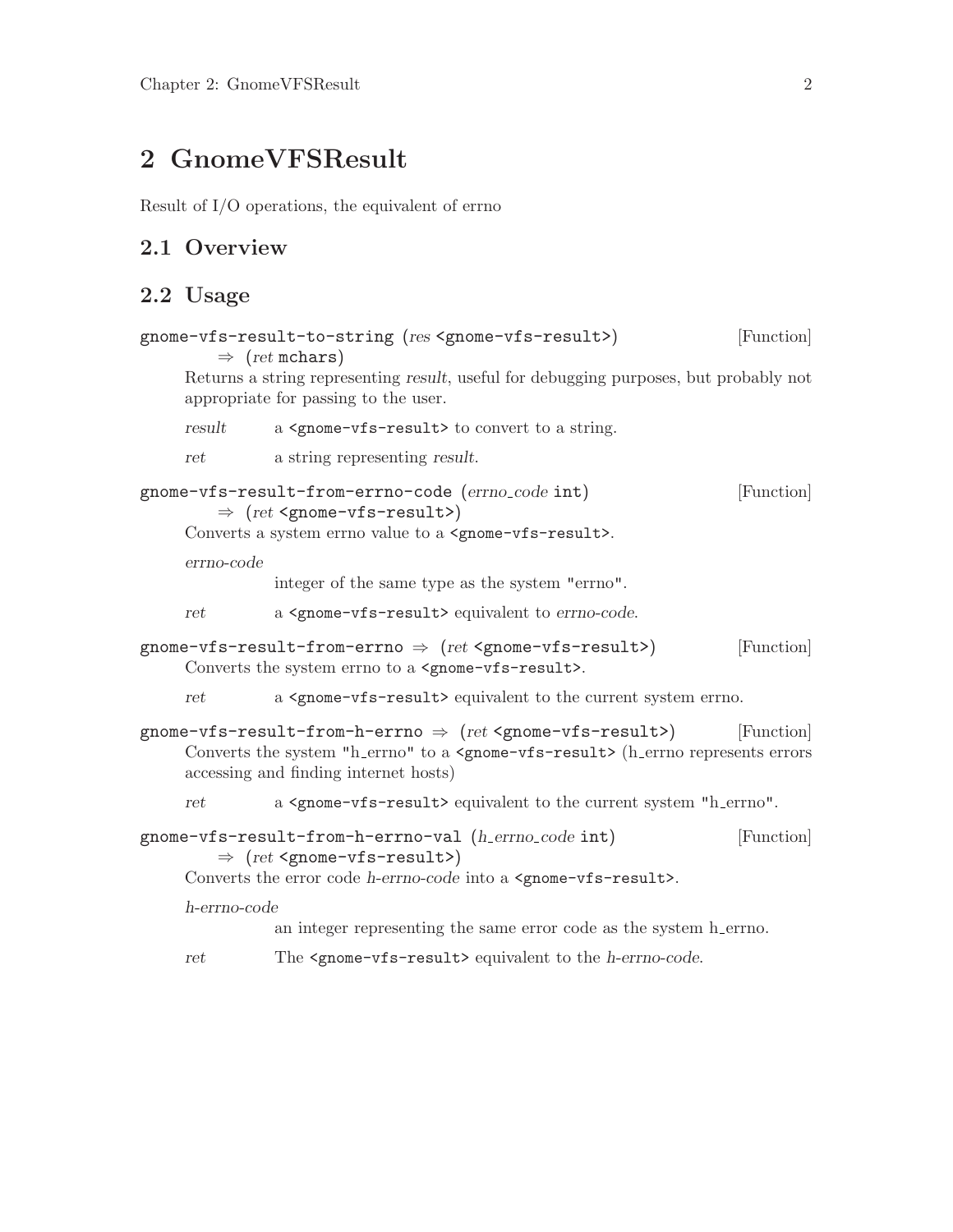## <span id="page-5-0"></span>3 GnomeVFSURI

A uniform resource identifier.

## 3.1 Overview

A <gnome-vfsuri> is a semi-textual representation of a uniform resource identifier. It contains the information about a resource location encoded as canononicalized text, but also holds extra information about the context in which the URI is used.

## 3.2 Usage

<gnome-vfsuri> [Class]

Opaque pointer.

This class defines no direct slots.

gnome-vfs-uri-new  $(text\_uri \text{ mchars}) \Rightarrow (ret < \text{gnome-vfsuri})$  [Function] Create a new uri from text-uri. Unsupported and unsafe methods are not allowed and will result in '#f' being returned. URL transforms are allowed.

The a text uri must be an escaped URI string such as returned by gnome-vfs-geturi-from-local-path, gnome-vfs-make-uri-from-input, or gtk-file-chooserget-uri.

text-uri an escaped string representing a uri.

ret The new uri.

```
gnome-vfs-uri-resolve-relative (self <gnome-vfsuri>) [Function]
         (relative\_reference \text{ mchars}) \Rightarrow (ret \text{ 'gnome 'vfsuri'})
```
Create a new uri from relative-reference, relative to base. The resolution algorithm in some aspects follows [RFC 2396,](http://www.ietf.org/rfc/rfc2396.txt) section 5.2, but is not identical due to some extra assumptions GnomeVFS makes about URIs.

If relative-reference begins with a valid scheme identifier followed by ':', it is assumed to refer to an absolute URI, and a  $\leq$ gnome-vfsuri> is created from it using gnomevfs-uri-new.

Otherwise, depending on its precise syntax, it inherits some aspects of the parent URI, but the parents' fragment and query components are ignored.

If relative-reference begins with " $//$ ", it only inherits the base scheme, if it begins with  $\prime$  (i.e. is an absolute path reference), it inherits everything ecxept the base path. Otherwise, it replaces the part of base after the last '/'.

This function should not be used by application authors unless they expect very distinct semantics. Instead, authors should use gnome-vfs-uri-append-file-name, gnome-vfs-uri-append-path, gnome-vfs-uri-append-string or gnome-vfs-uriresolve-symbolic-link.

✡ ✠

 $\sqrt{1 - \frac{1}{2}}$ 

base base uri.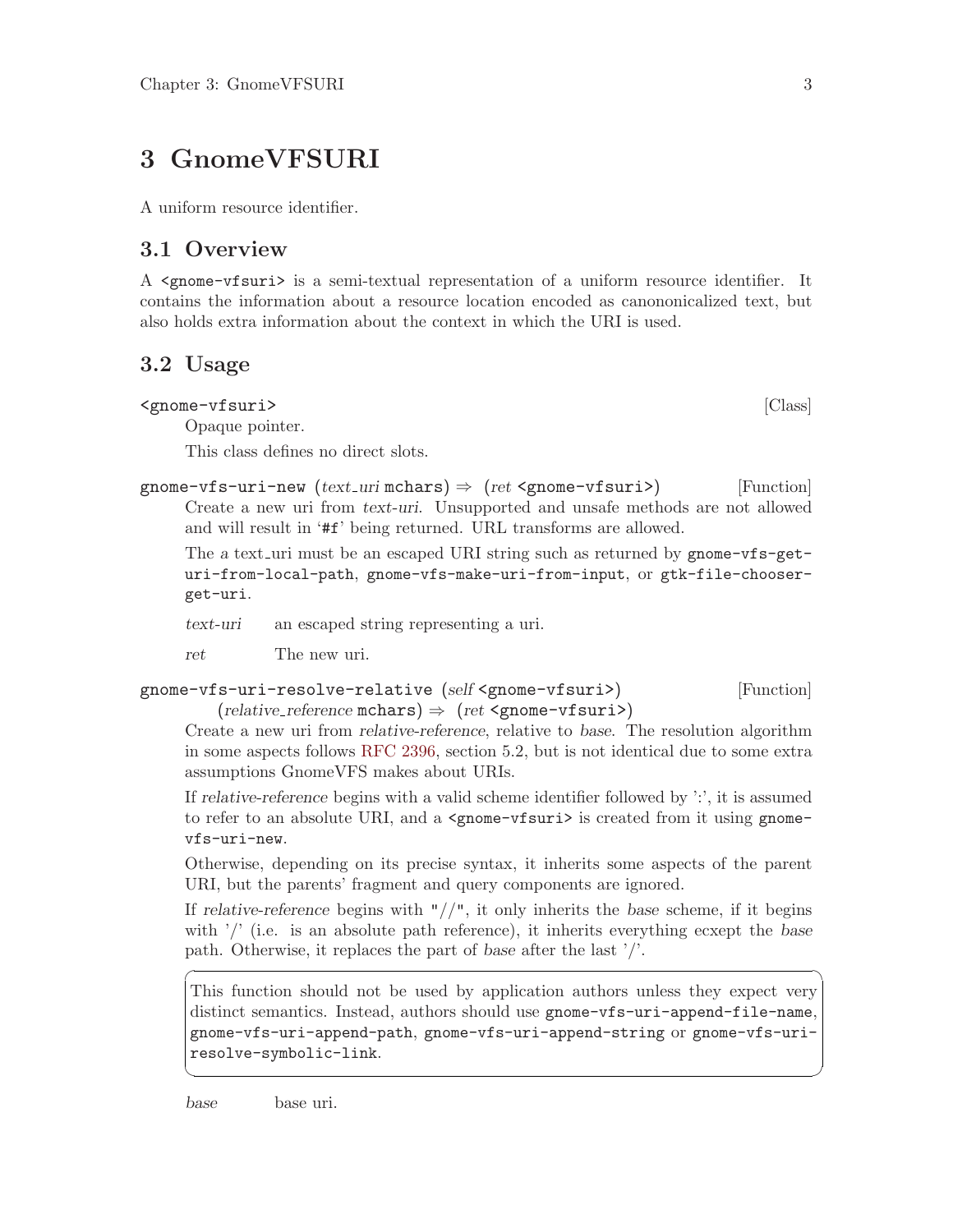### <span id="page-6-0"></span>relative-reference

a string representing a possibly relative uri reference.

ret A <gnome-vfsuri> referring to relative-reference, or '#f' if relative-reference was malformed.

gnome-vfs-uri-resolve-symbolic-link (self <gnome-vfsuri>) [Function]  $(relative\_reference \text{ mchars}) \Rightarrow (ret \text{ 'gnome - vfsuri'})$ 

Create a new uri from symbolic-link, relative to base.

If symbolic-link begins with a  $\gamma$ , it replaces the path of base, otherwise it is appended after the last '/' character of base.

base base uri.

relative-reference

ret A new <gnome-vfsuri> referring to symbolic-link.

Since 2.16

## gnome-vfs-uri-append-string (self <gnome-vfsuri>) [Function]

 $(uri\_fragment \text{ mchars}) \Rightarrow (ret \text{ 'gnone-vfsuri'})$ 

Create a new uri obtained by appending uri-fragment to uri. This will take care of adding an appropriate directory separator between the end of uri and the start of uri-fragment if necessary.

uri a <gnome-vfsuri>.

uri-fragment

a piece of a uri (ie a fully escaped partial path).

ret The new uri obtained by combining uri and uri-fragment.

```
gnome-vfs-uri-append-path (self <gnome-vfsuri>) (path mchars) [Function]
         \Rightarrow (ret <gnome-vfsuri>)
```
Create a new uri obtained by appending path to uri. This will take care of adding an appropriate directory separator between the end of uri and the start of path if necessary as well as escaping path as necessary.

uri a <gnome-vfsuri>.

path a non-escaped file path.

ret The new uri obtained by combining uri and path.

gnome-vfs-uri-append-file-name (self <gnome-vfsuri>) [Function]

(filename mchars)  $\Rightarrow$  (ret <gnome-vfsuri>)

Create a new uri obtained by appending file-name to uri. This will take care of adding an appropriate directory separator between the end of uri and the start of file-name if necessary. file-name might, for instance, be the result of a call to  $g$ -dir-read-name.

uri a <gnome-vfsuri>.

filename any "regular" file name (can include  $\#$ ,  $\ell$ , etc) in the file system encoding. This is not an escaped URI.

ret The new uri obtained by combining uri and path.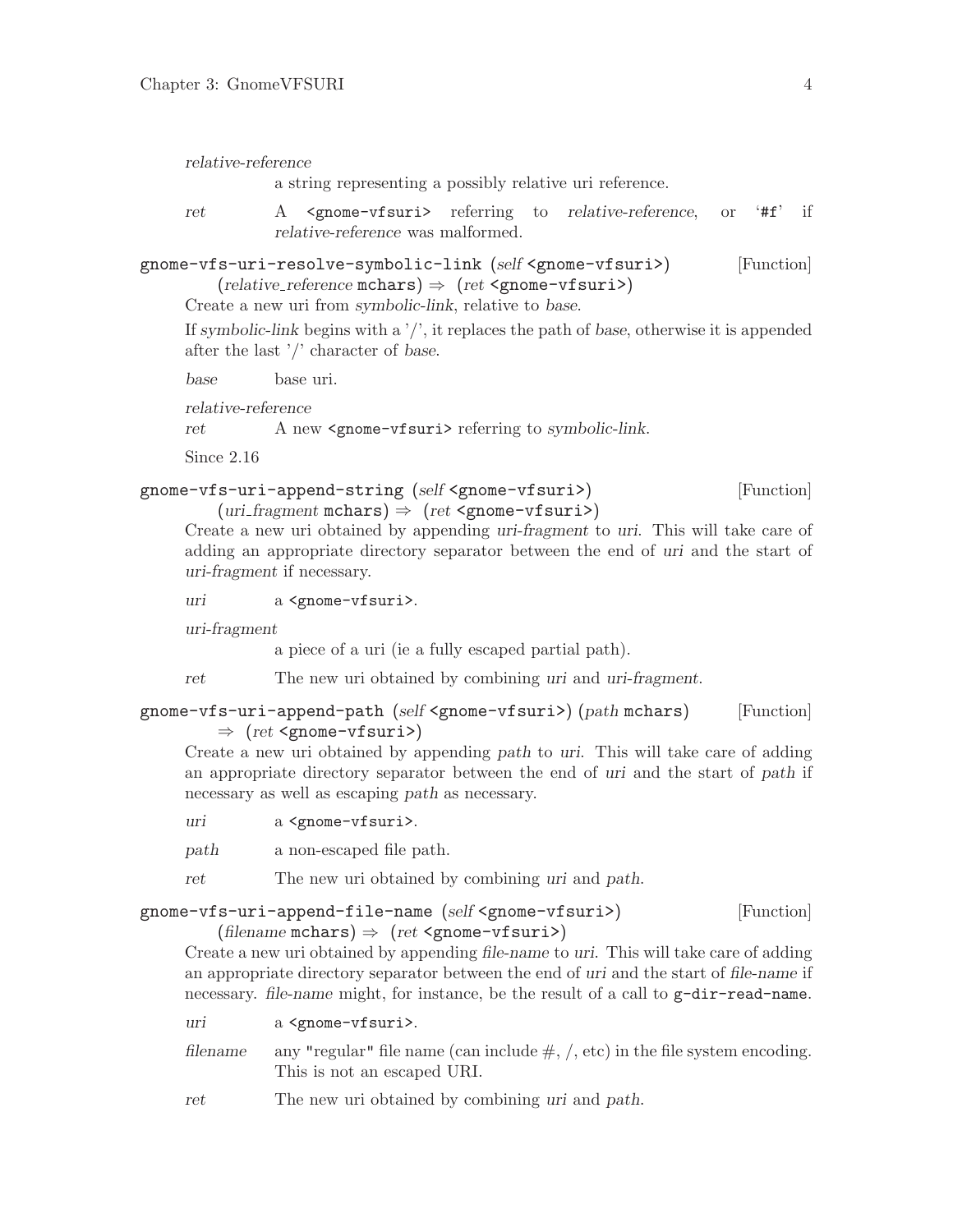```
gnome-vfs-uri-to-string (self <gnome-vfsuri>) [Function]
```
 $(hide\_{options} \leq \text{mom} \leq \text{if} \leq \text{if} \leq \text{if} \leq \text{if} \leq \text{if} \leq \text{if} \leq \text{if} \leq \text{if} \leq \text{if} \leq \text{if} \leq \text{if} \leq \text{if} \leq \text{if} \leq \text{if} \leq \text{if} \leq \text{if} \leq \text{if} \leq \text{if} \leq \text{if} \leq \text{if} \leq \text{if} \leq \text{if} \leq \text{if} \leq \text{if} \leq \text{if} \leq \text{$ 

Translate uri into a printable string. The string will not contain the uri elements specified by hide-options.

A file: URI on Win32 might look like file:///x:/foo/bar.txt. Note that the part after file:// is not a legal file name, you need to remove the  $/$  in front of the drive letter. This function does that automatically if hide-options specifies that the toplevel method, user name, password, host name and host port should be hidden.

On the other hand, a file: URI for a UNC path looks like file:////server/share/foo/bar.txt, and in that case the part after file:// is the correct file name.

uri a <gnome-vfsuri>.

hide-options

bitmask specifying what uri elements (e.g. password, user name etc.) should not be represented in the returned string.

- ret a malloc'd printable string representing uri.
- gnome-vfs-uri-dup (self  $\langle$ gnome-vfsuri>)  $\Rightarrow$  (ret  $\langle$ gnome-vfsuri>) [Function] Duplicate uri.
	- uri a <gnome-vfsuri>.

ret a pointer to a new uri that is exactly the same as uri.

gnome-vfs-uri-is-local (self <gnome-vfsuri>)  $\Rightarrow$  (ret bool) [Function] Check if uri is a local URI. Note that the return value of this function entirely depends on the <gnome-vfs-method> associated with the URI. It is up to the method author to distinguish between remote URIs add URIs referring to entities on the local computer. Warning, this can be slow, as it does i/o to detect things like NFS mounts.

uri a <gnome-vfsuri>.

ret '#t' if uri refers to a local entity, '#f' otherwise.

- gnome-vfs-uri-has-parent (self <gnome-vfsuri>)  $\Rightarrow$  (ret bool) [Function] Check if uri has a parent or not.
	- uri a <gnome-vfsuri>.
	- ret '#t' if uri has a parent, '#f' otherwise.
- gnome-vfs-uri-get-parent (self <gnome-vfsuri>) [Function]  $\Rightarrow$  (ret <gnome-vfsuri>) Retrieve uri's parent uri. uri a <gnome-vfsuri>.
	- ret a pointer to uri's parent uri.

$$
\text{gnome-vfs-uri-get-host-name (self-gnome-vfsuri>)} \quad [\text{Function}]
$$
\n
$$
\Rightarrow \text{ (ret mchars)}
$$
\n
$$
\text{Reference the host name for uri.}
$$
\n
$$
\text{Reference of the total number of times in the image.}
$$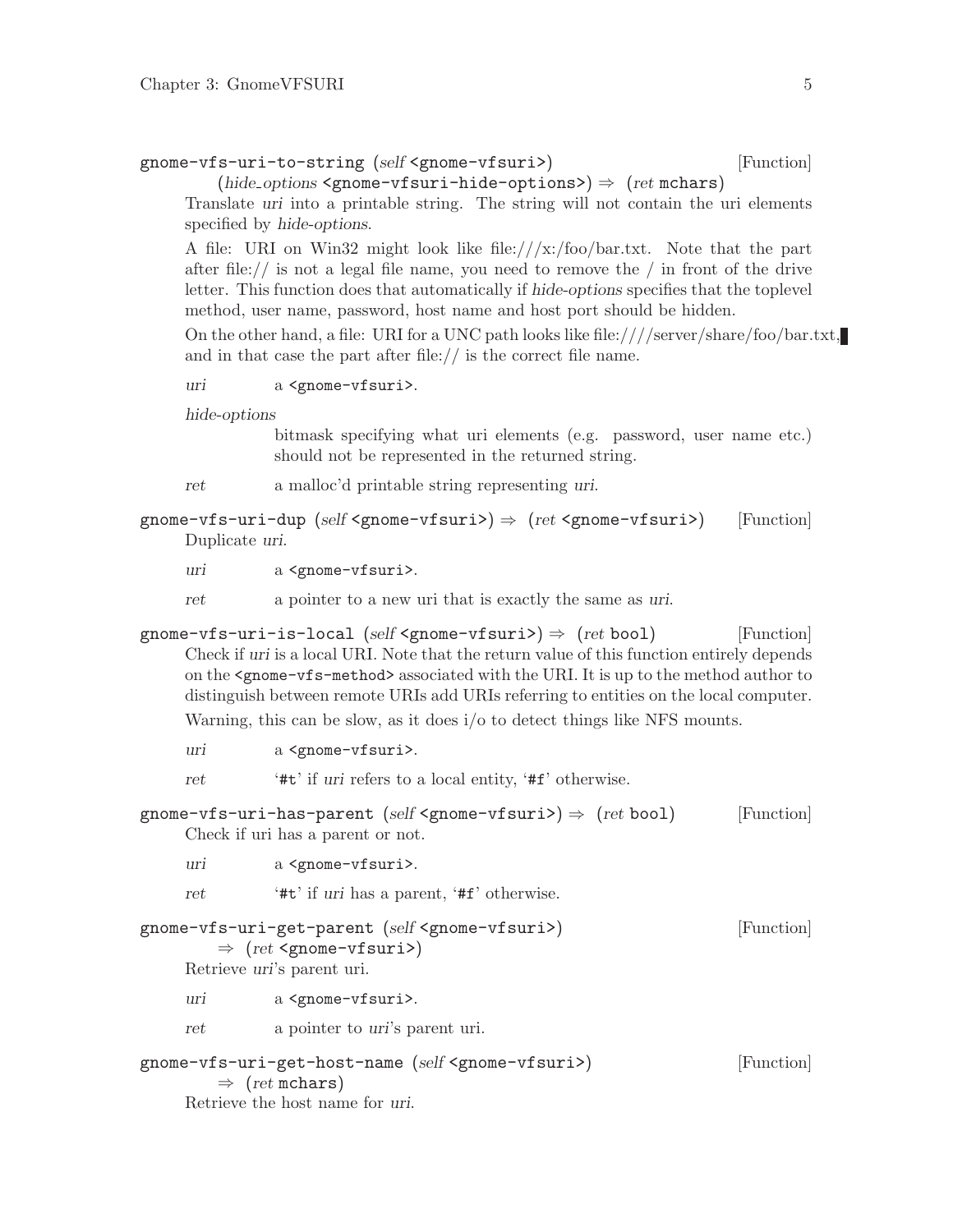<span id="page-8-0"></span>

| uri                    | a <gnome-vfsuri>.</gnome-vfsuri>                                                                                                                                                                                   |            |
|------------------------|--------------------------------------------------------------------------------------------------------------------------------------------------------------------------------------------------------------------|------------|
| ret                    | a string representing the host name.                                                                                                                                                                               |            |
|                        | gnome-vfs-uri-get-scheme (self <gnome-vfsuri>) <math>\Rightarrow</math> (ret mchars)<br/>Retrieve the scheme used for uri.</gnome-vfsuri>                                                                          | [Function] |
| uri                    | a <gnome-vfsuri>.</gnome-vfsuri>                                                                                                                                                                                   |            |
| ret                    | a string representing the scheme.                                                                                                                                                                                  |            |
|                        | gnome-vfs-uri-get-host-port (self <gnome-vfsuri>)<br/><math>\Rightarrow</math> (ret unsigned-int)<br/>Retrieve the host port number in uri.</gnome-vfsuri>                                                         | [Function] |
| uri                    | a <gnome-vfsuri>.</gnome-vfsuri>                                                                                                                                                                                   |            |
| ret                    | The host port number used by uri. If the value is zero, the default port<br>value for the specified toplevel access method is used.                                                                                |            |
|                        | gnome-vfs-uri-get-user-name (self <gnome-vfsuri>)<br/><math>\Rightarrow</math> (ret mchars)<br/>Retrieve the user name in uri.</gnome-vfsuri>                                                                      | [Function] |
| uri                    | a <gnome-vfsuri>.</gnome-vfsuri>                                                                                                                                                                                   |            |
| ret                    | a string representing the user name in uri.                                                                                                                                                                        |            |
|                        | gnome-vfs-uri-get-password (self <gnome-vfsuri>)<br/><math>\Rightarrow</math> (ret mchars)<br/>Retrieve the password for uri.</gnome-vfsuri>                                                                       | [Function] |
| uri                    | a <gnome-vfsuri>.</gnome-vfsuri>                                                                                                                                                                                   |            |
| ret                    | The password for uri.                                                                                                                                                                                              |            |
|                        | gnome-vfs-uri-set-host-name (self <gnome-vfsuri>)<br/><math>(host_name</math> mchars)<br/>Set host-name as the host name accessed by uri.</gnome-vfsuri>                                                           | [Function] |
| uri                    | a <gnome-vfsuri>.</gnome-vfsuri>                                                                                                                                                                                   |            |
|                        | host-name a string representing a host name.                                                                                                                                                                       |            |
| access method is used. | gnome-vfs-uri-set-host-port (self <gnome-vfsuri>)<br/><math>(host{\text{-}}port</math> unsigned-int)<br/>Set the host port number in uri. If host-port is zero, the default port for uri's toplevel</gnome-vfsuri> | [Function] |
| uri                    | a <gnome-vfsuri>.</gnome-vfsuri>                                                                                                                                                                                   |            |
|                        | host-port a $TCP/IP$ port number.                                                                                                                                                                                  |            |
|                        | gnome-vfs-uri-set-user-name (self <gnome-vfsuri>)<br/><math>(user_name</math> mchars)<br/>Set user-name as the user name for uri.</gnome-vfsuri>                                                                   | [Function] |
| uri                    | a <gnome-vfsuri>.</gnome-vfsuri>                                                                                                                                                                                   |            |
|                        | user-name a string representing a user name on the host accessed by uri.                                                                                                                                           |            |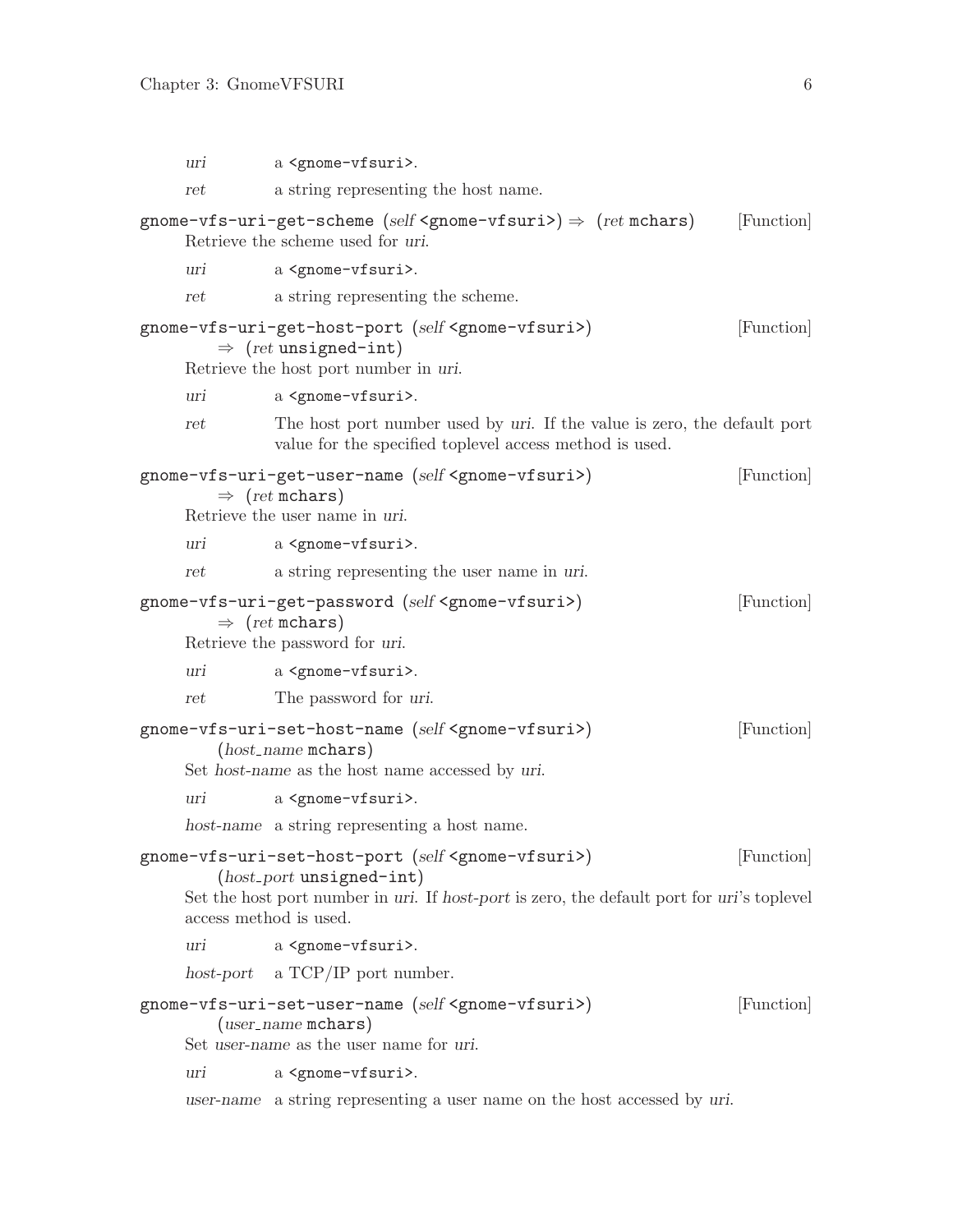```
gnome-vfs-uri-set-password (self <gnome-vfsuri>) [Function]
       (password mchars)
    Set password as the password for uri.
```
uri a <gnome-vfsuri>.

password a password string.

gnome-vfs-uri-equal (self <gnome-vfsuri>) (b <gnome-vfsuri>) [Function]  $\Rightarrow$  (ret bool)

Compare a and b.

FIXME: This comparison should take into account the possiblity that unreserved characters may be escaped. ...or perhaps gnome-vfs-uri-new should unescape unreserved characters?

a a <gnome-vfsuri>.

b a <gnome-vfsuri>.

ret '#t' if a and b are equal, '#f' otherwise.

```
gnome-vfs-uri-is-parent (self <gnome-vfsuri>) [Function]
```
 $(posisble\_child \leq pome \neg \texttt{fsuri}) (recursive \texttt{bool}) \Rightarrow (ret \texttt{bool})$ Check if possible-child is contained by possible-parent. If recursive is '#f', just try the immediate parent directory, else search up through the hierarchy.

possible-parent

a <gnome-vfsuri>.

possible-child

a <gnome-vfsuri>.

recursive a flag to turn recursive check on.

ret '#t' if possible-child is contained in possible-parent.

gnome-vfs-uri-get-path (self <gnome-vfsuri>)  $\Rightarrow$  (ret mchars) [Function] Retrieve full path name for uri.

- uri a <gnome-vfsuri>.
- ret a pointer to the full path name in uri. Notice that the pointer points to the path name stored in uri, so the path name returned must not be modified nor freed.

### gnome-vfs-uri-extract-dirname (self <gnome-vfsuri>) [Function]  $\Rightarrow$  (ret mchars)

Extract the name of the directory in which the file pointed to by uri is stored as a newly allocated string. The string will end with a 'GNOME\_VFS\_URI\_PATH\_CHR'.

uri a <gnome-vfsuri>.

ret a pointer to the newly allocated string representing the parent directory.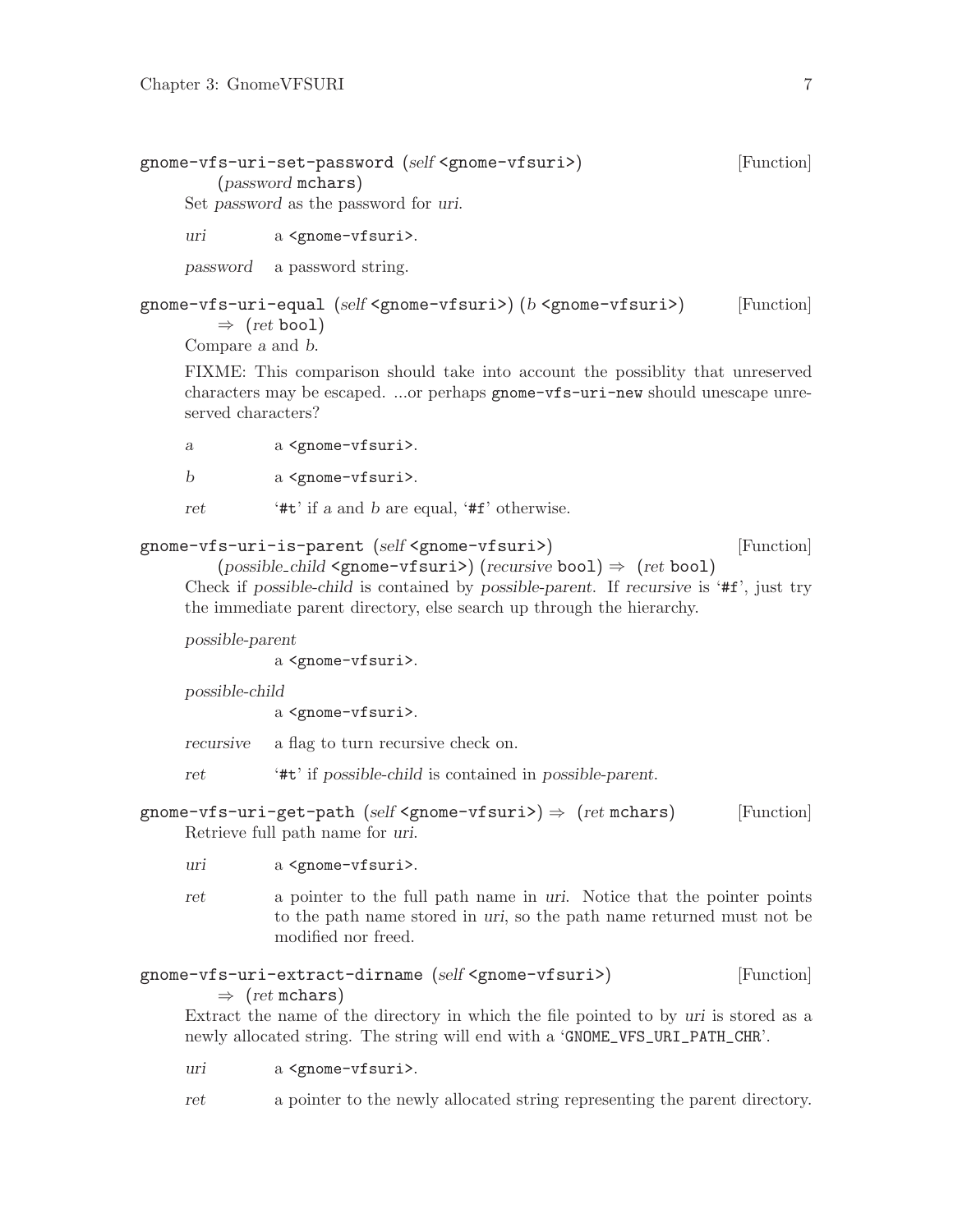### <span id="page-10-0"></span>gnome-vfs-uri-extract-short-name (self <gnome-vfsuri>) [Function]  $\Rightarrow$  (ret mchars)

Retrieve base file name for uri, ignoring any trailing path separators. This matches the XPG definition of basename, but not g basename. This is often useful when you want the name of something that's pointed to by a uri, and don't care whether the uri has a directory or file form. If uri points to the root of a domain, returns the host name. If there's no host name, returns 'GNOME\_VFS\_URI\_PATH\_STR'.

See also: gnome-vfs-uri-extract-short-path-name.

- uri a <gnome-vfsuri>.
- ret a pointer to the newly allocated string representing the unescaped short form of the name.
- gnome-vfs-uri-list-parse (uri\_list mchars)  $\Rightarrow$  (ret glist-of) [Function] Extracts a list of <gnome-vfsuri> objects from a standard text/uri-list, such as one you would get on a drop operation. Use gnome-vfs-uri-list-free when you are done with the list.
	- uri-list string consists of  $\zeta$  nome-vfsur-is> and/or paths seperated by newline character.

ret a <g-list> of <gnome-vfsur-is>.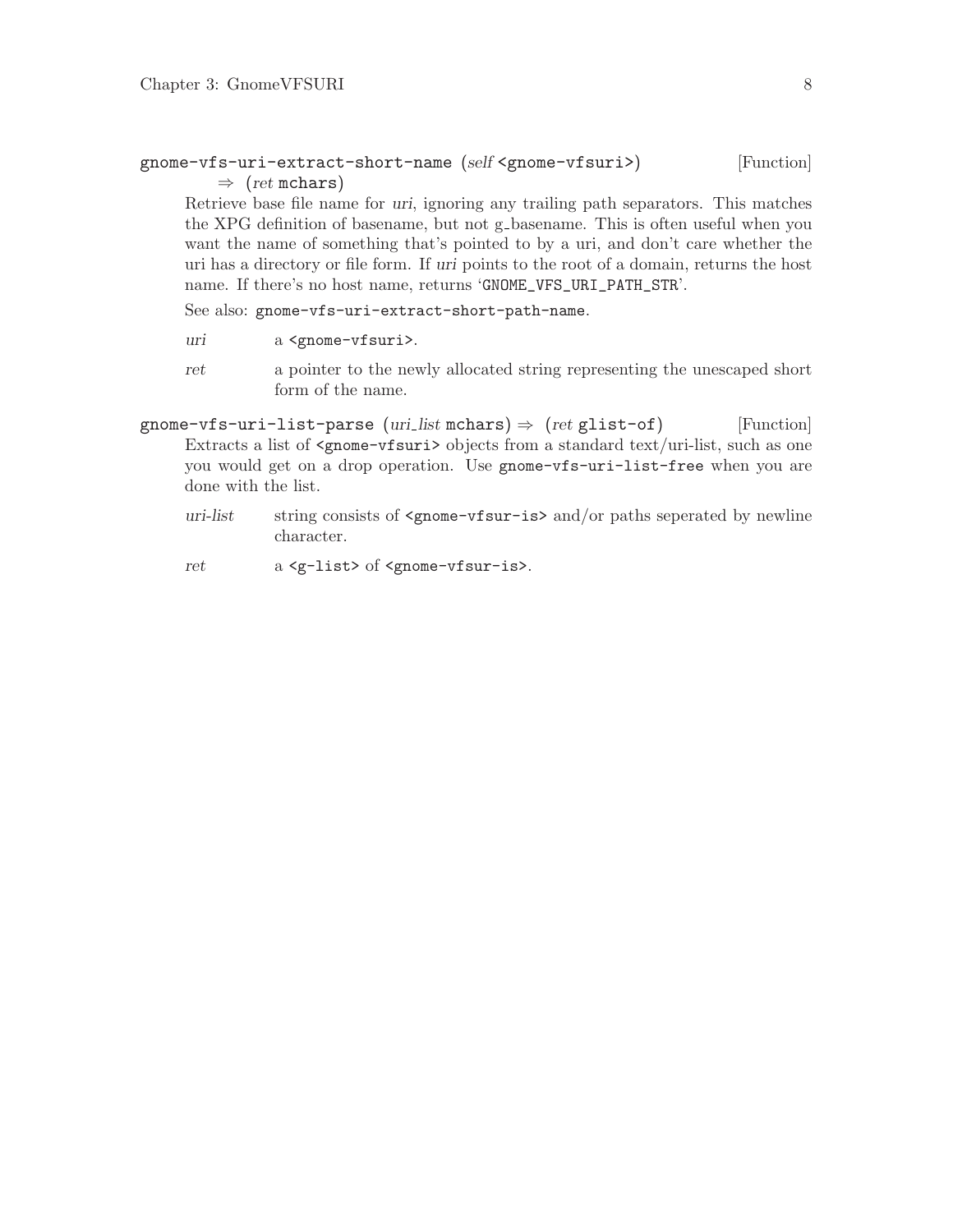## <span id="page-11-0"></span>4 gnome-vfs-utils

various utilities functions to manipulate uris

## 4.1 Overview

### 4.2 Usage

gnome-vfs-format-uri-for-display (uri mchars)  $\Rightarrow$  (ret mchars) [Function] Filter, modify, unescape and change uri to make it appropriate for display to users. The conversion is done such that the roundtrip to UTF-8 is reversible.

Rules: file: uri without fragments should appear as local paths. file: uri with fragments should appear as file:uri. All other uri appear as expected.

uri uri to be displayed.

ret a string which represents uri and can be displayed.

Since 2.2

```
gnome-vfs-url-show (url mchars) \Rightarrow (ret <gnome-vfs-result>) [Function]
     Launches the default application or component associated with the given url.
```
- url url to be shown.
- ret 'GNOME\_VFS\_OK' if the default action was launched, 'GNOME\_VFS\_ERROR\_BAD\_PARAMETERS' for an invalid or non-existant url, 'GNOME\_VFS\_ERROR\_NO\_DEFAULT' if no default action is associated with the url. Also error codes from gnome-vfs-mime-action-launch or gnome-vfs-mime-action-launchwith-env.

Since 2.4

```
gnome-vfs-escape-string (\text{string mchars}) \Rightarrow (\text{ret mchars}) [Function]
     Escapes string, replacing any and all special characters with equivalent escape se-
     quences.
```
- string string to be escaped.
- ret a newly allocated string equivalent to string but with all special characters escaped.

gnome-vfs-escape-path-string  $(path$  mchars)  $\Rightarrow$   $(ret$  mchars) [Function] Escapes path, replacing only special characters that would not be found in paths (so  $'$ ', ' $\&$ ', and '=' will not be escaped by this function).

- path string to be escaped.
- ret a newly allocated string equivalent to path but with non-path characters escaped.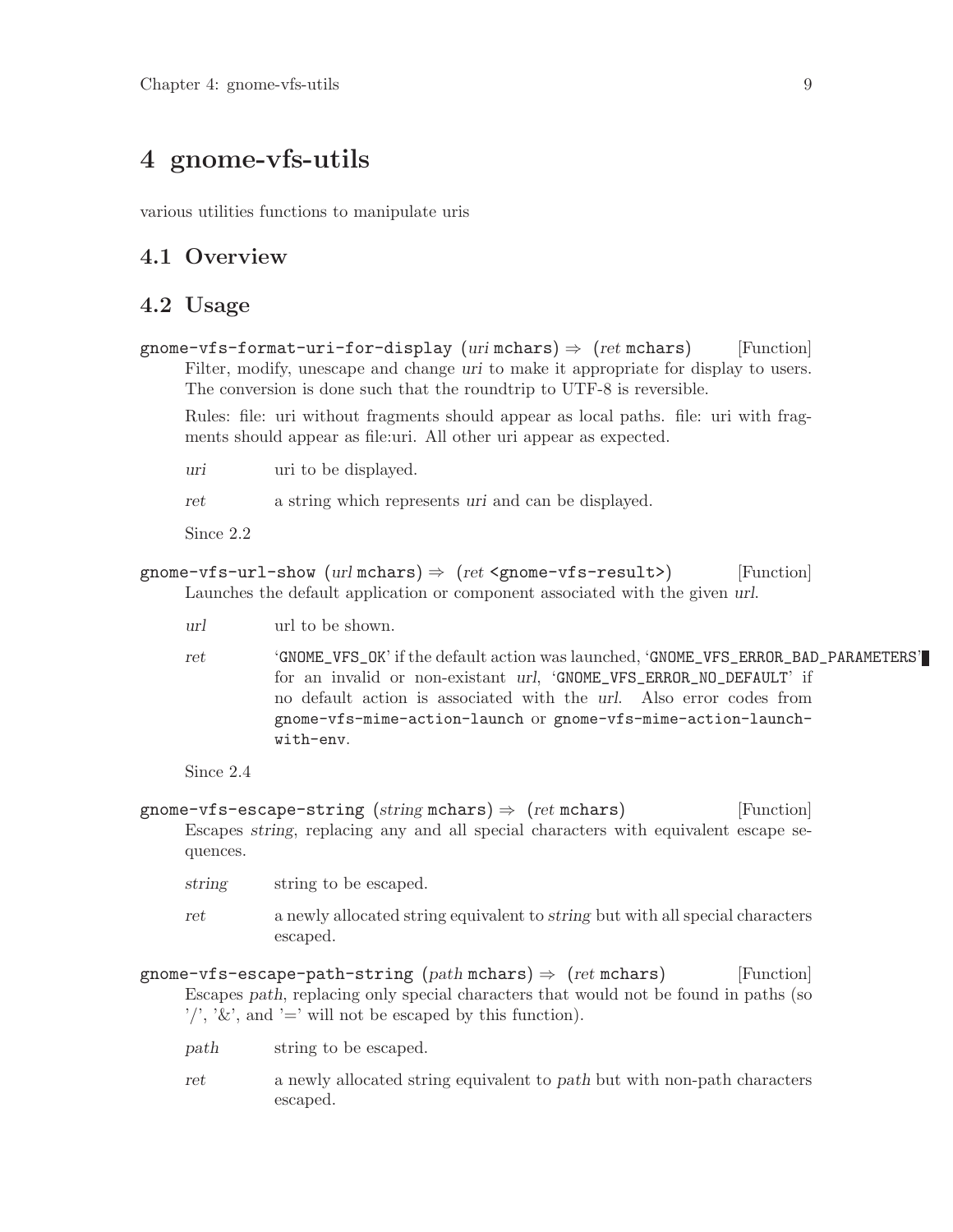<span id="page-12-0"></span>gnome-vfs-escape-slashes (string mchars)  $\Rightarrow$  (ret mchars) [Function] Escapes only  $\prime$  and  $\%$  characters in string, replacing them with their escape sequence equivalents.

- string string to be escaped.
- ret a newly allocated string equivalent to string, but with no unescaped '/' or '%' characters.

### gnome-vfs-escape-set (string mchars) (match set mchars) [Function]  $\Rightarrow$  (ret mchars)

Escapes all characters in string which are listed in match-set.

string string to be escaped.

match-set a string containing all characters to be escaped in string.

ret a newly allocated string equivalent to string but with characters in matchstring escaped.

| gnome-vfs-unescape-string (escaped_string mchars)      | [Function] |
|--------------------------------------------------------|------------|
| (illegal_characters mchars) $\Rightarrow$ (ret mchars) |            |

Decodes escaped characters (i.e. PERCENTxx sequences) in escaped-string. Characters are encoded in PERCENTxy form, where xy is the ASCII hex code for character  $16x+y$ .

escaped-string

an escaped uri, path, or other string.

illegal-characters

a string containing a sequence of characters considered "illegal" to be escaped, '\0' is automatically in this list.

- ret a newly allocated string with the unescaped equivalents, or '#f' if escapedstring contained an escaped encoding of one of the characters in illegalcharacters.
- gnome-vfs-make-uri-canonical (urimchars)  $\Rightarrow$  (ret mchars) [Function] Standardizes the format of the uri, so that it can be used later in other functions that expect a canonical uri.
	- uri an absolute or relative stringified uri. It might have scheme.
	- ret a newly allocated string that contains the canonical representation of uri.

Since 2.2

### gnome-vfs-make-path-name-canonical (path mchars) [Function]  $\Rightarrow$  (ret mchars)

Calls -gnome-vfs-canonicalize-pathname, allocating storage for the result and providing for a cleaner memory management.

- path a file path, relative or absolute.
- ret a canonical version of path.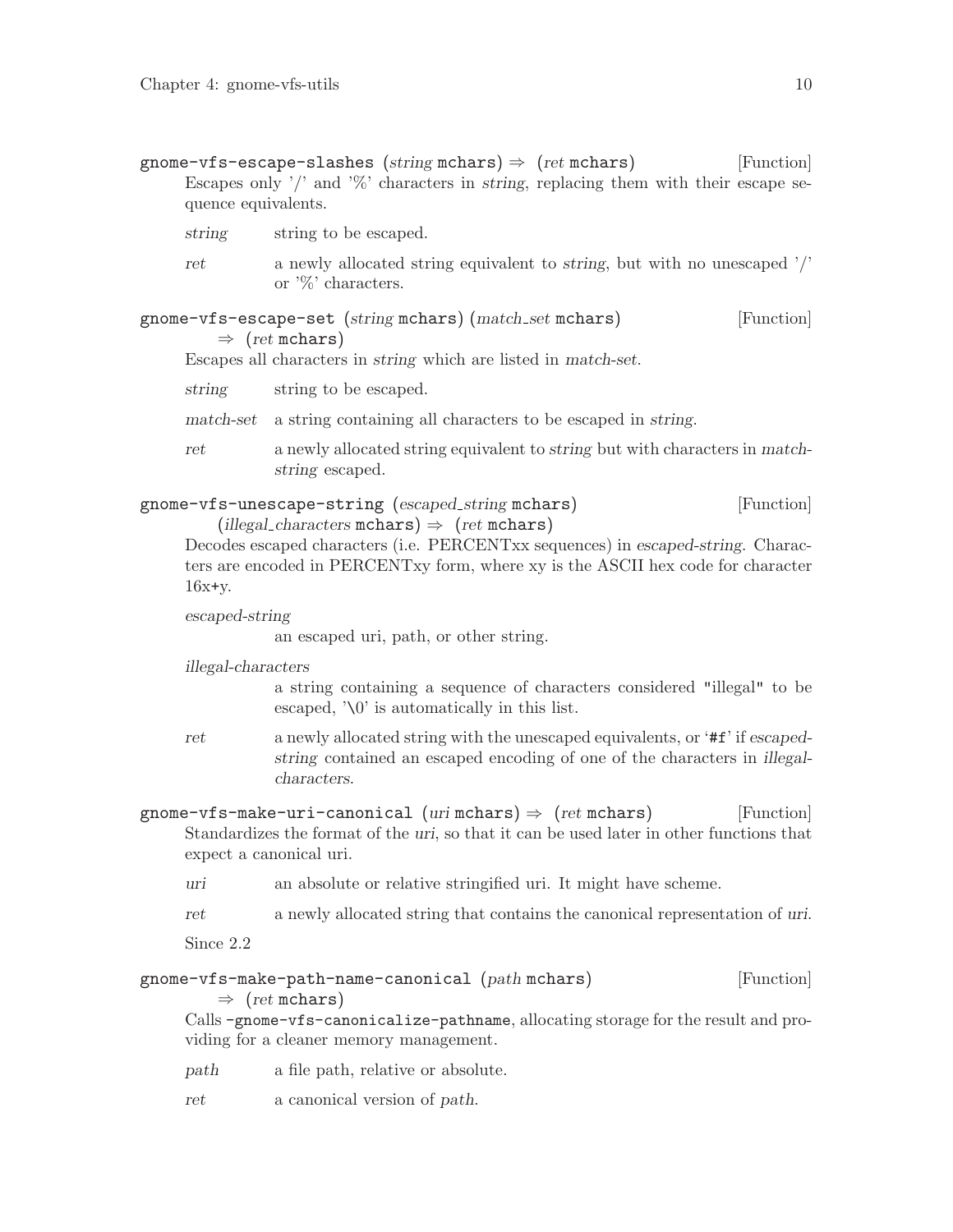<span id="page-13-0"></span>gnome-vfs-make-uri-from-input (location mchars)  $\Rightarrow$  (ret mchars) [Function] Takes a user input path/uri and makes a valid uri out of it.

This function is the reverse of gnome-vfs-format-uri-for-display but it also handles the fact that the user could have typed arbitrary UTF-8 in the entry showing the string.

location a possibly mangled "uri", in UTF-8.

ret a newly allocated uri.

Since 2.2

```
gnome-vfs-make-uri-from-shell-arg (uri mchars) \Rightarrow (ret mchars) [Function]
     Similar to gnome-vfs-make-uri-from-input, except that:
```
1) guesses relative paths instead of http domains. 2) doesn't bother stripping lead $ing/training$  white space. 3) doesn't bother with  $\tilde{ }$  expansion–that's done by the shell.

uri path to make the uri from.

ret a newly allocated string representing uri.

Since 2.2

- gnome-vfs-expand-initial-tilde (path mchars)  $\Rightarrow$  (ret mchars) [Function] If path starts with a  $\tilde{\ }$ , representing the user's home directory, expand it to the actual path location.
	- path a local file path which may start with a  $\sim$ ".
	- ret a newly allocated string with the initial tilde (if there was one) converted to an actual path.

gnome-vfs-get-local-path-from-uri (uri mchars)  $\Rightarrow$  (ret mchars) [Function] Create a local path for a file:/// uri. Do not use with uris of other methods.

- uri uri to convert to a local path.
- ret a newly allocated string containing the local path. '#f' is returned on error or if the uri isn't a file: uri without a fragment identifier (or chained uri).

```
gnome-vfs-get-uri-from-local-path (local_full_path mchars) [Function]
         \Rightarrow (ret mchars)
```
Returns a file:/// URI for the local path local-full-path, such as a path provided by gtk-file-chooser-get-filename. The resulting URI may be provided, for instance, to gnome-vfs-uri-new.

On Windows local-full-path should be in the UTF-8 encoding, and can start with a drive letter, but doesn't have to.

local-full-path

a full local filesystem path (i.e. not relative).

ret a newly allocated string containing the uri corresponding to local-fullpath ('#f' for some bad errors).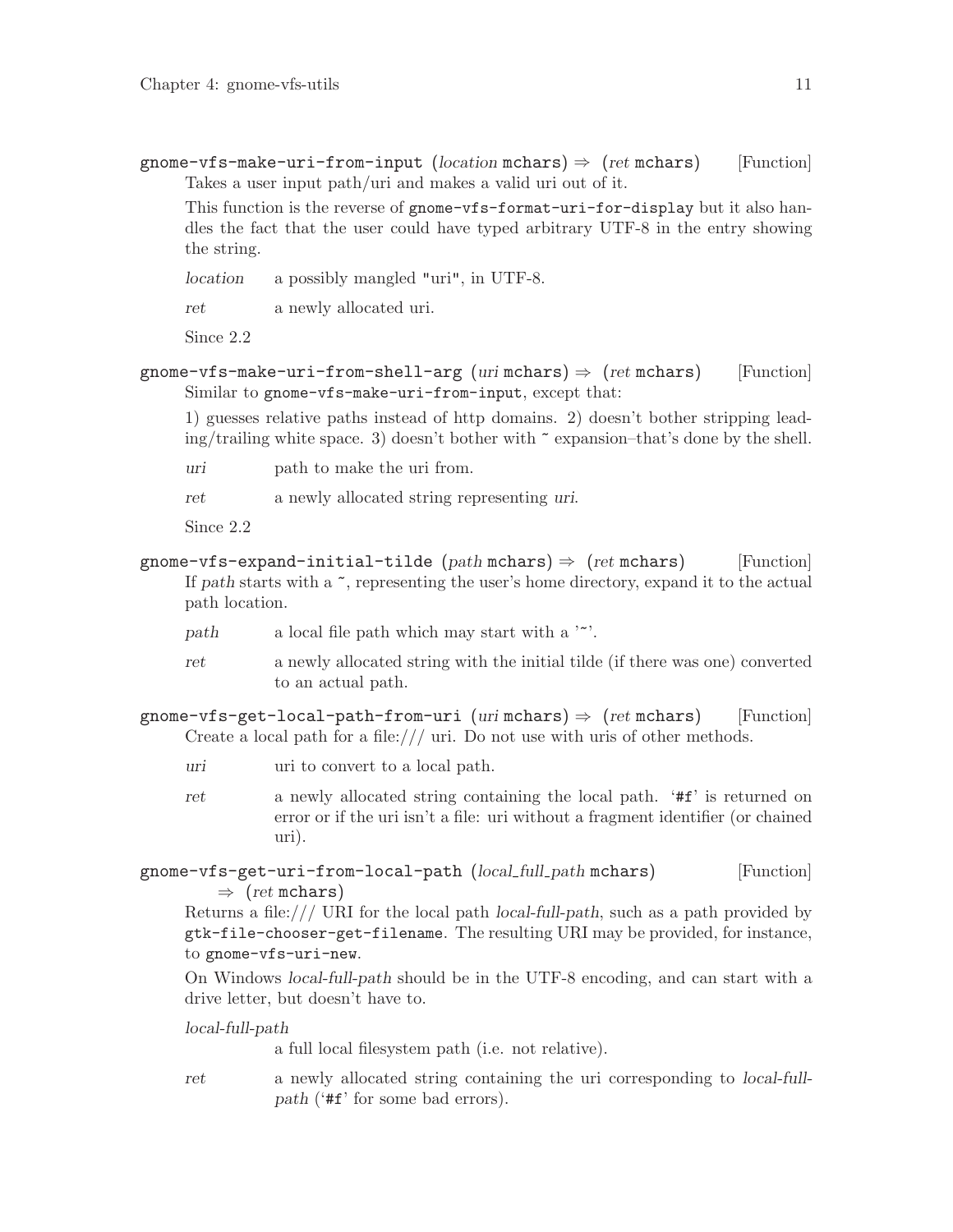<span id="page-14-0"></span>

|                   | gnome-vfs-icon-path-from-filename (filename mchars)<br>$\Rightarrow$ (ret mchars)                                                                                                                                                                                       | [Function]   |
|-------------------|-------------------------------------------------------------------------------------------------------------------------------------------------------------------------------------------------------------------------------------------------------------------------|--------------|
| filename          | path to a file. Could be relative or absolute path.                                                                                                                                                                                                                     |              |
| ret               | Returns the icon path for the filename. Example: gnome_vfs_icon_path_from_filename<br>$("nautilus/nautilus-desktop.png")$ will<br>return<br>$\rm{a}$<br>forming the full path of the file nautilus-desktop.png<br>\$PREFIX/share/pixmaps/nautilus/nautilus-desktop.png. | string<br>ie |
|                   | gnome-vfs-is-primary-thread $\Rightarrow$ (ret bool)<br>Check if the current thread is the thread with the main glib event loop.                                                                                                                                        | [Function]   |
| ret               | "#t" if the current thread is the thread with the main glib event loop.                                                                                                                                                                                                 |              |
|                   | gnome-vfs-get-uri-scheme $(uri \text{ mchars}) \Rightarrow (ret \text{ mchars})$<br>Retrieve the scheme used in uri.                                                                                                                                                    | [Function]   |
| uri               | a stringified uri.                                                                                                                                                                                                                                                      |              |
| ret               | a newly allocated string containing the scheme, '#f' if uri doesn't contain<br>a scheme.                                                                                                                                                                                |              |
| Since 2.2         |                                                                                                                                                                                                                                                                         |              |
| Compare two uris. | gnome-vfs-uris-match (uri_1 mchars) (uri_2 mchars) $\Rightarrow$ (ret bool)                                                                                                                                                                                             | [Function]   |
| $uri-1$           | stringified uri to compare with uri-2.                                                                                                                                                                                                                                  |              |
| $uri-2$           | stringified uri to compare with uri-1.                                                                                                                                                                                                                                  |              |
| ret               | '#t' if they are the same, '#f' otherwise.                                                                                                                                                                                                                              |              |

Since 2.2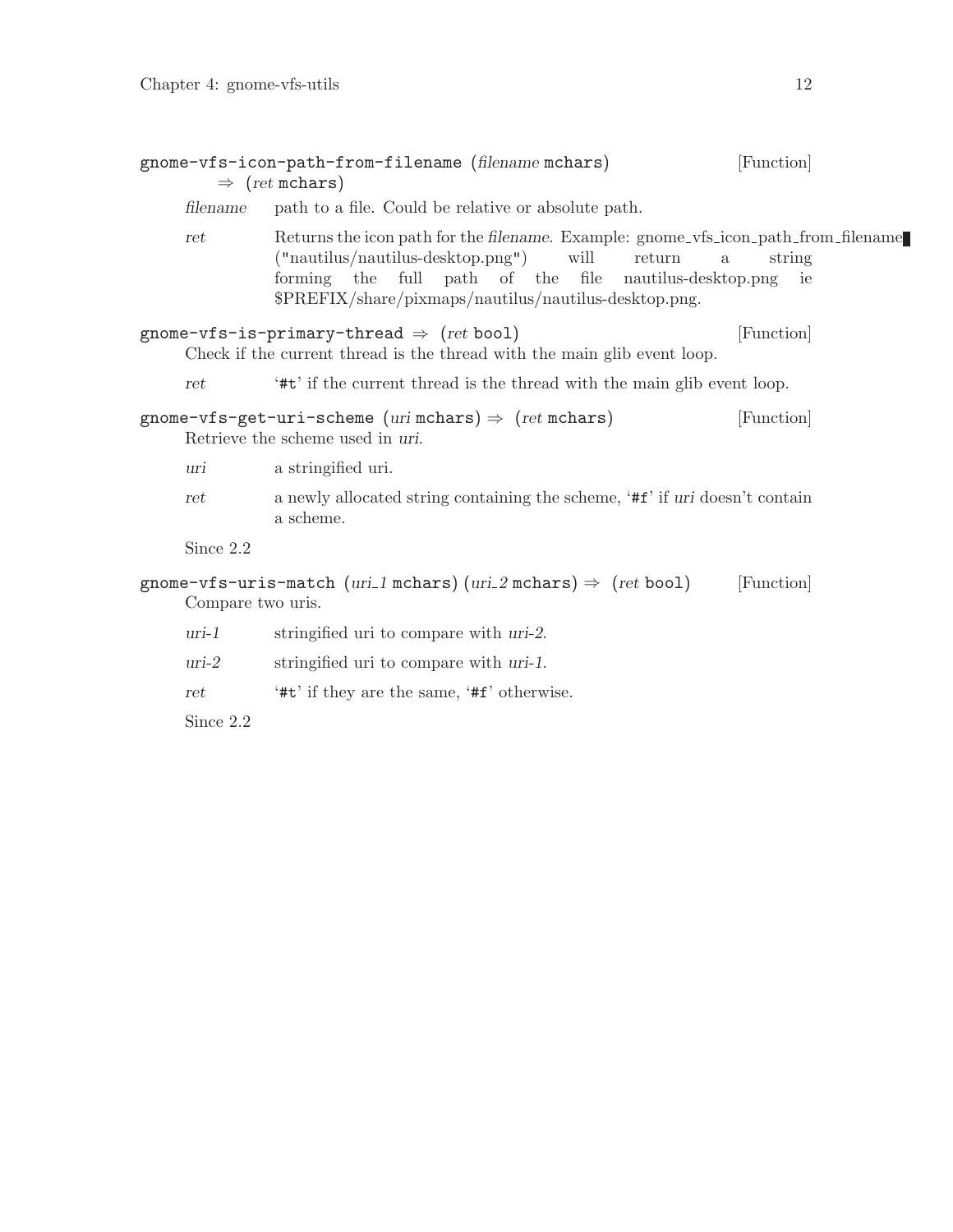# <span id="page-15-0"></span>5 GnomeVFSFileInfo

stores information about files, GnomeVFS equivalent of stat

## 5.1 Overview

## 5.2 Usage

<gnome-vfs-file-info> [Class]

Opaque pointer. This class defines no direct slots.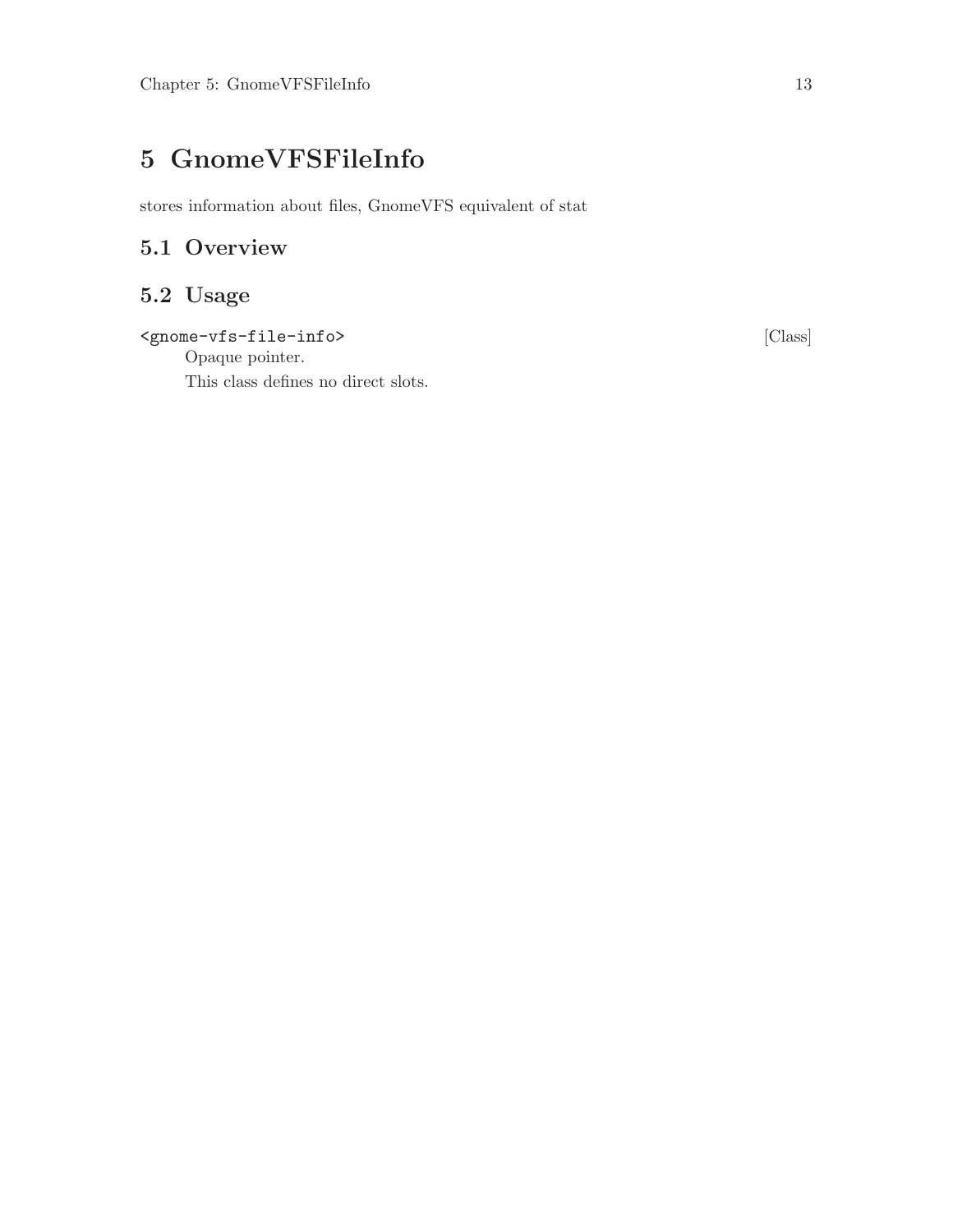## <span id="page-16-0"></span>6 Basic File Operations

Essential VFS operations. This includes creating, moving and deleting files, opening and closing file handles.

## 6.1 Overview

GnomeVFS file operations are, for the most part, patterned after their POSIX equivalents, with the systematic difference that they accept URIs rather than paths on the local filesystem. This makes them easy to learn as if you are already familiar with basic commands such as open, seek, write, etc you will feel right at home with GnomeVFS after learning a little about URIs.

## 6.2 Usage

```
gnome-vfs-create (text_uri mchars) [Function]
         (open mode <gnome-vfs-open-mode>) (exclusive bool)
         (perm unsigned-int) \Rightarrow (ret scm)
     Create text-uri according to mode open-mode. On return, handle will then contain
     a pointer to a handle for the open file.
     handle pointer to a pointer to a \epsilon sprome-vfs-handle bobject.
     text-uri string representing the uri to create.
     open-mode
                mode to leave the file opened in after creation (or 'GNOME_VFS_OPEN_MODE_NONE'
                to leave the file closed after creation).
     exclusive whether the file should be created in "exclusive" mode. i.e. if this flag is
                nonzero, operation will fail if a file with the same name already exists.
     perm bitmap representing the permissions for the newly created file (Unix
                style).
     ret an integer representing the result of the operation.
gnome-vfs-create-uri (uri <gnome-vfsuri>) [Function]
         (open mode <gnome-vfs-open-mode>) (exclusive bool)
         (perm unsigned-int) \Rightarrow (ret scm)
     Create uri according to mode open-mode. On return, handle will then contain a
     pointer to a handle for the open file.
     handle pointer to a pointer to a <gnome-vfs-handle> object.
     uri uri for the file to create.
     open-mode
                open mode.
     exclusive whether the file should be created in "exclusive" mode. i.e. if this flag is
                nonzero, operation will fail if a file with the same name already exists.
```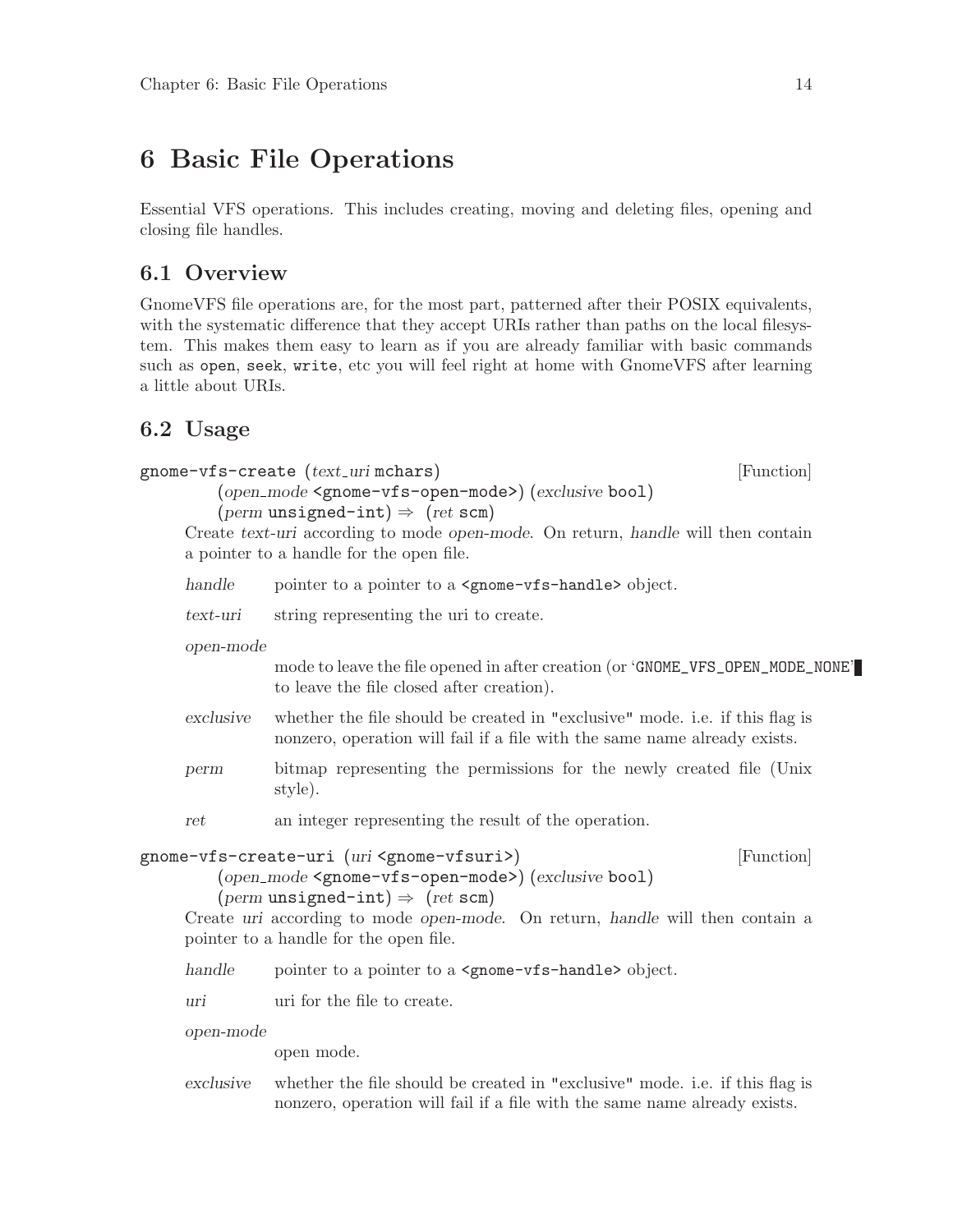<span id="page-17-0"></span>perm bitmap representing the permissions for the newly created file (Unix style).

ret an integer representing the result of the operation.

gnome-vfs-open (text\_uri mchars) [Function]

```
(open-mode < genome-vfs-open-mode >) \Rightarrow (ret < sem)
```
Open text-uri according to mode open-mode. On return, handle will then contain a pointer to a handle for the open file.

handle pointer to a pointer to a <gnome-vfs-handle> object.

text-uri string representing the uri to open.

open-mode

open mode.

ret an integer representing the result of the operation.

### gnome-vfs-open-uri (uri <gnome-vfsuri>) [Function]

```
(open-mode < genome-vfs-open-mode >) \Rightarrow (ret < sem)
```
Open uri according to mode open-mode. On return, handle will then contain a pointer to a handle for the open file.

| handle |  |  |  |  | pointer to a pointer to a <gnome-vfs-handle> object.</gnome-vfs-handle> |  |
|--------|--|--|--|--|-------------------------------------------------------------------------|--|
|--------|--|--|--|--|-------------------------------------------------------------------------|--|

uri uri to open.

open-mode

open mode.

ret an integer representing the result of the operation.

```
gnome-vfs-unlink (text_uri \text{ mchars}) \Rightarrow (ret \text{ 'gnome-vfs-result'}) [Function]
      Unlink text-uri (i.e. delete the file).
```
text-uri uri of the file to be unlinked.

ret an integer representing the result of the operation.

## gnome-vfs-unlink-from-uri (uri <gnome-vfsuri>) [Function]  $\Rightarrow$  (ret <gnome-vfs-result>)

Unlink uri (i.e. delete the file).

uri uri of the file to be unlinked.

ret an integer representing the result of the operation.

## gnome-vfs-move-uri (old uri <gnome-vfsuri>) [Function] (new\_uri <gnome-vfsuri>) (force\_replace bool)

### $\Rightarrow$  (ret <gnome-vfs-result>)

Move a file from uri *old-uri* to new-uri. This will only work if *old-uri* and new-uri are on the same file system. Otherwise, it is necessary to use the more general gnomevfs-xfer-uri function.

old-uri source uri.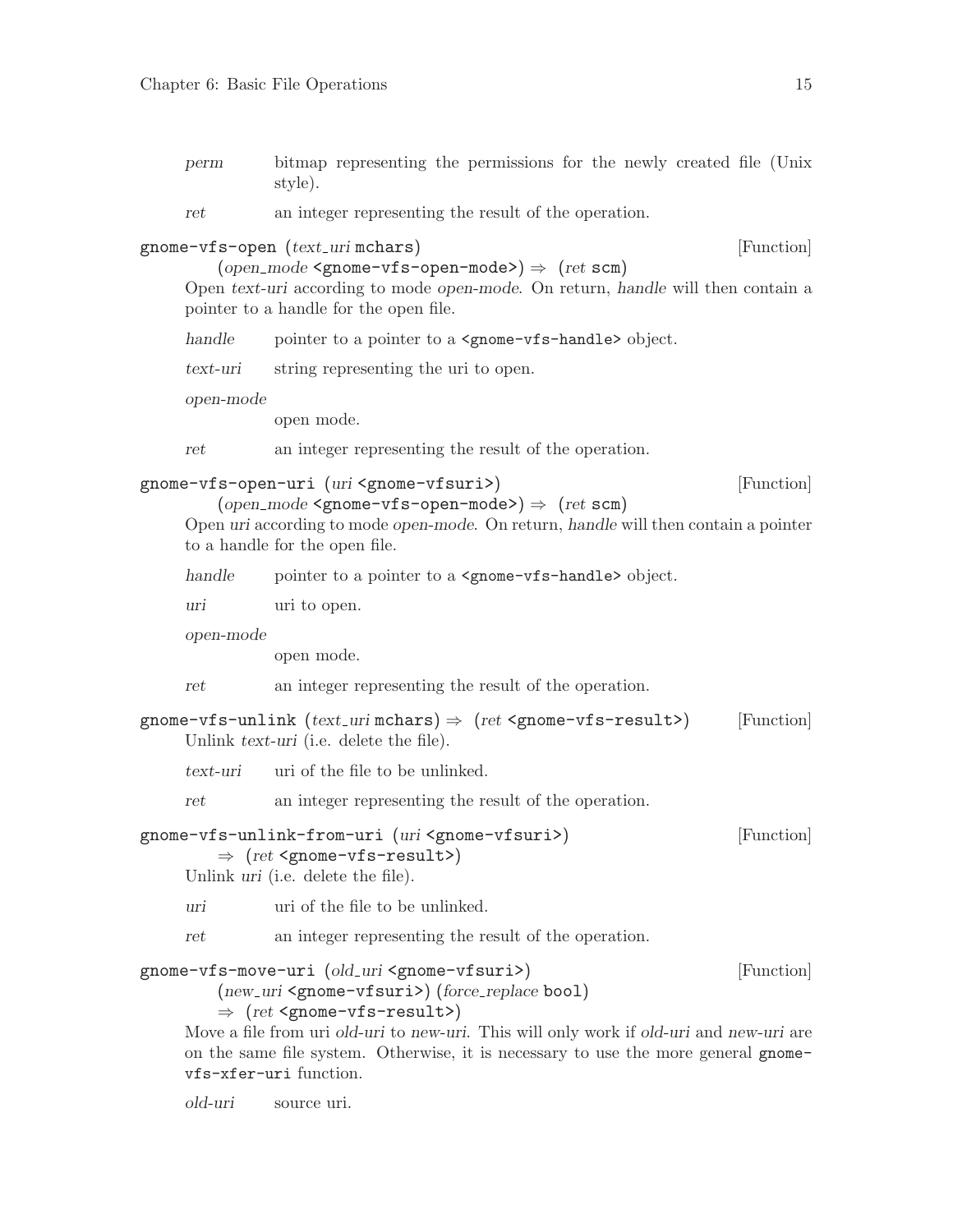<span id="page-18-0"></span>new-uri destination uri.

force-replace

if '#t', move old-uri to new-uri even if there is already a file at new-uri. If there is a file, it will be discarded.

ret an integer representing the result of the operation.

```
gnome-vfs-move (old_text_uri mchars) (new_text_uri mchars) [Function]
         (horce\_replace bool) \Rightarrow (ret < genome - vfs - result)
```
Move a file from *old-text-uri* to new-text-uri. This will only work if *old-text-uri* and new-text-uri are on the same file system. Otherwise, it is necessary to use the more general gnome-vfs-xfer-uri function.

old-text-uri

string representing the source file location.

new-text-uri

string representing the destination file location.

force-replace

if '#t', perform the operation even if it unlinks an existing file at newtext-uri.

ret an integer representing the result of the operation.

```
gnome-vfs-check-same-fs-uris (source uri <gnome-vfsuri>) [Function]
        (target_U - wfsumi>) \Rightarrow (ret < gnome - vfsu(same_f s_{return} bool)
```
Check if source-uri and target-uri are on the same file system.

source-uri a uri.

target-uri another uri.

same-fs-return

pointer to a boolean variable which will be set to '#t' on return if sourceuri and target-uri are on the same file system.

ret an integer representing the result of the operation.

```
gnome-vfs-check-same-fs (source mchars) (target mchars) [Function]
```
 $\Rightarrow$  (ret <gnome-vfs-result>) (same\_fs\_return bool) Check if source and target are on the same file system.

- source path to a file.
- target path to another file.

same-fs-return

pointer to a boolean variable which will be set to '#t' on return if source and target are on the same file system.

ret an integer representing the result of the operation.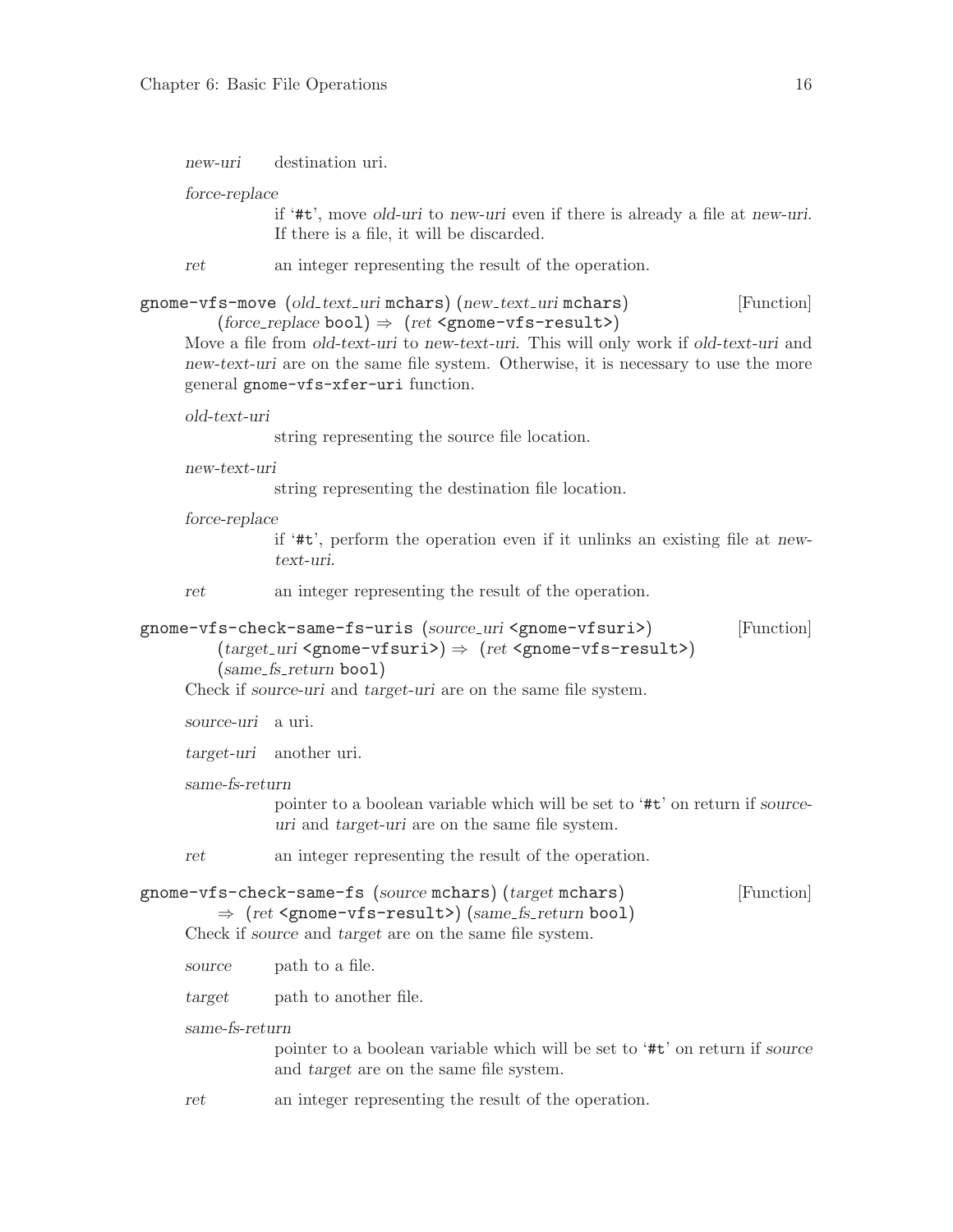<span id="page-19-0"></span>

|     | gnome-vfs-uri-exists (self <gnome-vfsuri>) <math>\Rightarrow</math> (ret bool)</gnome-vfsuri> | [Function] |
|-----|-----------------------------------------------------------------------------------------------|------------|
|     | Check if the uri points to an existing entity.                                                |            |
| uri | a uri.                                                                                        |            |

ret '#t' if uri exists.

### gnome-vfs-create-symbolic-link (uri <gnome-vfsuri>) [Function]  $(target\_reference \text{ mchars}) \Rightarrow (ret \text{ 'gnome - vfs -} result \text{') }$

Creates a symbolic link, or eventually, a uri link (as necessary) at uri pointing to target-reference.

uri uri to create a link at.

target-reference

uri "reference" to point the link to (uri or relative path).

ret an integer representing the result of the operation.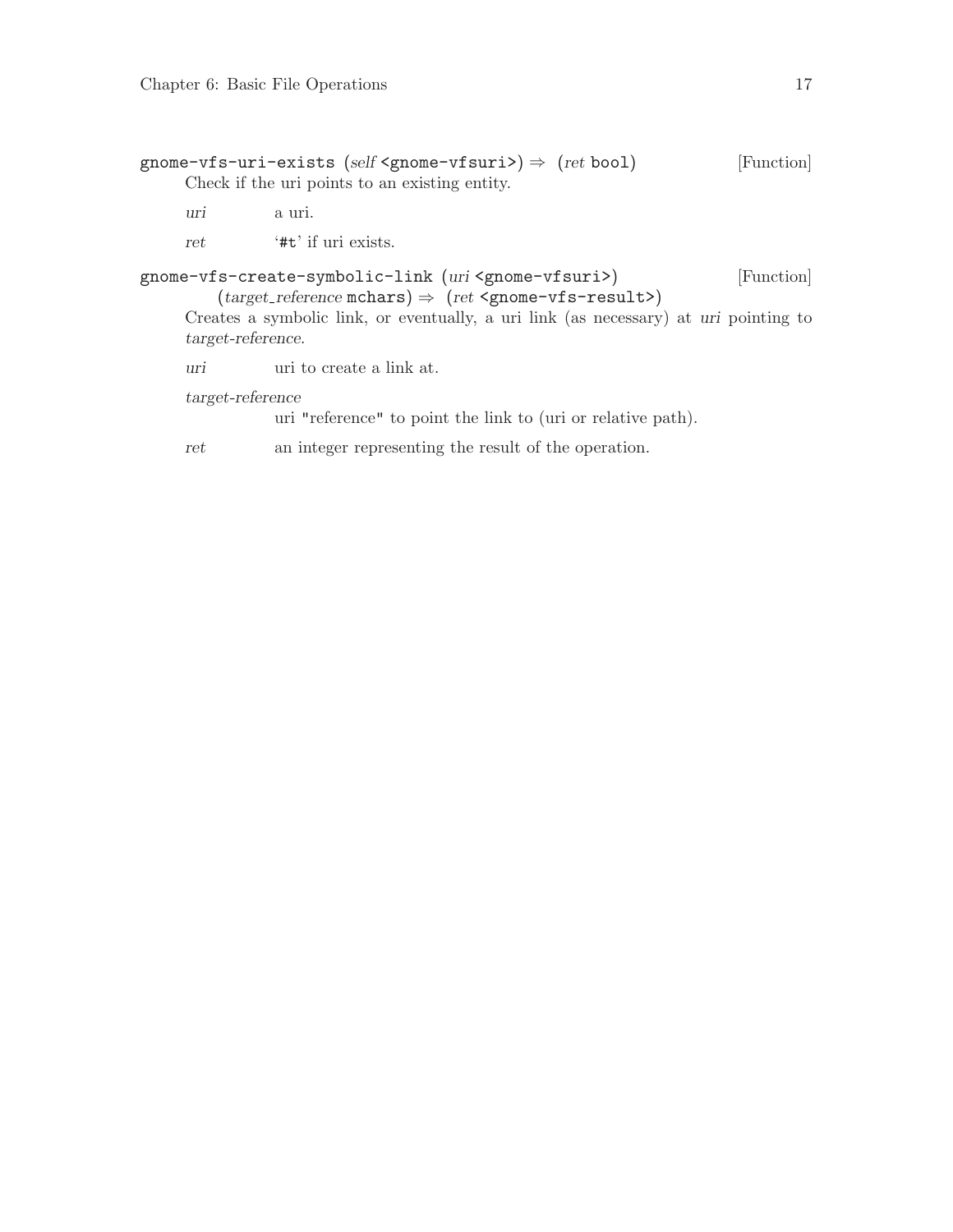# <span id="page-20-0"></span>7 Truncating Files

Force files to a particular length

## 7.1 Overview

Truncation of files is used to force them to a particular length. If a file longer than specified, the trailing bytes are discarded, if it is shorter than specified it is padded with zeros.

## 7.2 Usage

```
gnome-vfs-truncate (text\_uri mchars) (length unsigned-int64) [Function]
         \Rightarrow (ret <gnome-vfs-result>)
     Truncate the file at text-uri to length bytes.
     text-uri string representing the file to be truncated.
     length length of the new file at text-uri.
     ret an integer representing the result of the operation.
gnome-vfs-truncate-uri (uri <gnome-vfsuri>) [Function]
         (length unsigned-int64) \Rightarrow (ret <gnome-vfs-result>)
     Truncate the file at uri to be only length bytes. Data past length bytes will be
     discarded.
     uri uri of the file to be truncated.
     length length of the new file at uri.
     ret an integer representing the result of the operation.
```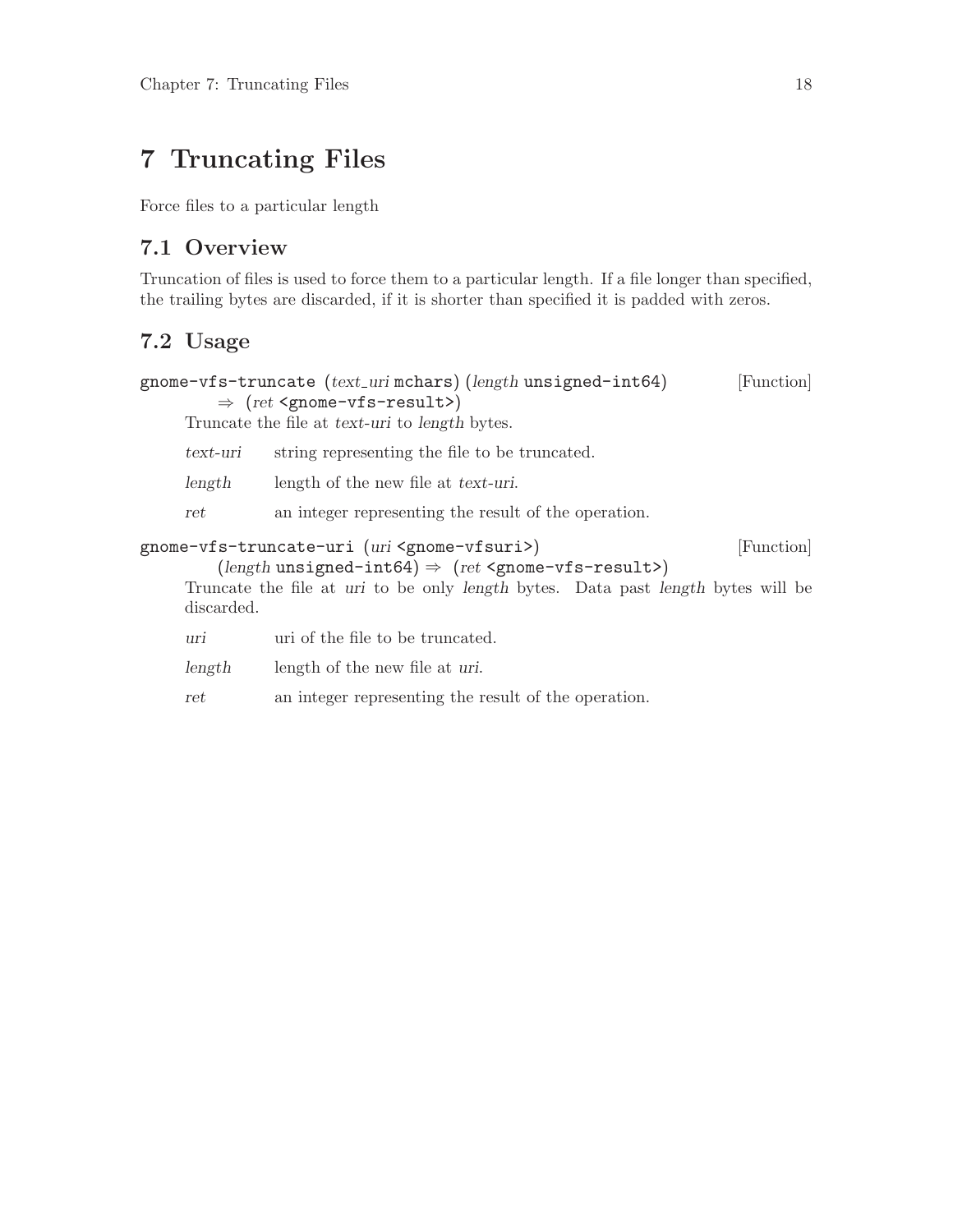## <span id="page-21-0"></span>8 Getting and Setting File Information

Convenient high-level abstraction for obtaining and setting file information, including ACLs.

## 8.1 Overview

Applications can use the gnome-vfs-get-file-info family of operations to retrieve file information, as this operation can be quite costly in terms of time (specilly when sniffing the MIME type) applications can specify which information need at any time, reducing the performance impact.

All of these operations use a  $\epsilon$ gnome-vfs-file-info $\epsilon$  data structure that holds the file information, there are several methods that can be used to manipulate this information. See <gnome-vfs-file-info> for more information.

## 8.2 Usage

```
gnome-vfs-get-file-info (text uri mchars) [Function]
        (info <gnome-vfs-file-info>)
        (options <gnome-vfs-file-info-options>)
        \Rightarrow (ret <gnome-vfs-result>)
    Retrieve information about text-uri. The information will be stored in info.
```

| text-uri | uri of the file for which information will be retrieved.                                                                                                                                                               |  |
|----------|------------------------------------------------------------------------------------------------------------------------------------------------------------------------------------------------------------------------|--|
| info     | pointer to a <gnome-vfs-file-info> object that will hold the informa-<br/>tion for the file on return.</gnome-vfs-file-info>                                                                                           |  |
| options  | options for retrieving file information.                                                                                                                                                                               |  |
| ret      | an integer representing the result of the operation.                                                                                                                                                                   |  |
|          | gnome-vfs-set-file-info (text_urimchars)<br>[Function]<br>$(info \leq gnone - vfs - file - info)$<br>$(mask \leq \texttt{gnome-vfs-set-file-info-mask>})$<br>$\Rightarrow$ (ret <gnome-vfs-result>)</gnome-vfs-result> |  |

Set file information for uri; only the information for which the corresponding bit in mask is set is actually modified.

info's 'valid\_fields' is not required to contain the <gnome-vfs-file-info-fields> corresponding to the specified <gnome-vfs-set-file-info-mask> fields of mask. It is assumed that the info fields referenced by mask are valid.

 $\sqrt{2\pi}$ 

✡ ✠

| $text$ - $uri$ | string representing the file location.                     |
|----------------|------------------------------------------------------------|
| info           | information that must be set for the file.                 |
| mask           | bit mask representing which fields of info need to be set. |
| ret            | an integer representing the result of the operation.       |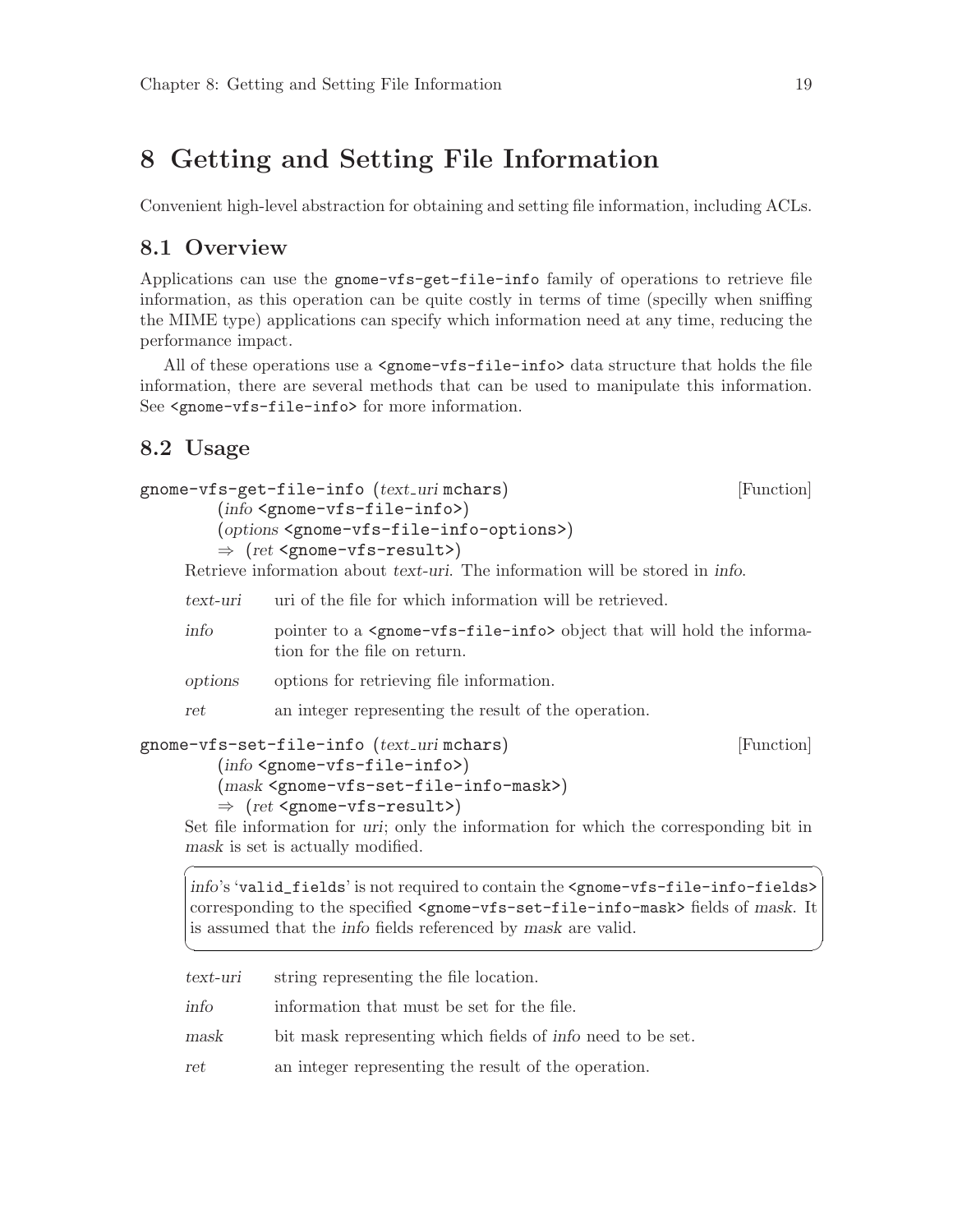## <span id="page-22-0"></span>9 Basic Directory Operations

Creating and removing directories.

## 9.1 Overview

## 9.2 Usage

```
gnome-vfs-make-directory (text_uri mchars) (perm unsigned-int) [Function]
         \Rightarrow (ret <gnome-vfs-result>)
     Create text-uri as a directory.
     text-uri uri of the directory to be created.
     perm Unix-style permissions for the newly created directory
     ret an integer representing the result of the operation.
gnome-vfs-make-directory-for-uri (uri <gnome-vfsuri>) [Function]
         (perm unsigned-int) \Rightarrow (ret \leq gnone - vfs - result)Create a directory at uri. Only succeeds if a file or directory does not already exist
     at uri.
     uri uri of the directory to be created.
     perm Unix-style permissions for the newly created directory.
     ret an integer representing the result of the operation.
gnome-vfs-remove-directory (text uri mchars) [Function]
         \Rightarrow (ret <gnome-vfs-result>)
     Remove text-uri. text-uri must be an empty directory.
     text-uri path of the directory to be removed.
     ret an integer representing the result of the operation.
gnome-vfs-remove-directory-from-uri (uri <gnome-vfsuri>) [Function]
         \Rightarrow (ret <gnome-vfs-result>)
     Remove uri. uri must be an empty directory.
     uri uri of the directory to be removed.
     ret an integer representing the result of the operation.
```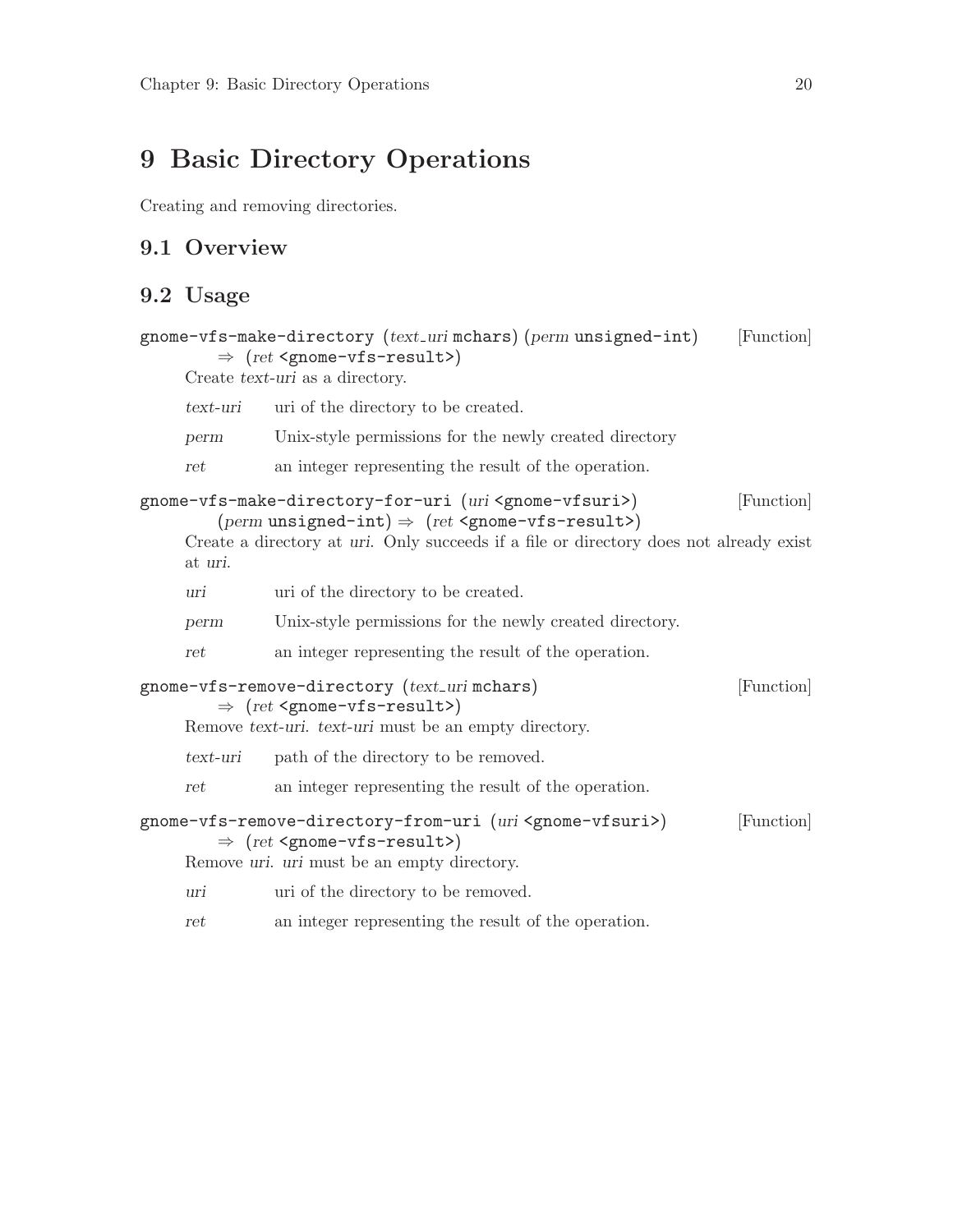## <span id="page-23-0"></span>10 GnomeVFSVolume

Abstraction for a mounted file system or a network location.

## 10.1 Overview

## 10.2 Usage

### <gnome-vfs-volume> [Class]

Derives from <gobject>.

This class defines no direct slots.

```
gnome-vfs-volume-compare (self <gnome-vfs-volume>) [Function]
         (b \leq p \leq v \leq s \leq v \leq s) \Rightarrow (ret \text{int})
```
compare [Method] Compares two <gnome-vfs-volume> objects a and b. Two <gnome-vfs-volume> objects referring to different volumes are guaranteed to not return 0 when comparing them, if they refer to the same volume 0 is returned.

The resulting  $\langle$ gint> should be used to determine the order in which a and b are displayed in graphical user interfces.

The comparison algorithm first of all peeks the device type of a and b, they will be sorted in the following order:

• • • • • • Magnetic and opto-magnetic volumes (ZIP, floppy)

Optical volumes (CD, DVD)

External volumes (USB sticks, music players)

Mounted hard disks

Network mounts

Other volumes

Afterwards, the display name of a and b is compared using a locale-sensitive sorting algorithm, which involves g-utf8-collate-key.

If two volumes have the same display name, their unique ID is compared which can be queried using gnome-vfs-volume-get-id.

a a <gnome-vfs-volume>.

b a <gnome-vfs-volume>.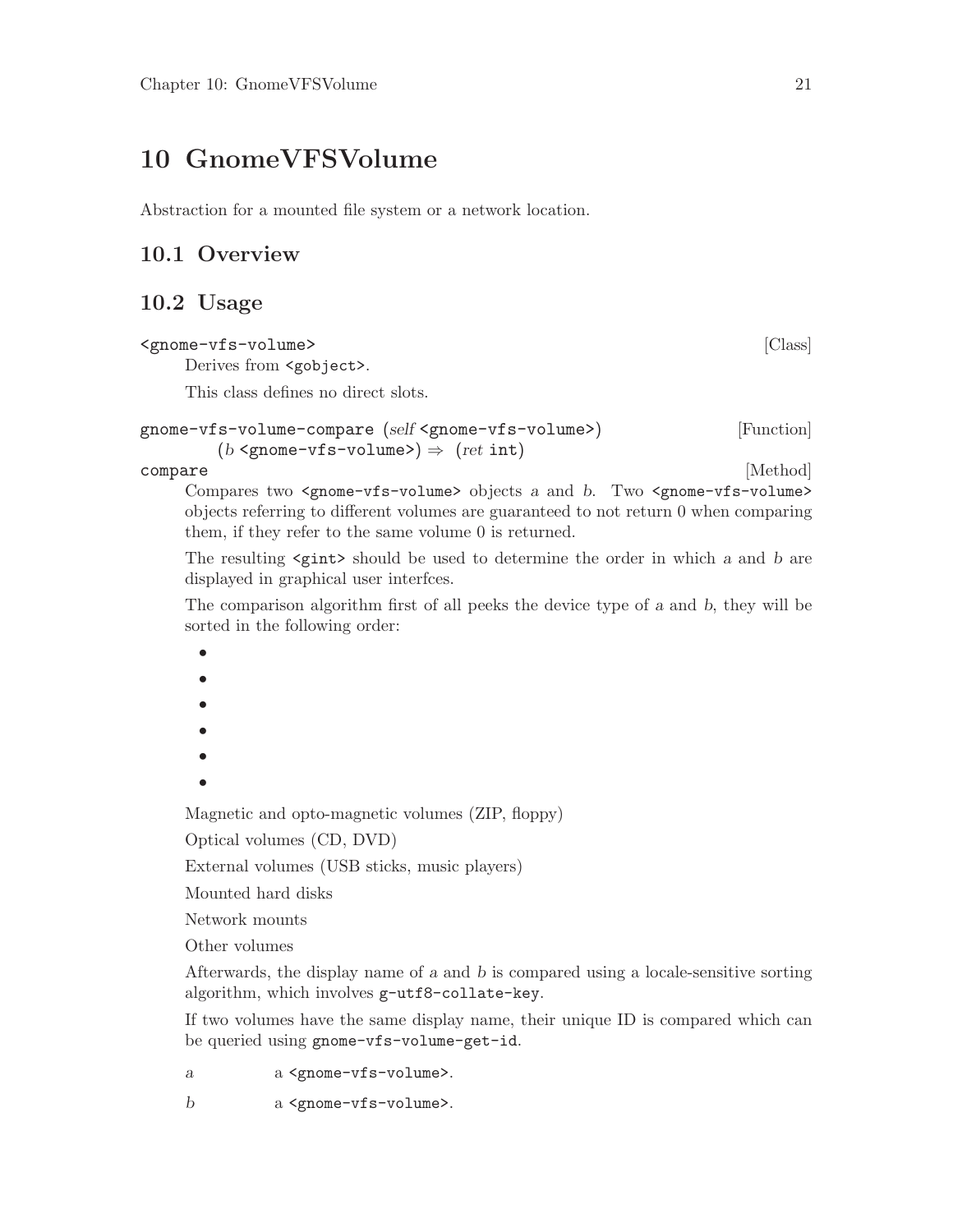<span id="page-24-0"></span>ret 0 if the volumes refer to the same gnome-vfs-volume, a negative value if a should be displayed before b, or a positive value if a should be displayed after b.

Since 2.6

```
gnome-vfs-volume-get-activation-uri (self <gnome-vfs-volume>) [Function]
      \Rightarrow (ret mchars)
get-activation-uri [Method]
```
Returns the activation URI of a <gnome-vfs-volume>.

The returned URI usually refers to a valid location. You can check the validity of the location by calling gnome-vfs-uri-new with the URI, and checking whether the return value is not '#f'.

volume a <gnome-vfs-volume>.

ret a newly allocated string for activation uri of volume.

Since 2.6

| gnome-vfs-volume-get-device-path (self <gnome-vfs-volume>)<br/>[Function]<br/><math>\Rightarrow</math> (ret mchars)</gnome-vfs-volume>                                 |                                                                                                                                               |                                                                                                                          |            |  |
|------------------------------------------------------------------------------------------------------------------------------------------------------------------------|-----------------------------------------------------------------------------------------------------------------------------------------------|--------------------------------------------------------------------------------------------------------------------------|------------|--|
| get-device-path<br>Returns the device path of a <gnome-vfs-volume>.</gnome-vfs-volume>                                                                                 |                                                                                                                                               |                                                                                                                          |            |  |
|                                                                                                                                                                        | For HAL volumes, this returns the value of the volume's "block.device" key. For<br>UNIX mounts, it returns the 'mntent''s 'mnt_fsname' entry. |                                                                                                                          |            |  |
|                                                                                                                                                                        |                                                                                                                                               | Otherwise, it returns '#f'.                                                                                              |            |  |
|                                                                                                                                                                        | volume                                                                                                                                        | a <gnome-vfs-volume>.</gnome-vfs-volume>                                                                                 |            |  |
|                                                                                                                                                                        | ret                                                                                                                                           | a newly allocated string for device path of volume.                                                                      |            |  |
|                                                                                                                                                                        | Since 2.6                                                                                                                                     |                                                                                                                          |            |  |
|                                                                                                                                                                        |                                                                                                                                               | gnome-vfs-volume-get-device-type (self <gnome-vfs-volume>)</gnome-vfs-volume>                                            | [Function] |  |
| $\Rightarrow$ (ret <gnome-vfs-device-type>)<br/>get-device-type<br/>Returns the <gnome-vfs-device-type> of the volume.</gnome-vfs-device-type></gnome-vfs-device-type> |                                                                                                                                               |                                                                                                                          | [Method]   |  |
|                                                                                                                                                                        | volume                                                                                                                                        | a <gnome-vfs-volume>.</gnome-vfs-volume>                                                                                 |            |  |
|                                                                                                                                                                        | ret                                                                                                                                           | the device type for volume.                                                                                              |            |  |
|                                                                                                                                                                        | Since 2.6                                                                                                                                     |                                                                                                                          |            |  |
|                                                                                                                                                                        |                                                                                                                                               | gnome-vfs-volume-get-display-name (self <gnome-vfs-volume>)<br/><math>\Rightarrow</math> (ret mchars)</gnome-vfs-volume> | [Function] |  |
|                                                                                                                                                                        | get-display-name                                                                                                                              | Returns the display name of the volume.                                                                                  | [Method]   |  |
|                                                                                                                                                                        | volume                                                                                                                                        | a <gnome-vfs-volume>.</gnome-vfs-volume>                                                                                 |            |  |
|                                                                                                                                                                        | ret                                                                                                                                           | a newly allocated string for display name of volume.                                                                     |            |  |
|                                                                                                                                                                        | Since 2.6                                                                                                                                     |                                                                                                                          |            |  |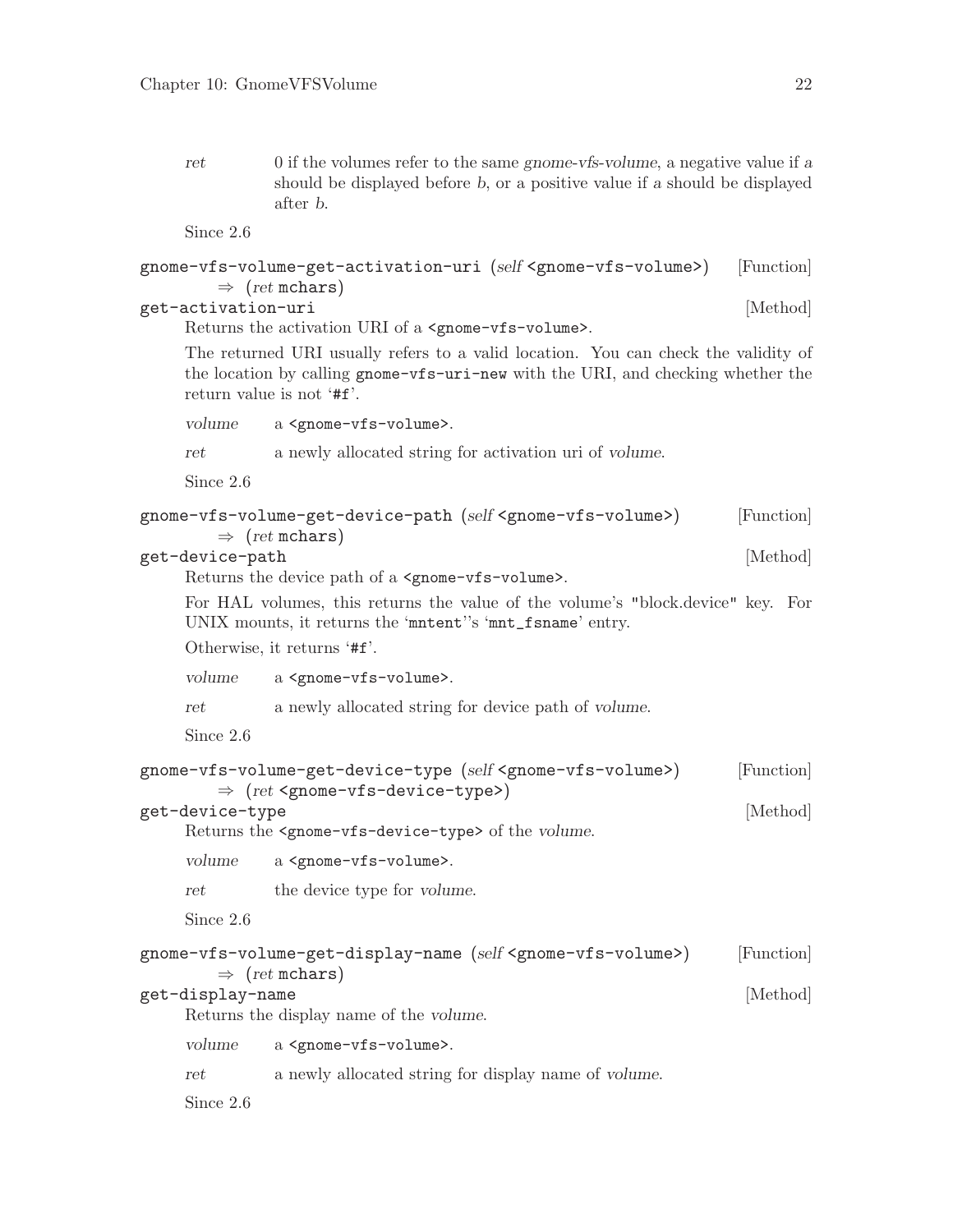```
gnome-vfs-volume-get-drive (self <gnome-vfs-volume>) [Function]
       \Rightarrow (ret <gnome-vfs-drive>)
get-drive [Method]
    volume a <gnome-vfs-volume>.
    ret the drive for the volume.
    Since 2.6
gnome-vfs-volume-get-hal-udi (self <gnome-vfs-volume>) [Function]
       \Rightarrow (ret mchars)
get-hal-udi [Method]
    Returns the HAL UDI of a <gnome-vfs-volume>.
    For HAL volumes, this matches the value of the "info.udi" key, for other volumes it
    is '#f'.
    volume a <gnome-vfs-volume>.
    ret a newly allocated string for unique device id of volume, or '#f'.
    Since 2.6
gnome-vfs-volume-get-icon (self <gnome-vfs-volume>) [Function]
       \Rightarrow (ret mchars)
get-icon [Method]
    volume a <gnome-vfs-volume>.
    ret a newly allocated string for the icon filename of volume.
    Since 2.6
gnome-vfs-volume-get-id (self <gnome-vfs-volume>) [Function]
       \Rightarrow (ret unsigned-long)
get-id [Method]
    Returns the ID of the volume,
    Two \leqgnome-vfs-volumes> are guaranteed to refer to the same volume if they have
    the same ID.
    volume a <gnome-vfs-volume>.
    ret the id for the volume.
    Since 2.6
gnome-vfs-volume-get-volume-type (self <gnome-vfs-volume>) [Function]
       \Rightarrow (ret <gnome-vfs-volume-type>)
get-volume-type [Method]
    Returns the <gnome-vfs-volume-type> of the volume.
    volume a <gnome-vfs-volume>.
    ret the volume type for volume.
    Since 2.6
```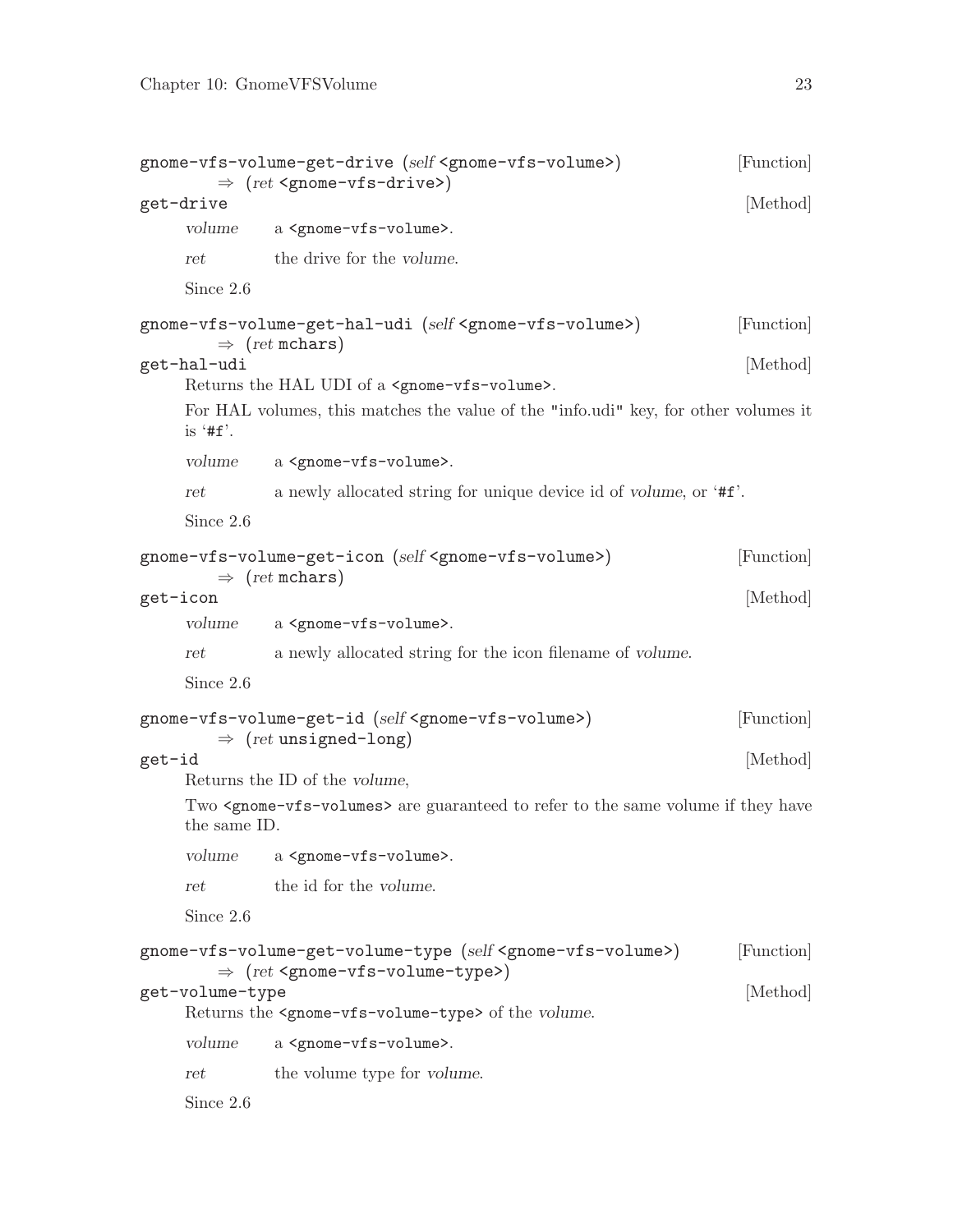```
gnome-vfs-volume-handles-trash (self <gnome-vfs-volume>) [Function]
        \Rightarrow (ret bool)
```
### handles-trash [Method]

Returns whether the file system on a volume supports trashing of files.

If the volume has an AutoFS file system (i.e. gnome-vfs-volume-get-device-type returns <gnome-vfs-device-type-autofs>), or if the volume is mounted read-only (gnome-vfs-volume-is-read-only returns '#t'), it is assumed to not support trashing of files.

Otherwise, if the volume provides file system information, it is determined whether the file system supports trashing of files. See gnome-vfs-volume-get-filesystemtype for details which volumes provide file system information, and which file systems currently support a trash.

volume a <gnome-vfs-volume>.

ret '#t' if volume handles trash, '#f' otherwise.

Since 2.6

```
gnome-vfs-volume-is-mounted (self <gnome-vfs-volume>) [Function]
```

| $\Rightarrow$ (ret bool) |
|--------------------------|
|--------------------------|

is-mounted [Method]

Returns whether the file system on a volume is currently mounted.

For HAL volumes, this reflects the value of the "volume.is mounted" key, for traditional UNIX mounts and connected servers, '#t' is returned, because their existence implies that they are mounted.

volume a <gnome-vfs-volume>.

ret '#t' if the volume is mounted, '#f' otherwise.

Since 2.6

```
gnome-vfs-volume-is-read-only (self <gnome-vfs-volume>) [Function]
```

| $\Rightarrow$ (ret bool) |          |
|--------------------------|----------|
| is-read-only             | [Method] |

Returns whether the file system on a volume is read-only.

For HAL volumes, the "volume.is\_mounted\_read\_only" key is authoritative, for traditional UNIX mounts it returns '#t' if the mount was done with the "ro" option. For servers, '#f' is returned.

volume a <gnome-vfs-volume>.

ret '#t' if the volume is read-only to the user, '#f' otherwise.

Since 2.6

```
gnome-vfs-volume-is-user-visible (self <gnome-vfs-volume>) [Function]
        \Rightarrow (ret bool)
```

```
is-user-visible [Method]
```
Returns whether the volume is visible to the user. This should be used by applications to determine whether it is included in user interfaces listing available volumes.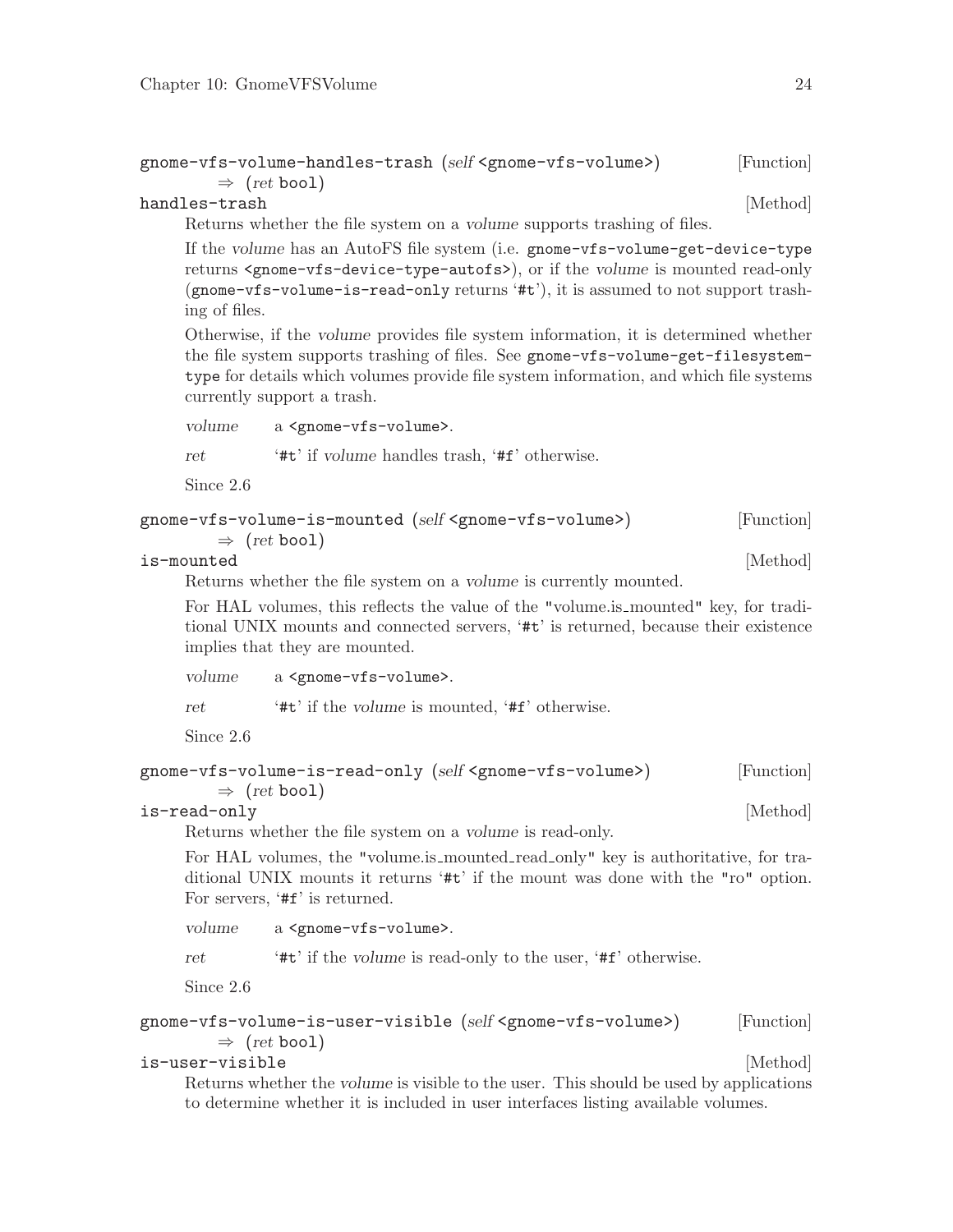<span id="page-27-0"></span>volume a <gnome-vfs-volume>.

ret '#t' if volume is visible to the user, '#f' otherwise.

Since 2.6

### gnome-vfs-connect-to-server (uri mchars) (display\_name mchars) [Function] (icon mchars)

This function adds a server connection to the specified uri, which is displayed in user interfaces with the specified display-name and icon.

If this function is invoked successfully, the created server shows up in the list of mounted volumes of the  $\epsilon$ gnome-vfs-volume-monitor>, which can be queried using gnome-vfs-volume-monitor-get-mounted-volumes.

This function does not have a return value. Hence, you can't easily detect whether the specified server was successfully created. The actual creation and consumption of the new server through the  $\zeta$  nome-vfs-volume-monitor> is done asynchronously.

uri, display-name, and icon can be freely chosen, but should be meaningful:

uri should refer to a valid location. You can check the validity of the location by calling gnome-vfs-uri-new with uri, and checking whether the return value is not  $'$ #f'.

The display-name should be queried from the user, and an empty string should not be considered valid.

icon typically references an icon from the icon theme. Some implementations currently use 'gnome-fs-smb', 'gnome-fs-ssh', 'gnome-fs-ftp' and 'gnome-fs-share', depending on the type of the server referenced by uri. The icon naming conventions might change in the future, though. Obeying the [freedesktop.org Icon Naming](http://standards.freedesktop.org/icon-naming-spec/icon-naming-spec-latest. html) [Specification](http://standards.freedesktop.org/icon-naming-spec/icon-naming-spec-latest. html) is suggested.

uri The string representation of the server to connect to.

display-name

The display name that is used to identify the server connection.

icon The icon that is used to identify the server connection.

Since 2.6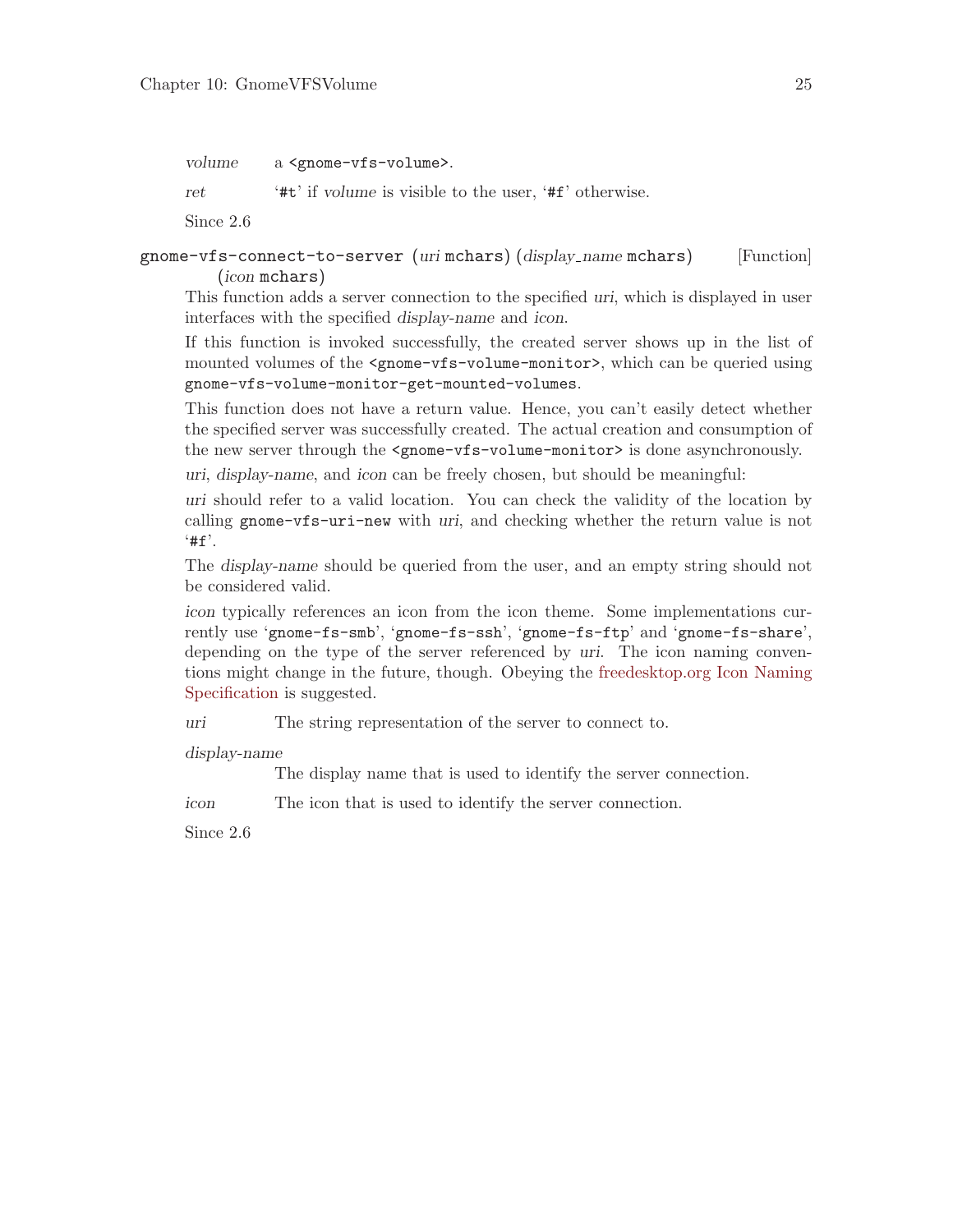## <span id="page-28-0"></span>11 GnomeVFSDrive

Container for GnomeVFSVolume (floppy drive, CD reader, ...)

## 11.1 Overview

## 11.2 Usage

### <gnome-vfs-drive> [Class]

Derives from <gobject>.

This class defines no direct slots.

volume-mounted (arg0 <gnome-vfs-volume>) [Signal on <gnome-vfs-drive>] This signal is emitted after the <gnome-vfs-volume>volume has been mounted.

When the volume is mounted, it is added to the drive's list of mounted volumes, which can be queried using gnome-vfs-drive-get-mounted-volumes.

It is also added to the list of the <gnome-vfs-volume-monitor>'s list of mounted volumes, which can be queried using gnome-vfs-volume-monitor-get-mountedvolumes.

volume-pre-unmount  $[\text{Signal on } \langle \text{gnone}-\text{vfs}-\text{drive} \rangle]$ 

 $(\text{arg}0 \leq \text{pname}-\text{vfs-volume}$ )

This signal is emitted when the <gnome-vfs-volume>volume, which has been present in the <gnome-vfs-drive>drive, is about to be unmounted.

When the volume is unmounted, it is removed from the drive's list of mounted volumes, which can be queried using gnome-vfs-drive-get-mounted-volumes.

It is also removed from the <gnome-vfs-volume-monitor>'s list of mounted volumes, which can be queried using gnome-vfs-volume-monitor-get-mounted-volumes.

When a client application receives this signal, it must free all resources associated with the volume, for instance cancel all pending file operations on the volume, and cancel all pending file monitors using gnome-vfs-monitor-cancel.

volume-unmounted  $(\text{arg}0 \leq x \leq y \leq w)$  [Signal on  $\leq y \leq x \leq y \leq w$ ] [Signal on  $\leq y \leq y \leq w$ ] This signal is emitted after the  $\leq$ gnome-vfs-volume>volume, which had been present in the <gnome-vfs-drive>drive, has been unmounted.

When the volume is unmounted, it is removed from the drive's list of mounted volumes, which can be queried using gnome-vfs-drive-get-mounted-volumes.

It is also removed from the <gnome-vfs-volume-monitor>'s list of mounted volumes, which can be queried using gnome-vfs-volume-monitor-get-mounted-volumes.

### gnome-vfs-drive-compare (self <gnome-vfs-drive>) [Function]  $(b \leq p \leq v \leq r \leq r \text{ gives}$   $\Rightarrow$   $(ret \text{int})$

compare [Method] Compares two <gnome-vfs-drive> objects a and b. Two <gnome-vfs-drive> objects referring to different drives are guaranteed to not return 0 when comparing them, if they refer to the same drive 0 is returned.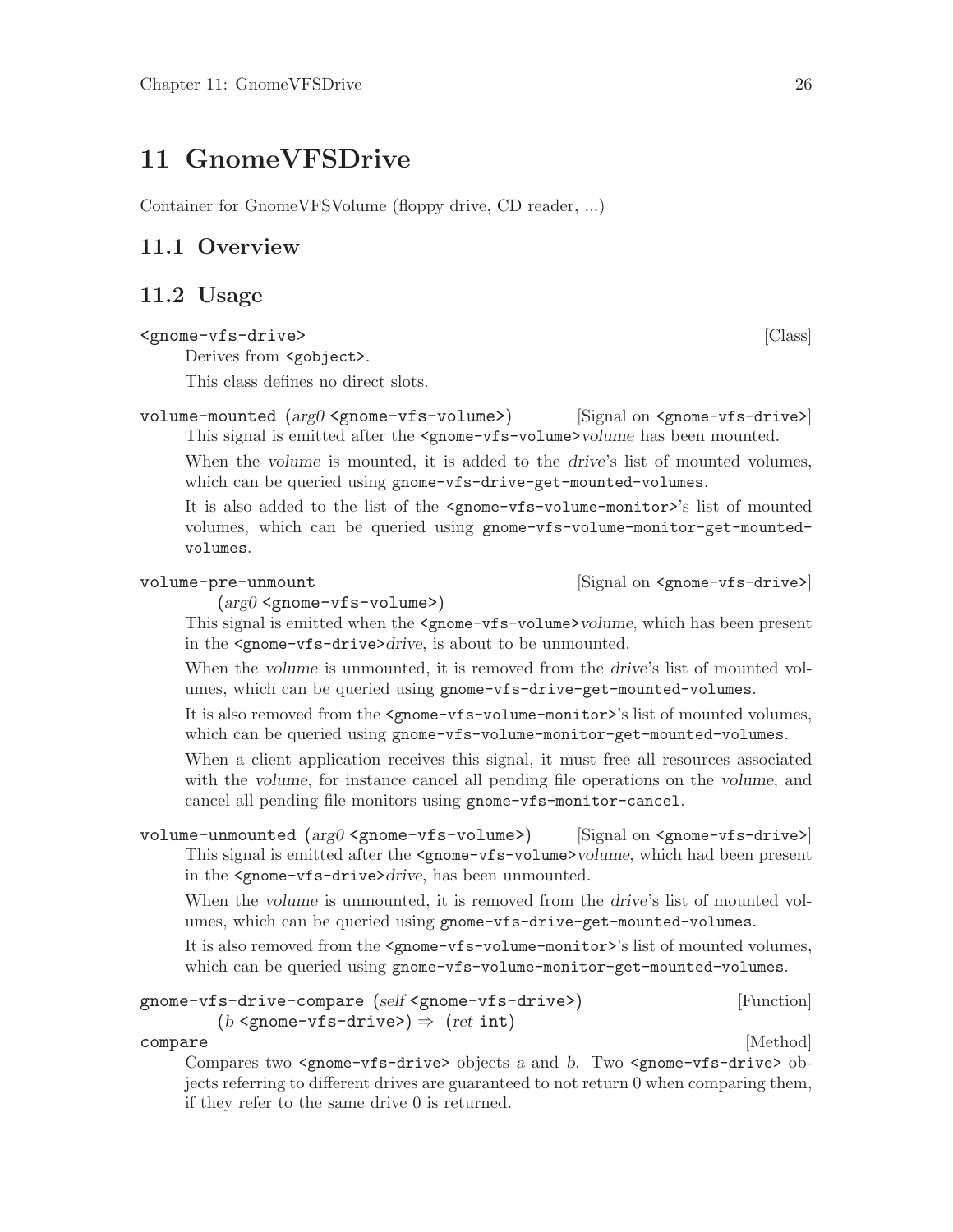<span id="page-29-0"></span>The resulting  $\zeta$  should be used to determine the order in which a and b are displayed in graphical user interfces.

The comparison algorithm first of all peeks the device type of a and b, they will be sorted in the following order:

•

- •
- •
- •
- •

Magnetic and opto-magnetic drives (ZIP, floppy)

Optical drives (CD, DVD)

External drives (USB sticks, music players)

Mounted hard disks<

Other drives<

Afterwards, the display name of a and b is compared using a locale-sensitive sorting algorithm, which involves g-utf8-collate-key.

If two drives have the same display name, their unique ID is compared which can be queried using gnome-vfs-drive-get-id.

- a a <gnome-vfs-drive>.
- b a <gnome-vfs-drive>.
- ret 0 if the drives refer to the same gnome-vfs-drive, a negative value if a should be displayed before b, or a positive value if a should be displayed after b.

Since 2.6

```
gnome-vfs-drive-get-activation-uri (self <gnome-vfs-drive>) [Function]
         \Rightarrow (ret mchars)
```

```
get-activation-uri [Method]
```
Returns the activation URI of a <gnome-vfs-drive>.

The returned URI usually refers to a valid location. You can check the validity of the location by calling gnome-vfs-uri-new with the URI, and checking whether the return value is not '#f'.

drive a <gnome-vfs-drive>.

ret a newly allocated string for the activation uri of the  $\langle$ drive $\rangle$ .

Since 2.6

```
gnome-vfs-drive-get-device-path (self <gnome-vfs-drive>) [Function]
      \Rightarrow (ret mchars)
get-device-path [Method]
```
Returns the device path of a <gnome-vfs-drive>.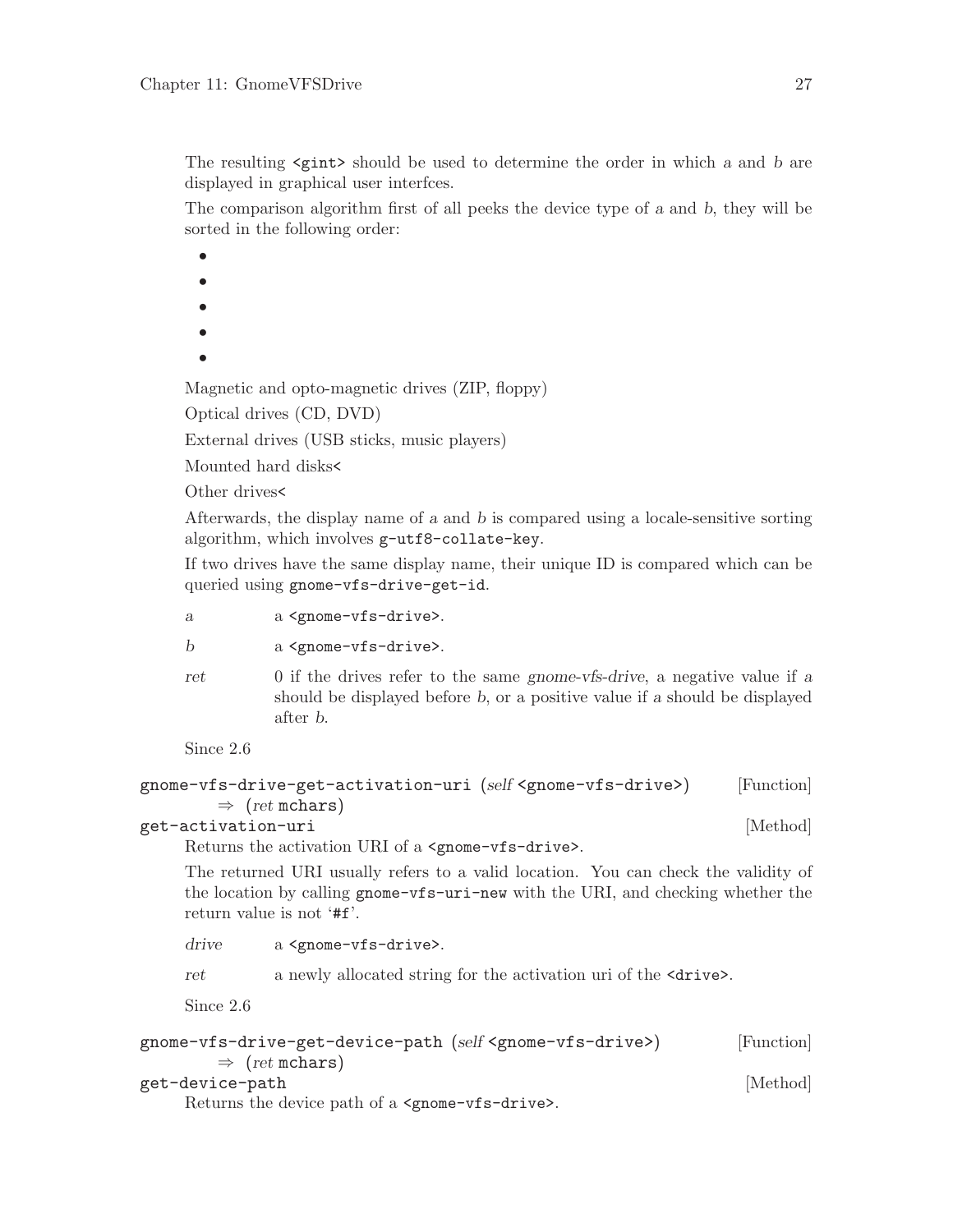<span id="page-30-0"></span>For HAL drives, this returns the value of the drives's "block.device" key. For UNIX mounts, it returns the 'mntent''s 'mnt\_fsname' entry.

Otherwise, it returns '#f'.

drive a <gnome-vfs-drive>. ret a newly allocated string for the device path of the  $\langle$ drive $\rangle$ . Since 2.6 gnome-vfs-drive-get-device-type (self <gnome-vfs-drive>) [Function]  $\Rightarrow$  (ret <gnome-vfs-device-type>) get-device-type [Method] drive a <gnome-vfs-drive>. ret device type, a <gnome-vfs-device-type> value. Since 2.6 gnome-vfs-drive-get-display-name (self <gnome-vfs-drive>) [Function]  $\Rightarrow$  (ret mchars) get-display-name [Method] drive a <gnome-vfs-drive>. ret a newly allocated string for the display name of the drive. Since 2.6 gnome-vfs-drive-get-hal-udi (self <gnome-vfs-drive>) [Function]  $\Rightarrow$  (ret mchars) get-hal-udi [Method] Returns the HAL UDI of a <gnome-vfs-drive>. For HAL drives, this matches the value of the "info.udi" key, for other drives it is  $'$ #f'. drive a <gnome-vfs-drive>. ret a newly allocated string for the unique device id of the drive, or '#f'. Since 2.6 gnome-vfs-drive-get-icon (self <gnome-vfs-drive>) [Function]  $\Rightarrow$  (ret mchars) get-icon [Method] drive a <gnome-vfs-drive>. ret a newly allocated string for the icon filename of the drive. Since 2.6 gnome-vfs-drive-get-id (self <gnome-vfs-drive>) [Function]  $\Rightarrow$  (ret unsigned-long)  $get-id$  [Method] drive a <gnome-vfs-drive>.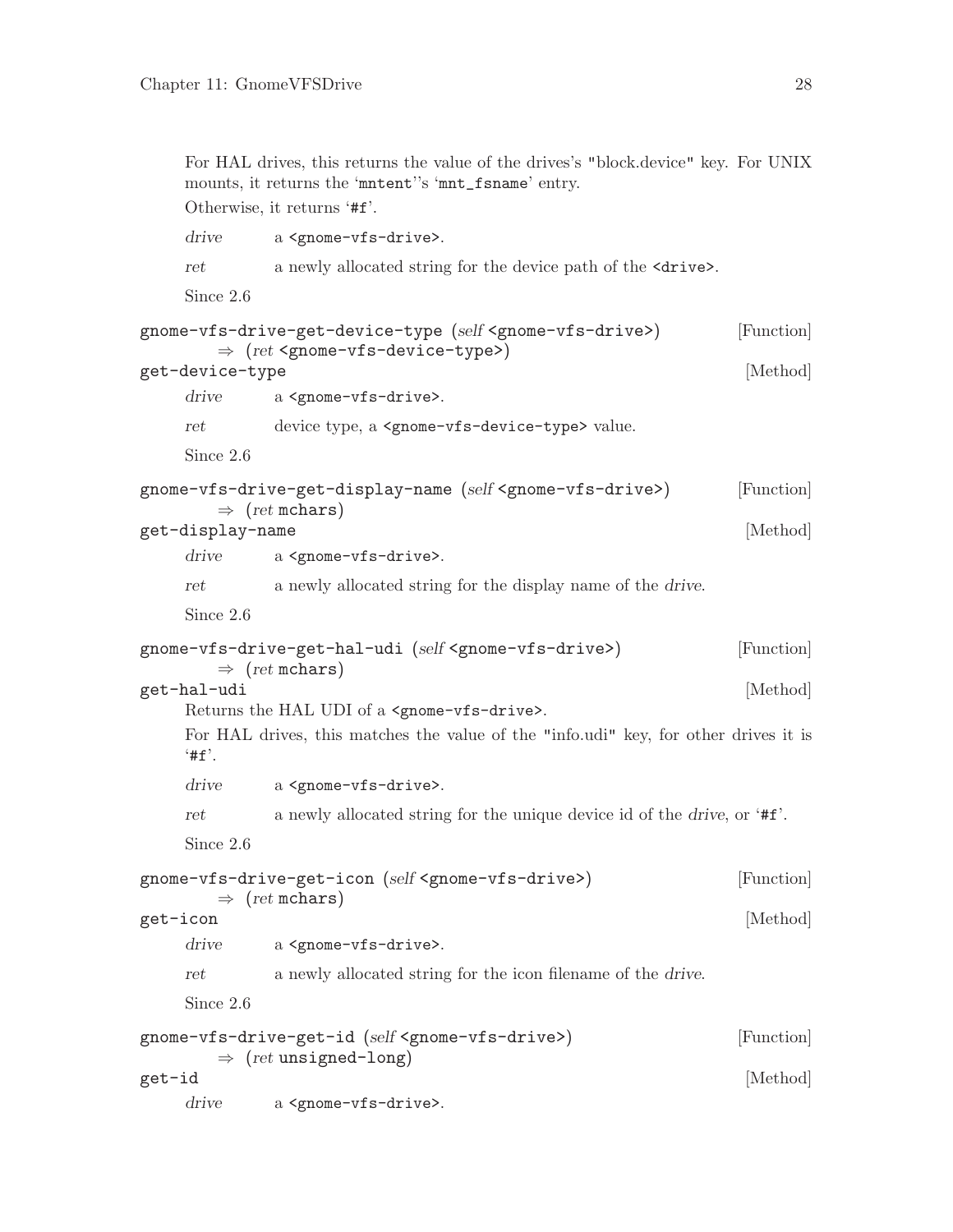<span id="page-31-0"></span>

| $_{\rm ret}$        | drive id, a <gulong> value.</gulong>                                                                                                                                             |                        |
|---------------------|----------------------------------------------------------------------------------------------------------------------------------------------------------------------------------|------------------------|
| Since 2.6           |                                                                                                                                                                                  |                        |
| get-mounted-volumes | gnome-vfs-drive-get-mounted-volumes (self <gnome-vfs-drive>)<br/><math>\Rightarrow</math> (ret glist-of)</gnome-vfs-drive>                                                       | [Function]<br>[Method] |
| drive               | a <gnome-vfs-drive>.</gnome-vfs-drive>                                                                                                                                           |                        |
| $_{ret}$            | list of mounted volumes for the <i>drive</i> .                                                                                                                                   |                        |
| Since 2.8           |                                                                                                                                                                                  |                        |
| is-connected        | gnome-vfs-drive-is-connected (self <gnome-vfs-drive>)<br/><math>\Rightarrow</math> (ret bool)</gnome-vfs-drive>                                                                  | [Function]<br>[Method] |
| drive               | a <gnome-vfs-drive>.</gnome-vfs-drive>                                                                                                                                           |                        |
| ret                 | '#t' if the <i>drive</i> is connected, '#f' otherwise.                                                                                                                           |                        |
| Since 2.6           |                                                                                                                                                                                  |                        |
| is-mounted          | gnome-vfs-drive-is-mounted (self <gnome-vfs-drive>)<br/><math>\Rightarrow</math> (ret bool)</gnome-vfs-drive>                                                                    | [Function]<br>[Method] |
| drive               | a <gnome-vfs-drive>.</gnome-vfs-drive>                                                                                                                                           |                        |
| ret                 | '#t' if the <i>drive</i> is mounted, '#f' otherwise.                                                                                                                             |                        |
| Since 2.6           |                                                                                                                                                                                  |                        |
|                     | gnome-vfs-drive-is-user-visible (self <gnome-vfs-drive>)<br/><math>\Rightarrow</math> (ret bool)</gnome-vfs-drive>                                                               | [Function]             |
| is-user-visible     | Returns whether the <i>drive</i> is visible to the user. This should be used by applications<br>to determine whether it is included in user interfaces listing available drives. | [Method]               |
| drive               | a <gnome-vfs-drive>.</gnome-vfs-drive>                                                                                                                                           |                        |
| ret                 | '#t' if the <i>drive</i> is visible to the user, '#f' otherwise.                                                                                                                 |                        |

Since 2.6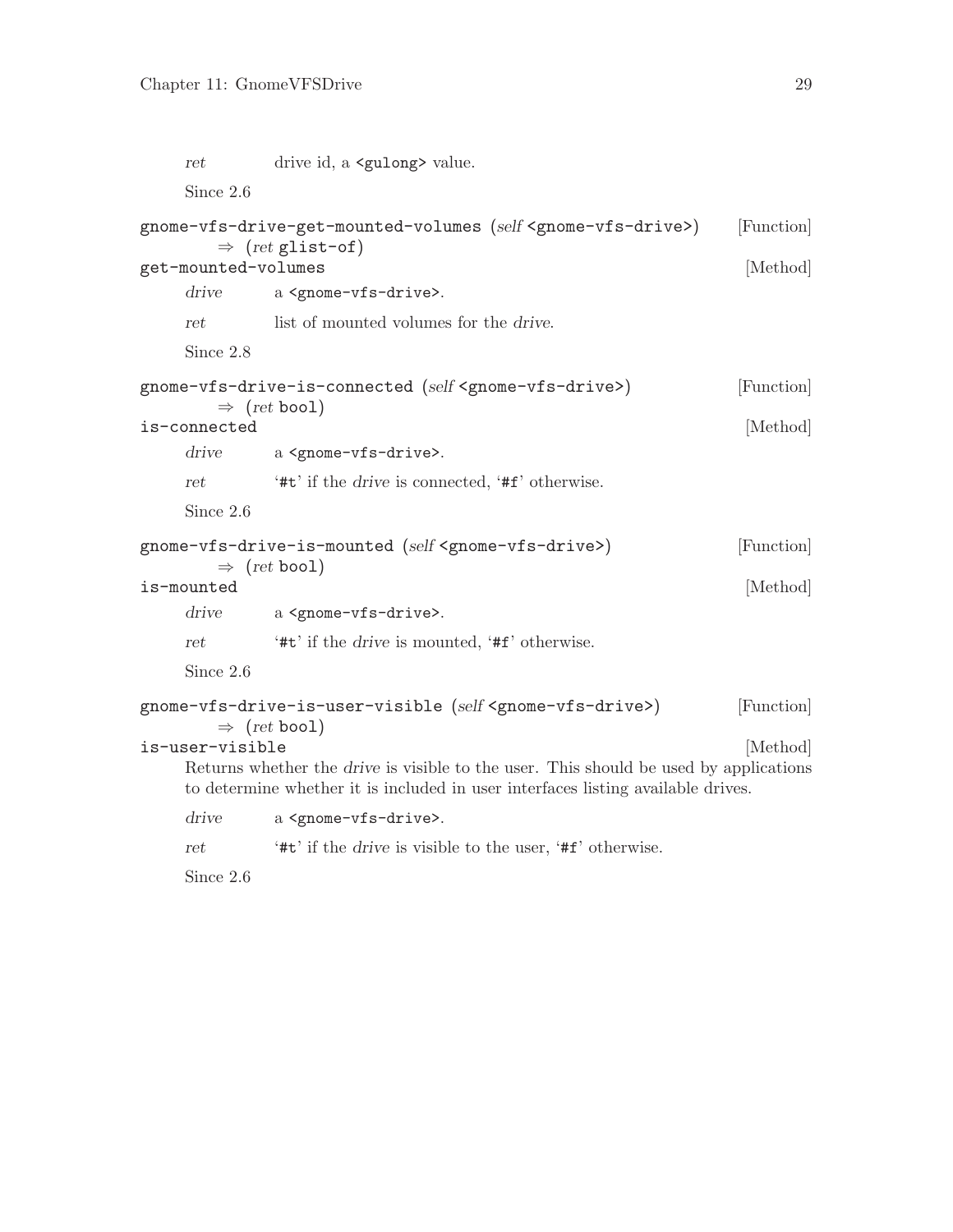## <span id="page-32-0"></span>12 GnomeVFSVolumeMonitor

Monitors volume mounts and unmounts

## 12.1 Overview

### 12.2 Usage

```
<gnome-vfs-volume-monitor> [Class]
```
Derives from **<gobject>**.

This class defines no direct slots.

 $(\arg\theta \leq \text{gnome-} \text{vfs-} \text{volume})$ 

volume-mounted  $\qquad \qquad$  [Signal on <gnome-vfs-volume-monitor>]

This signal is emitted after the  $\epsilon$ gnome-vfs-volume $\epsilon$  bolume has been mounted.

When the volume is mounted, it is present in the volume-monitor's list of mounted volumes, which can be queried using gnome-vfs-volume-monitor-get-mountedvolumes.

If the volume has an associated <gnome-vfs-drive>, it also appears in the drive's list of mounted volumes, which can be queried using gnome-vfs-drive-get-mountedvolumes.

volume-pre-unmount [Signal on <gnome-vfs-volume-monitor>]

### $(\text{arg}0 \leq \text{pname}-\text{vfs-volume}$ )

This signal is emitted when the  $\epsilon$ gnome-vfs-volume>volume is about to be unmounted.

When the volume is unmounted, it is removed from the volume-monitor's list of mounted volumes, which can be queried using gnome-vfs-volume-monitor-getmounted-volumes.

If the volume has an associated <gnome-vfs-drive>, it is also removed from in the drive's list of mounted volumes, which can be queried using gnome-vfs-drive-getmounted-volumes.

When a client application receives this signal, it must free all resources associated with the volume, for instance cancel all pending file operations on the volume, and cancel all pending file monitors using gnome-vfs-monitor-cancel.

volume-unmounted  $[\text{Signal on } \langle \text{gn} \rangle]$ 

 $(\text{arg}0 \leq \text{gnome-}vfs\text{-volume})$ 

This signal is emitted after the  $\epsilon$ gnome-vfs-volume >volume has been unmounted.

When the volume is unmounted, it is removed from the volume-monitor's list of mounted volumes, which can be queried using gnome-vfs-volume-monitor-getmounted-volumes.

If the volume has an associated <gnome-vfs-drive>, it is also removed from in the drive's list of mounted volumes, which can be queried using gnome-vfs-drive-getmounted-volumes.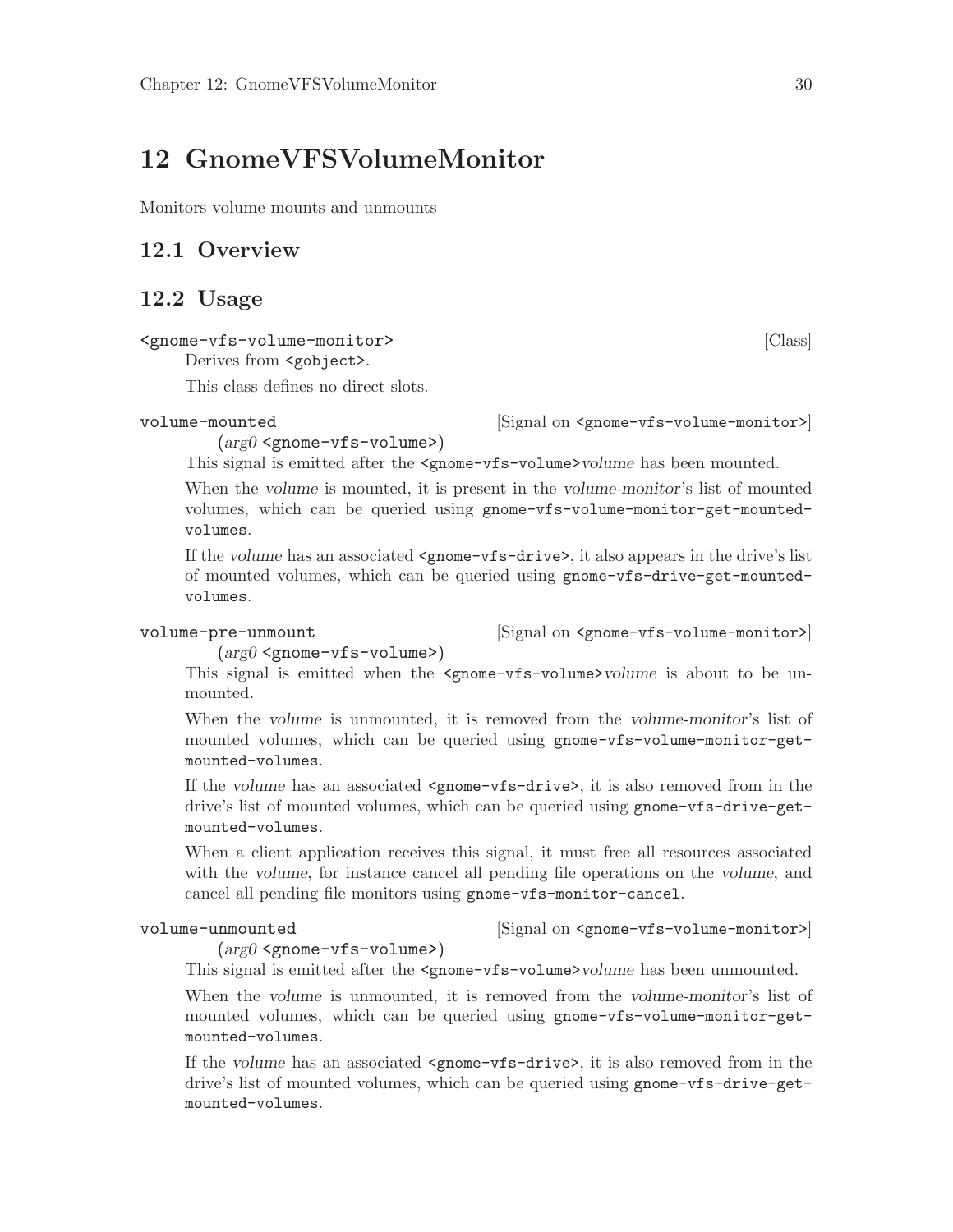$(arg0 \leq gnone-vfs-driven)$ 

<span id="page-33-0"></span>drive-connected  $[\text{Signal on } \langle \text{gnone-vfs-volume-monitor} \rangle]$ 

This signal is emitted when the <gnome-vfs-drive>drive has been connected.

When the drive is connected, it is present in the volume-monitor's list of connected drives, which can be queried using gnome-vfs-volume-monitor-get-connecteddrives.

drive-disconnected [Signal on <gnome-vfs-volume-monitor>]

 $(\arg\theta \leq \text{gnome}-\text{vfs}-\text{drive.})$ 

This signal is emitted after the  $\epsilon$ gnome-vfs-drive>drive has been disconnected.

When the drive is disconnected, it is removed from the volume-monitor's list of connected drives, which can be queried using gnome-vfs-volume-monitor-getconnected-drives.

### gnome-vfs-get-volume-monitor [Function]

### $\Rightarrow$  (ret <gnome-vfs-volume-monitor>)

Returns a pointer to the <gnome-vfs-volume-monitor> singleton. <gnome-vfsvolume-monitor> is a singleton, this means it is guaranteed to exist and be valid until gnome-vfs-shutdown is called. Consequently, it doesn't need to be refcounted since gnome-vfs will hold a reference to it until it is shut down.

ret a pointer to the <gnome-vfs-volume-monitor> singleton.

Since 2.6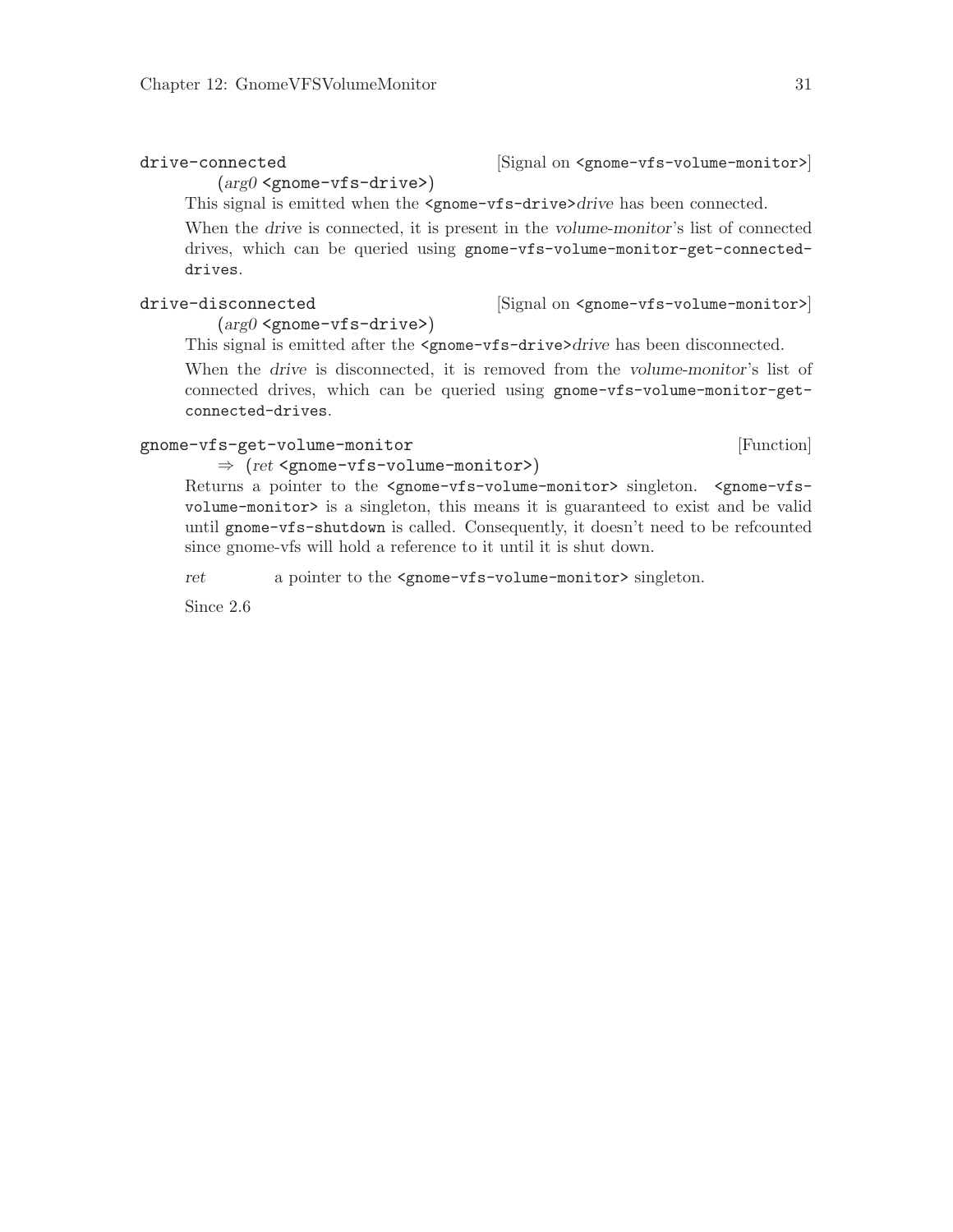## <span id="page-34-0"></span>13 MIME typing

functions to get a mime-type for a file using its name or its content

## 13.1 Overview

## 13.2 Usage

gnome-vfs-mime-type-from-name (filename mchars)  $\Rightarrow$  (ret mchars) [Function] 'gnome\_vfs\_mime\_type\_from\_name' is deprecated and should not be used in newlywritten code. This function is deprecated, use gnome-vfs-get-mime-type-for-name instead.

Determine the mime type for filename.

Returns:

filename a filename (the file does not necessarily exist).

ret the mime-type for this filename. Will return 'GNOME\_VFS\_MIME\_TYPE\_UNKNOWN' if mime-type could not be found.

### gnome-vfs-get-mime-type-common (uri <gnome-vfsuri>) [Function]  $\Rightarrow$  (ret mchars)

Tries to guess the mime type of the file represented by uri. Favors using the file data to the uri extension. Handles uri of a non-existent file by falling back on returning a type based on the extension. If cant find the mime-type based on the extension also then returns 'application/octet-stream'.

FIXME: This function will not necessarily return the same mime type as doing a get file info on the text uri.

uri a real file or a non-existent uri.

ret the mime-type for uri.

### gnome-vfs-get-mime-type-from-uri (uri <gnome-vfsuri>) [Function]  $\Rightarrow$  (ret mchars)

Tries to guess the mime type of the file uri by checking the file name extension. Works on non-existent files.

uri a file uri.

ret the mime-type for file at uri.

### gnome-vfs-mime-type-is-supertype (mime type mchars) [Function]

 $\Rightarrow$  (ret bool)

mime-type

a const char \* identifying a mime type.

ret Whether mime-type is of the form "foo'/'\*".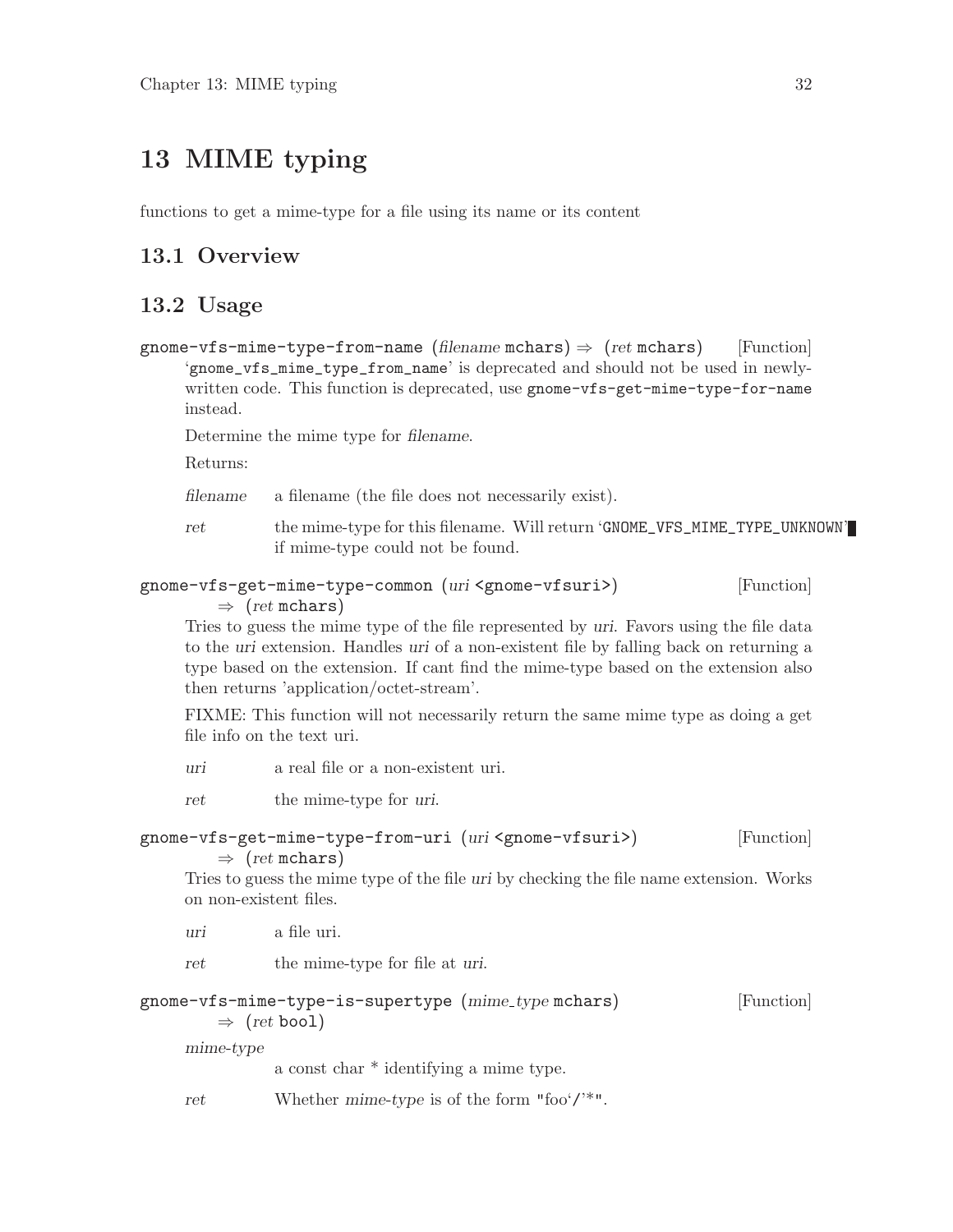<span id="page-35-0"></span>

|                       | gnome-vfs-mime-info-cache-reload (dirmchars)<br>Reload the mime information for the dir.                   | [Function] |
|-----------------------|------------------------------------------------------------------------------------------------------------|------------|
| $\rm dir$             | directory path which needs reloading.                                                                      |            |
| gnome-vfs-mime-reload | Reload the MIME database.                                                                                  | [Function] |
|                       | gnome-vfs-mime-shutdown<br>'gnome_vfs_mime_shutdown' is deprecated and should not be used in newly-written | [Function] |

code. This function doesn't have to be called as the operating system automatically cleans up resources when exiting.

Unload the MIME database from memory.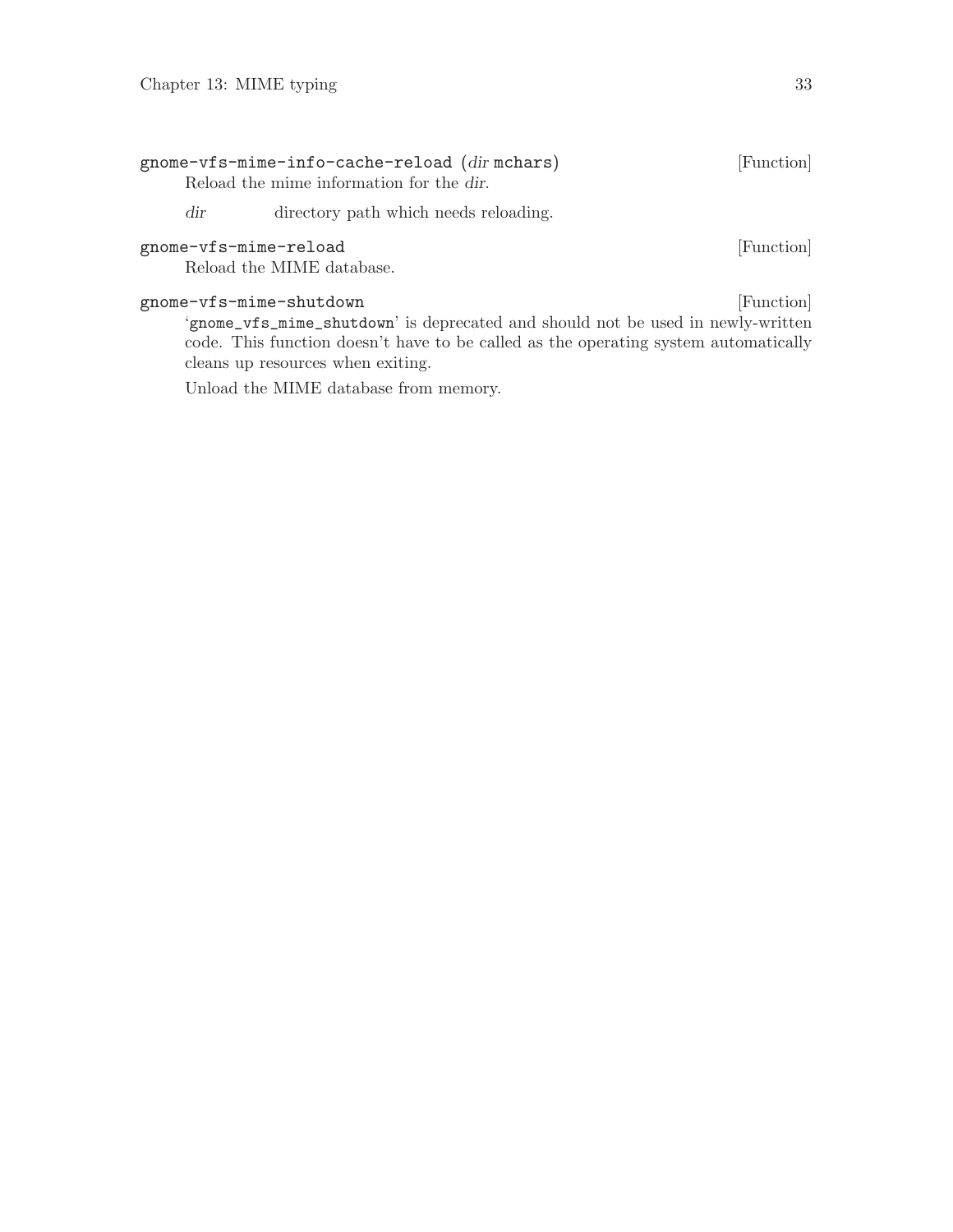## <span id="page-36-0"></span>14 gnome-vfs-mime-utils

## 14.1 Overview

### 14.2 Usage

- gnome-vfs-mime-type-is-equal (a mchars) (b mchars)  $\Rightarrow$  (ret bool) [Function] Compares two mime types to determine if they are equivalent. They are equivalent if and only if they refer to the same mime type.
	- a a const char \* containing a mime type, e.g. "image/png".
	- b a const char \* containing a mime type, e.g. "image/png".
	- ret '#t', if a and b are equivalent mime types.

### gnome-vfs-get-mime-type-for-name (filename mchars) [Function]  $\Rightarrow$  (ret mchars)

Determine the mime type for filename. The file filename may not exist, this function does not access the actual file. If the mime-type cannot be determined, 'GNOME\_VFS\_MIME\_TYPE\_UNKNOWN' is returned.

filename a filename.

ret the mime-type for this filename or 'GNOME\_VFS\_MIME\_TYPE\_UNKNOWN' if mime-type could not be determined.

Since 2.14

- gnome-vfs-get-mime-type  $(text\_uri \text{ mchars}) \Rightarrow (ret \text{ mchars})$  [Function] Determine the mime type of text-uri. The mime type is determined in the same way as by gnome-vfs-get-file-info. This is meant as a convenient function for times when you only want the mime type.
	- text-uri path of the file for which to get the mime type.
	- ret The mime type, or '#f' if there is an error reading the file.
- gnome-vfs-get-slow-mime-type  $(text_{\text{u}}\text{inf}\, \text{max}) \Rightarrow (ret \, \text{mchars})$  [Function] Determine the mime type of text-uri. The mime type is determined in the same way as by gnome-vfs-get-file-info. This is meant as a convenience function for times when you only want the mime type.
	- text-uri URI of the file for which to get the mime type
	- ret The mime type, or NULL if there is an error reading the file.

Since 2.14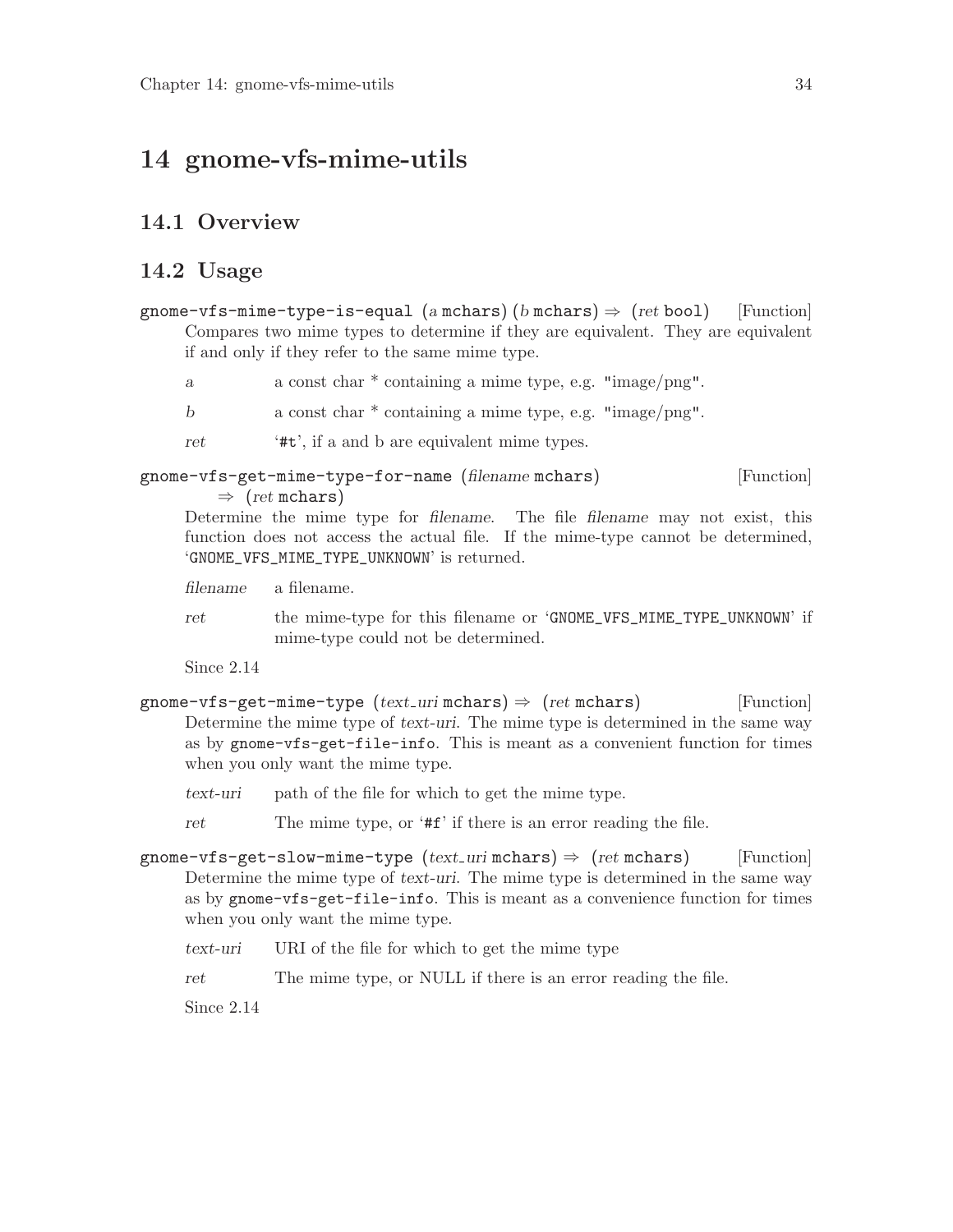## <span id="page-37-0"></span>15 MIME Database

functions for getting information about applications and components associated with MIME types.

## 15.1 Overview

This API can be used to query the applications and components associated with particular MIME types, and to collect extra information about them, and also provides a convenience function for launching them. Applications can register themselves for particular MIME types by adhering to the [Freedesktop.Org Desktop Entry Specification.](http://standards.freedesktop.org/desktop-entry-spec/latest)

## 15.2 Usage

```
<gnome-vfs-mime-application> [Class]
```
Opaque pointer.

This class defines no direct slots.

```
gnome-vfs-mime-get-all-applications (mime_type mchars) [Function]
        \Rightarrow (ret glist-of)
```

```
Return an alphabetically sorted list of <gnome-vfs-mime-application> data struc-
tures representing all applications in the MIME database registered to handle files of
MIME type mime-type (and supertypes).
```
mime-type

a const char \* containing a mime type, e.g. "image/png".

ret a <g-list> \* where the elements are <gnome-vfs-mime-application> \* representing applications that handle MIME type mime-type.

```
gnome-vfs-mime-get-all-components (mime_type mchars) [Function]
        \Rightarrow (ret glist-of)
```
'gnome\_vfs\_mime\_get\_all\_components' is deprecated and should not be used in newly-written code.

```
mime-type
ret
```
### gnome-vfs-mime-get-description (mime\_type mchars) [Function]  $\Rightarrow$  (ret mchars)

Query the MIME database for a description of the mime-type.

mime-type

the mime type.

ret description of MIME type mime-type.

### gnome-vfs-mime-can-be-executable (mime type mchars) [Function]  $\Rightarrow$  (ret bool)

Check whether files of mime-type might conceivably be executable. Default for known types if '#f'. Default for unknown types is '#t'.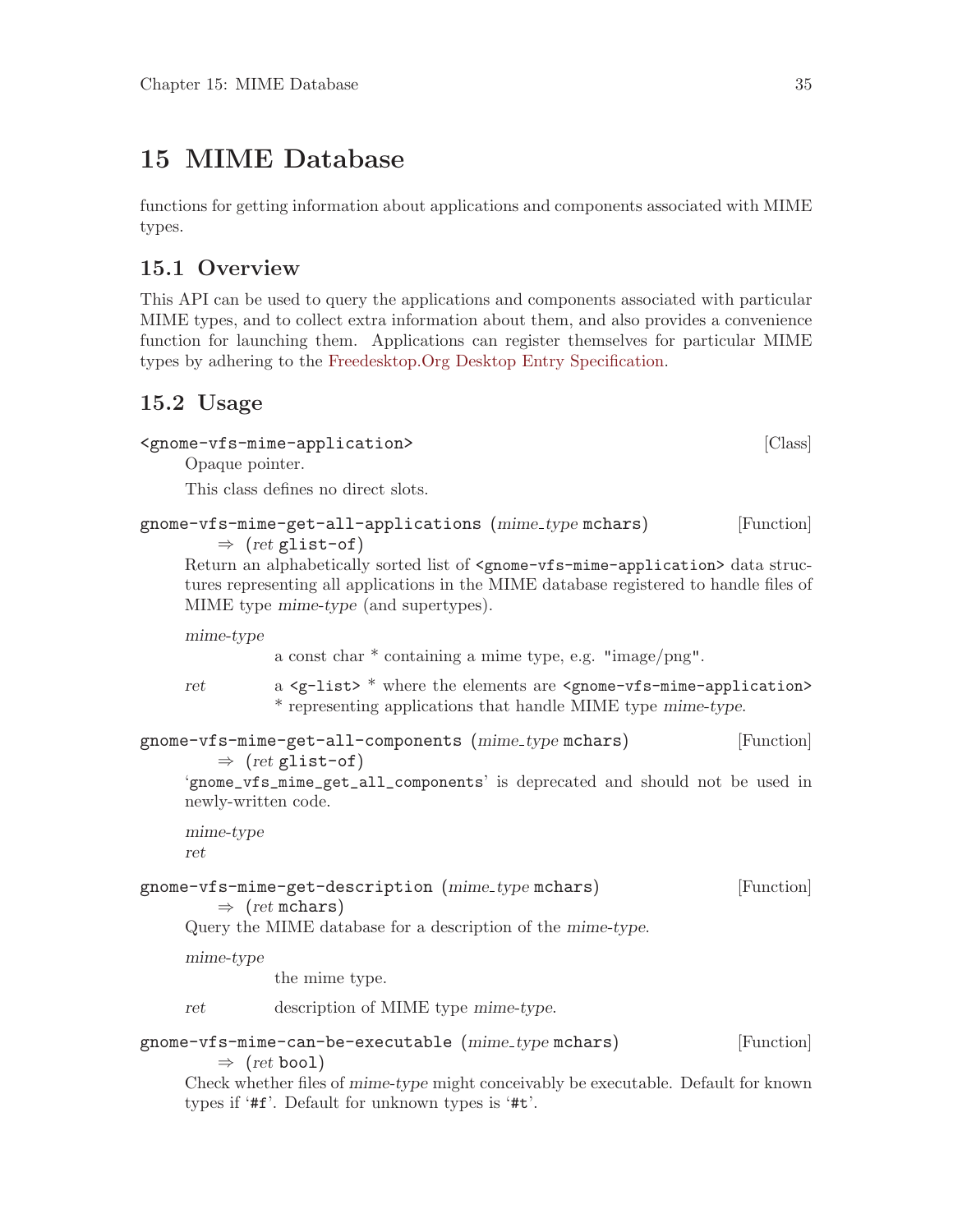<span id="page-38-0"></span>mime-type

a const char \* containing a mime type.

ret '#t' if files of mime-type can be executable, '#f' otherwise.

```
gnome-vfs-mime-application-launch [Function]
```

```
(self <gnome-vfs-mime-application>) (uris glist-of)
```
 $\Rightarrow$  (ret <gnome-vfs-result>)

Launches the given mime application with the given parameters. Command line parameters will be expanded as required by the application. The application will also be launched in a terminal if that is required. If the application only supports one argument per instance then multiple instances of the application will be launched.

- app the <gnome-vfs-mime-application> to launch.
- uris parameters for the <gnome-vfs-mime-application>.
- ret 'GNOME\_VFS\_OK' if the application was launched. 'GNOME\_VFS\_ERROR\_NOT\_SUPPORTED' if the uri protocol is not supported by the application. 'GNOME\_VFS\_ERROR\_PARSE' if the application command can not be parsed. 'GNOME\_VFS\_ERROR\_LAUNCH' if the application command can not be launched. 'GNOME\_VFS\_ERROR\_INTERNAL' for other internal and GConf errors.

Since 2.4

```
gnome-vfs-mime-application-get-name [Function]
        (self \leq from e \leq v \leq -m \leq -application) \Rightarrow (ret \text{ mchars})Returns the name of the application app
     app a <gnome-vfs-mime-application>.
     ret the name of the application.
     Since 2.10
```

```
gnome-vfs-mime-application-get-icon [Function]
```
Returns an icon representing the specified application.

 $(self \leq \text{pname-wise-min}$ -application> $) \Rightarrow (ret \text{ mchars})$ 

```
app a <gnome-vfs-mime-application>.
```
ret the filename of the icon usually without path information, e.g. "gediticon.png", and sometimes does not have an extension, e.g. "gnome-pdf" if the icon is supposed to be image type agnostic between icon themes. Icons are generic, and not theme specific.

Since 2.10

### gnome-vfs-mime-application-get-exec [Function]

```
(self \leq p\leq \text{where} \leq \text{min} \leq \text{approx}(p) \implies (ret \text{ mchars})
```
Returns the program to execute, possibly with arguments and parameter variables, as specified by the [Desktop Entry Specification](http://standards.freedesktop.org/desktop-entry-spec/).

app a <gnome-vfs-mime-application>.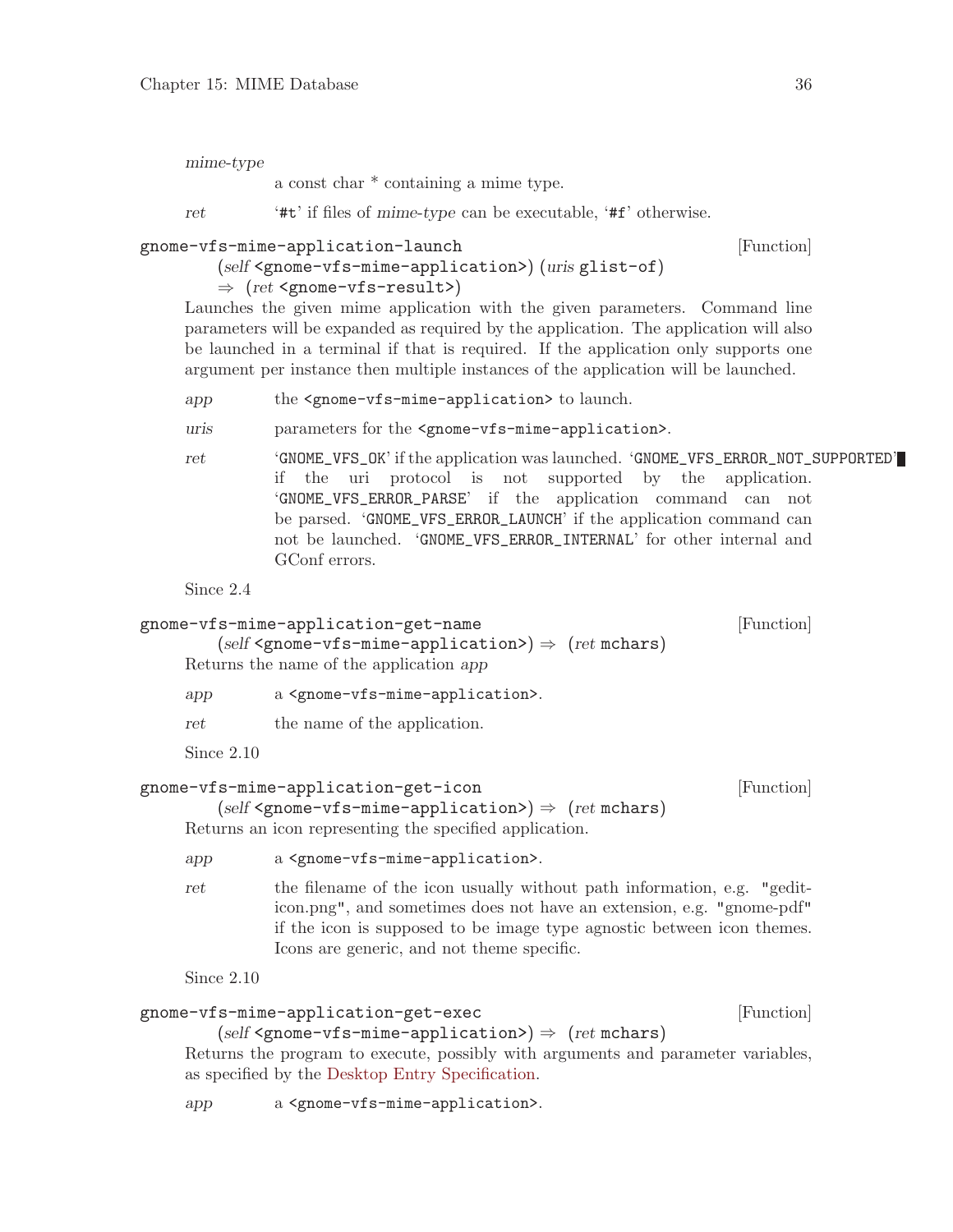<span id="page-39-0"></span>ret the command line to execute.

Since 2.10

```
gnome-vfs-mime-application-equal [Function]
       (self <gnome-vfs-mime-application>)
       (app.b <gnome-vfs-mime-application>) \Rightarrow (ret bool)
    Compare app-a and app-b.
    app-a a <gnome-vfs-mime-application>.
    app-b a <gnome-vfs-mime-application>.
    ret '#t' if app-a and app-b are equal, '#f' otherwise.
    Since 2.10
```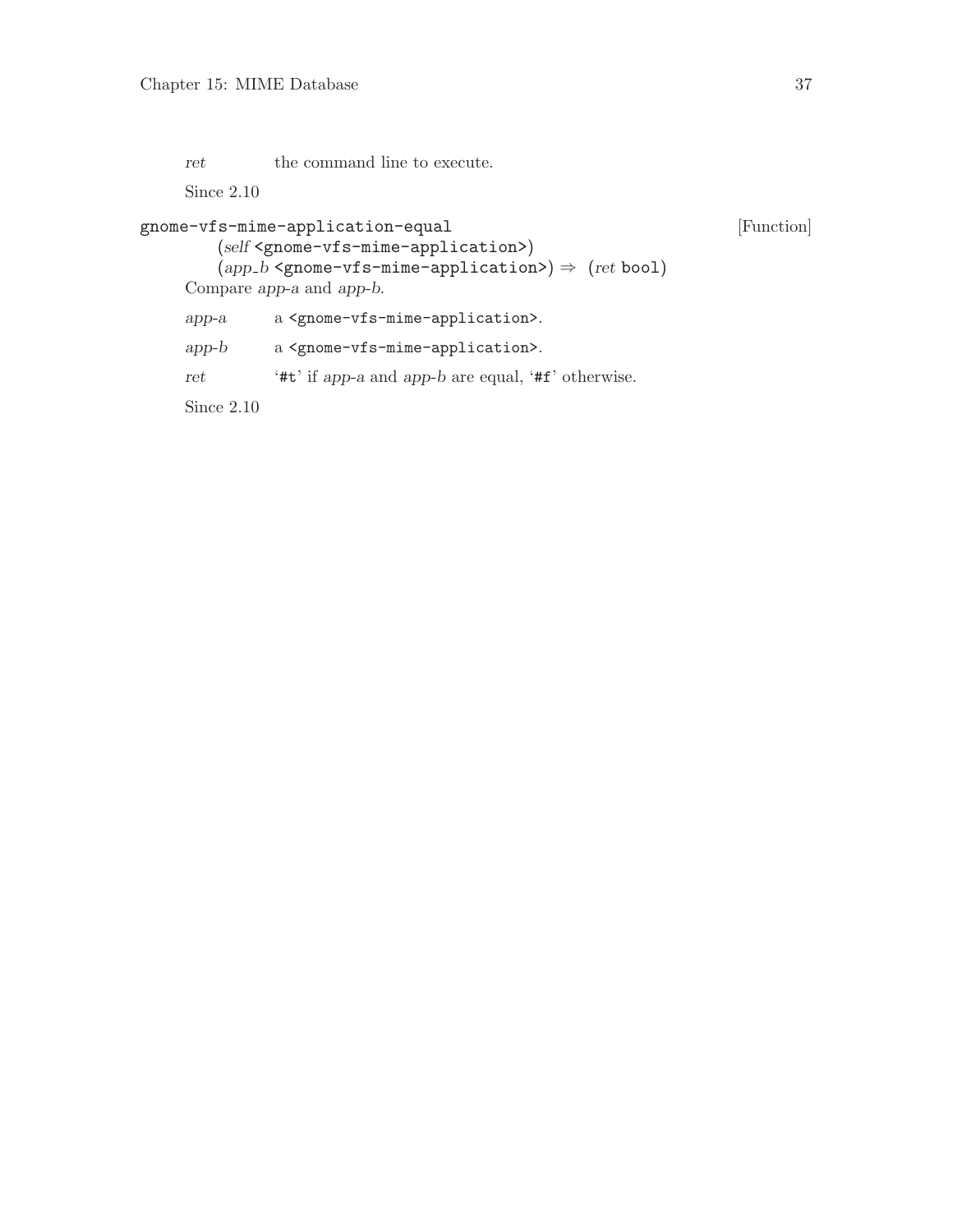# <span id="page-40-0"></span>16 Undocumented

The following symbols, if any, have not been properly documented.

## 16.1 (gnome gw gnome-vfs)

| gnome-vfs-ace-add-perm                       | [Variable] |
|----------------------------------------------|------------|
| gnome-vfs-ace-check-perm                     | [Variable] |
| gnome-vfs-ace-copy-perms                     | [Variable] |
| gnome-vfs-ace-del-perm                       | [Variable] |
| gnome-vfs-ace-equal                          | [Variable] |
| gnome-vfs-ace-get-id                         | [Variable] |
| gnome-vfs-ace-get-inherit                    | [Variable] |
| gnome-vfs-ace-get-kind                       | [Variable] |
| gnome-vfs-ace-get-negative                   | [Variable] |
| gnome-vfs-ace-set-id                         | [Variable] |
| gnome-vfs-ace-set-inherit                    | [Variable] |
| gnome-vfs-ace-set-kind                       | [Variable] |
| gnome-vfs-ace-set-negative                   | [Variable] |
| gnome-vfs-acl-clear                          | [Variable] |
| gnome-vfs-acl-get-ace-list                   | [Function] |
| gnome-vfs-acl-kind-to-string                 | [Variable] |
| gnome-vfs-acl-new                            | [Variable] |
| gnome-vfs-acl-perm-to-string                 | [Variable] |
| gnome-vfs-acl-set                            | [Variable] |
| gnome-vfs-acl-unset                          | [Variable] |
| gnome-vfs-context-check-cancellation-current | [Variable] |
| gnome-vfs-drive-needs-eject                  | [Variable] |
| gnome-vfs-escape-host-and-path-string        | [Variable] |
| gnome-vfs-format-file-size-for-display       | [Variable] |
| gnome-vfs-get-default-browse-domains         | [Function] |
| gnome-vfs-get-mime-type-from-file-data       | [Variable] |
| gnome-vfs-get-supertype-from-mime-type       | [Variable] |
| gnome-vfs-init                               | [Variable] |
| gnome-vfs-initialized                        | [Variable] |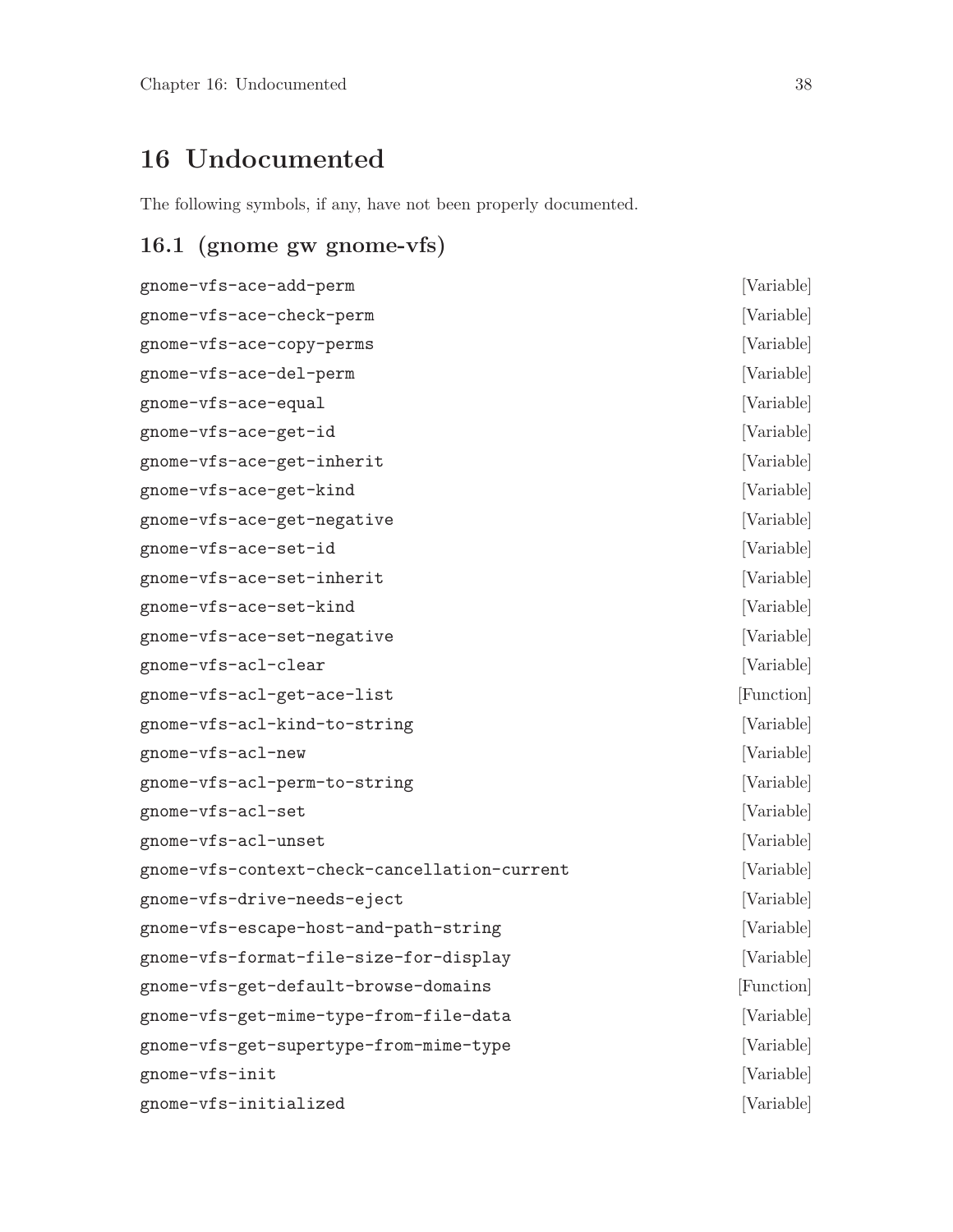<span id="page-41-0"></span>

| gnome-vfs-is-executable-command-string                   | [Variable] |
|----------------------------------------------------------|------------|
| gnome-vfs-make-uri-canonical-strip-fragment              | [Variable] |
| gnome-vfs-make-uri-from-input-with-dirs                  | [Variable] |
| gnome-vfs-make-uri-from-input-with-trailing-ws           | [Variable] |
| gnome-vfs-mime-application-get-binary-name               | [Variable] |
| gnome-vfs-mime-application-get-desktop-file-path         | [Variable] |
| gnome-vfs-mime-application-get-desktop-id                | [Variable] |
| gnome-vfs-mime-application-get-generic-name              | [Variable] |
| gnome-vfs-mime-application-get-startup-wm-class          | [Variable] |
| gnome-vfs-mime-application-new-from-desktop-id           | [Variable] |
| gnome-vfs-mime-application-requires-terminal             | [Variable] |
| gnome-vfs-mime-application-supports-startup-notification | [Variable] |
| gnome-vfs-mime-application-supports-uris                 | [Variable] |
| gnome-vfs-mime-get-all-applications-for-uri              | [Function] |
| gnome-vfs-mime-get-default-application                   | [Variable] |
| gnome-vfs-mime-get-default-application-for-uri           | [Variable] |
| gnome-vfs-mime-type-from-name-or-default                 | [Variable] |
| gnome-vfs-mime-type-get-equivalence                      | [Variable] |
| gnome-vfs-module-callback-pop                            | [Variable] |
| gnome-vfs-shutdown                                       | [Variable] |
| gnome-vfs-unescape-string-for-display                    | [Variable] |
| gnome-vfs-uri-extract-short-path-name                    | [Variable] |
| gnome-vfs-uri-get-fragment-identifier                    | [Variable] |
| gnome-vfs-uri-make-full-from-relative                    | [Variable] |
| gnome-vfs-volume-get-filesystem-type                     | [Variable] |
| gnome-vfs-volume-monitor-get-connected-drives            | [Function] |
| gnome-vfs-volume-monitor-get-drive-by-id                 | [Variable] |
| gnome-vfs-volume-monitor-get-mounted-volumes             | [Function] |
| gnome-vfs-volume-monitor-get-volume-by-id                | [Variable] |
| gnome-vfs-volume-monitor-get-volume-for-path             | [Variable] |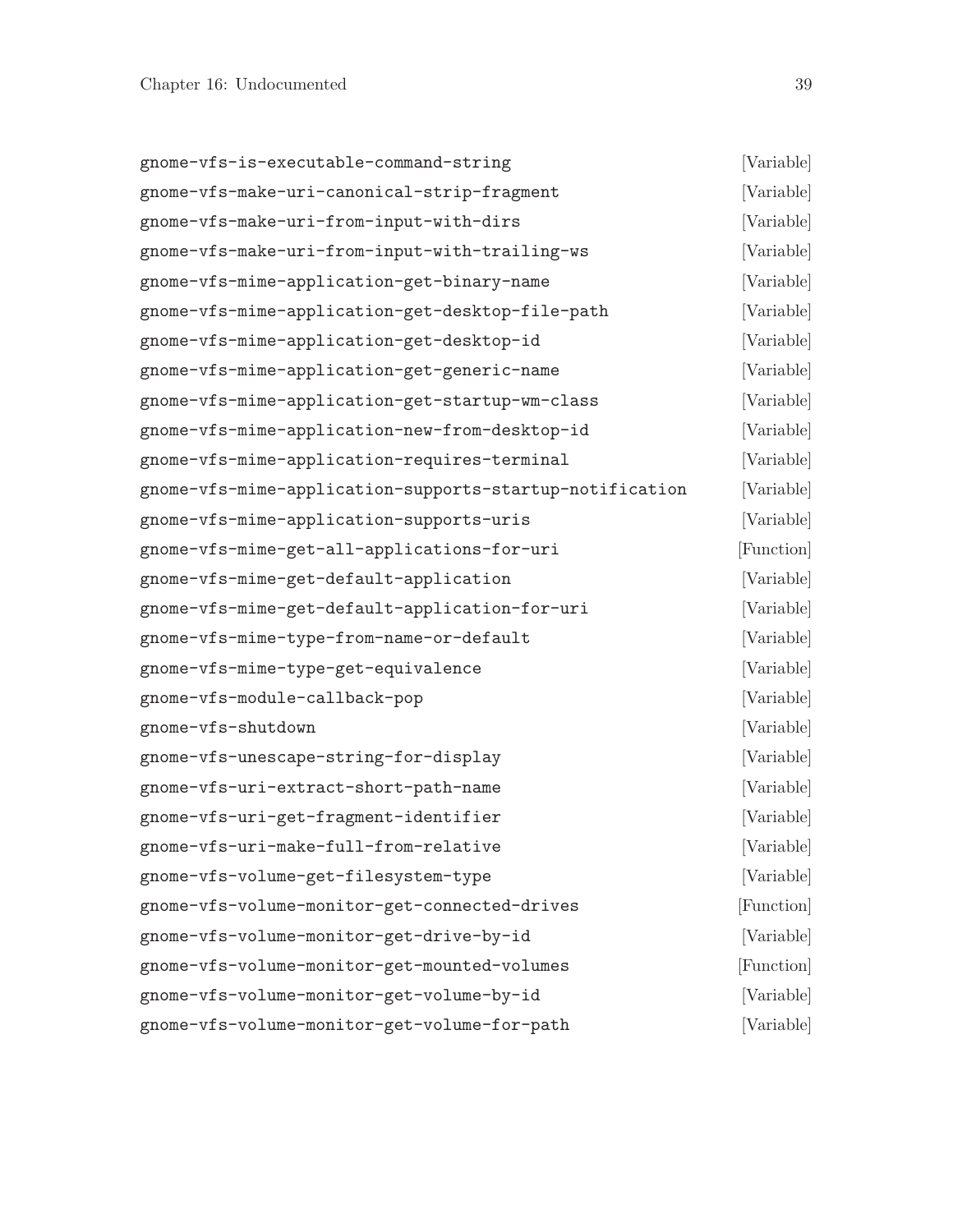# <span id="page-42-0"></span>Type Index

| $\verb < ^gnone-vfs-volume\rangle   \dots  \dots  \dots  \dots  \dots  \dots  \dots   21$ |  |
|-------------------------------------------------------------------------------------------|--|
|                                                                                           |  |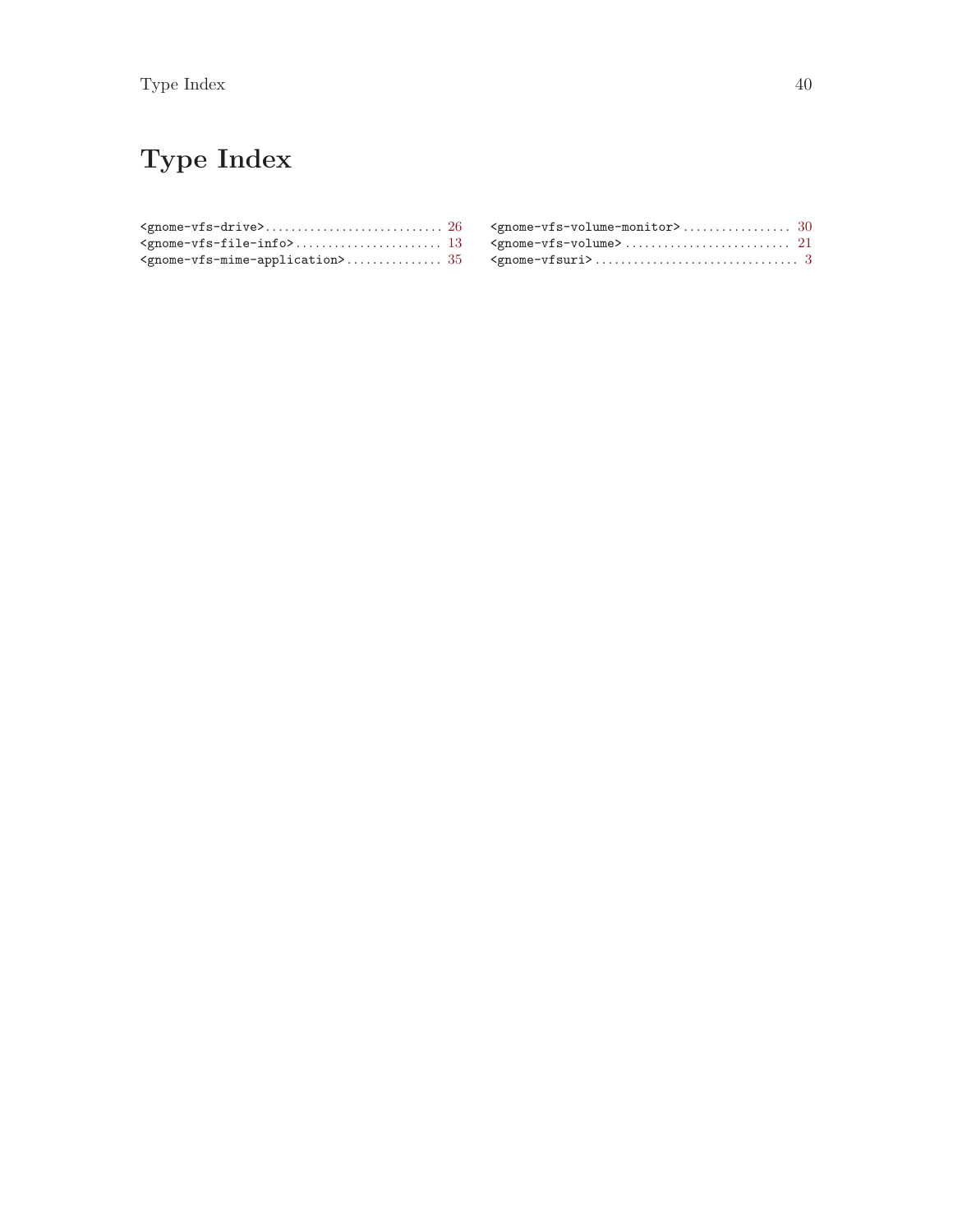# <span id="page-43-0"></span>Function Index

## C

## D

| drive-connected on                  |  |
|-------------------------------------|--|
| $\zeta$ gnome-vfs-volume-monitor>31 |  |
| drive-disconnected on               |  |
| $\zeta$ gnome-vfs-volume-monitor>31 |  |

## G

| get-activation-uri 22, 27                                                                         |        |
|---------------------------------------------------------------------------------------------------|--------|
| ${\tt get\text{-}device\text{-}path}\dots\dots\dots\dots\dots\dots\dots\dots\dots\dots$<br>22, 27 |        |
| get-device-type                                                                                   | 22, 28 |
|                                                                                                   | 22, 28 |
| $get-driven \dots 1$                                                                              | 23     |
|                                                                                                   |        |
|                                                                                                   |        |
|                                                                                                   |        |
| get-mounted-volumes                                                                               | 29     |
|                                                                                                   |        |
|                                                                                                   | 38     |
| gnome-vfs-check-same-fs                                                                           | 16     |
| gnome-vfs-check-same-fs-uris                                                                      | 16     |
| gnome-vfs-connect-to-server                                                                       | 25     |
| gnome-vfs-create                                                                                  | 14     |
| gnome-vfs-create-symbolic-link                                                                    | 17     |
| gnome-vfs-create-uri                                                                              | 14     |
| gnome-vfs-drive-compare                                                                           | 26     |
| gnome-vfs-drive-get-activation-uri                                                                | 27     |
| gnome-vfs-drive-get-device-path                                                                   | 27     |
| gnome-vfs-drive-get-device-type                                                                   | 28     |
| gnome-vfs-drive-get-display-name                                                                  | 28     |
| gnome-vfs-drive-get-hal-udi                                                                       | 28     |
| gnome-vfs-drive-get-icon                                                                          | 28     |
| gnome-vfs-drive-get-id                                                                            | 28     |
| gnome-vfs-drive-get-mounted-volumes                                                               | 29     |
| gnome-vfs-drive-is-connected                                                                      | 29     |
| gnome-vfs-drive-is-mounted                                                                        | 29     |
| gnome-vfs-drive-is-user-visible                                                                   | 29     |
|                                                                                                   |        |
| gnome-vfs-escape-set                                                                              | 10     |
| gnome-vfs-escape-slashes                                                                          | 10     |
|                                                                                                   |        |
| gnome-vfs-expand-initial-tilde 11                                                                 |        |
| gnome-vfs-format-uri-for-display 9                                                                |        |
| gnome-vfs-get-default-browse-domains 38                                                           |        |
|                                                                                                   |        |
| gnome-vfs-get-local-path-from-uri                                                                 | 11     |
|                                                                                                   | 34     |
| gnome-vfs-get-mime-type-common                                                                    | 32     |
| gnome-vfs-get-mime-type-for-name                                                                  | 34     |
| gnome-vfs-get-mime-type-from-uri                                                                  | 32     |

| gnome-vfs-get-slow-mime-type                                                    | 34                  |
|---------------------------------------------------------------------------------|---------------------|
| gnome-vfs-get-uri-from-local-path                                               | 11                  |
| gnome-vfs-get-uri-scheme                                                        | 12                  |
| gnome-vfs-get-volume-monitor                                                    | 31                  |
| gnome-vfs-icon-path-from-filename                                               | 12                  |
| gnome-vfs-is-primary-thread                                                     | 12                  |
| gnome-vfs-make-directory                                                        | 20                  |
| gnome-vfs-make-directory-for-uri                                                | $\rm 20$            |
| gnome-vfs-make-path-name-canonical                                              | $10\,$              |
| gnome-vfs-make-uri-canonical                                                    | 10                  |
| gnome-vfs-make-uri-from-input                                                   | 11                  |
| gnome-vfs-make-uri-from-shell-arg                                               | 11                  |
| gnome-vfs-mime-application-equal                                                | 37                  |
| gnome-vfs-mime-application-get-exec                                             | 36                  |
| gnome-vfs-mime-application-get-icon                                             | 36                  |
| gnome-vfs-mime-application-get-name                                             | 36                  |
| gnome-vfs-mime-application-launch                                               | 36                  |
| gnome-vfs-mime-can-be-executable                                                | 35                  |
| gnome-vfs-mime-get-all-applications                                             | 35                  |
| gnome-vfs-mime-get-all-applications-for-uri                                     |                     |
|                                                                                 | 39                  |
| gnome-vfs-mime-get-all-components                                               | 35                  |
| gnome-vfs-mime-get-description $35$                                             |                     |
| gnome-vfs-mime-info-cache-reload                                                | 33                  |
| gnome-vfs-mime-reload                                                           | 33                  |
| gnome-vfs-mime-shutdown                                                         | 33                  |
| gnome-vfs-mime-type-from-name                                                   | 32                  |
|                                                                                 | 34                  |
| gnome-vfs-mime-type-is-supertype                                                | $^{\rm 32}$         |
| $gnome-vfs-move \ldots \ldots \ldots \ldots \ldots \ldots \ldots \ldots \ldots$ | 16                  |
| $gnome-vfs-move-uri \ldots \ldots \ldots \ldots \ldots \ldots \ldots$           | 15                  |
| $gnome-vfs-open \dots \dots \dots \dots \dots \dots \dots \dots \dots \dots$    | 15                  |
|                                                                                 | 15                  |
| gnome-vfs-remove-directory                                                      | 20                  |
| gnome-vfs-remove-directory-from-uri                                             | 20                  |
| gnome-vfs-result-from-errno                                                     | 2<br>$\overline{2}$ |
| gnome-vfs-result-from-errno-code                                                | $\overline{2}$      |
| gnome-vfs-result-from-h-errno                                                   | 2                   |
| gnome-vfs-result-from-h-errno-val                                               | $\overline{2}$      |
| gnome-vfs-set-file-info                                                         | 19                  |
| gnome-vfs-truncate                                                              | 18                  |
|                                                                                 |                     |
| $gnome-vfs$ -unescape-string                                                    | 10                  |
|                                                                                 | 15                  |
| gnome-vfs-unlink-from-uri                                                       | 15                  |
| gnome-vfs-uri-append-file-name                                                  | 4                   |
| gnome-vfs-uri-append-path                                                       | 4                   |
| gnome-vfs-uri-append-string                                                     | 4                   |
| gnome-vfs-uri-dup                                                               | 5                   |
|                                                                                 | 7                   |
| gnome-vfs-uri-exists                                                            | 17                  |
| gnome-vfs-uri-extract-dirname                                                   | 7                   |
| gnome-vfs-uri-extract-short-name                                                | 8                   |
| $\verb gnome-vfs-uri-get-host-name\dots\dots\dots$                              | 5                   |
|                                                                                 |                     |